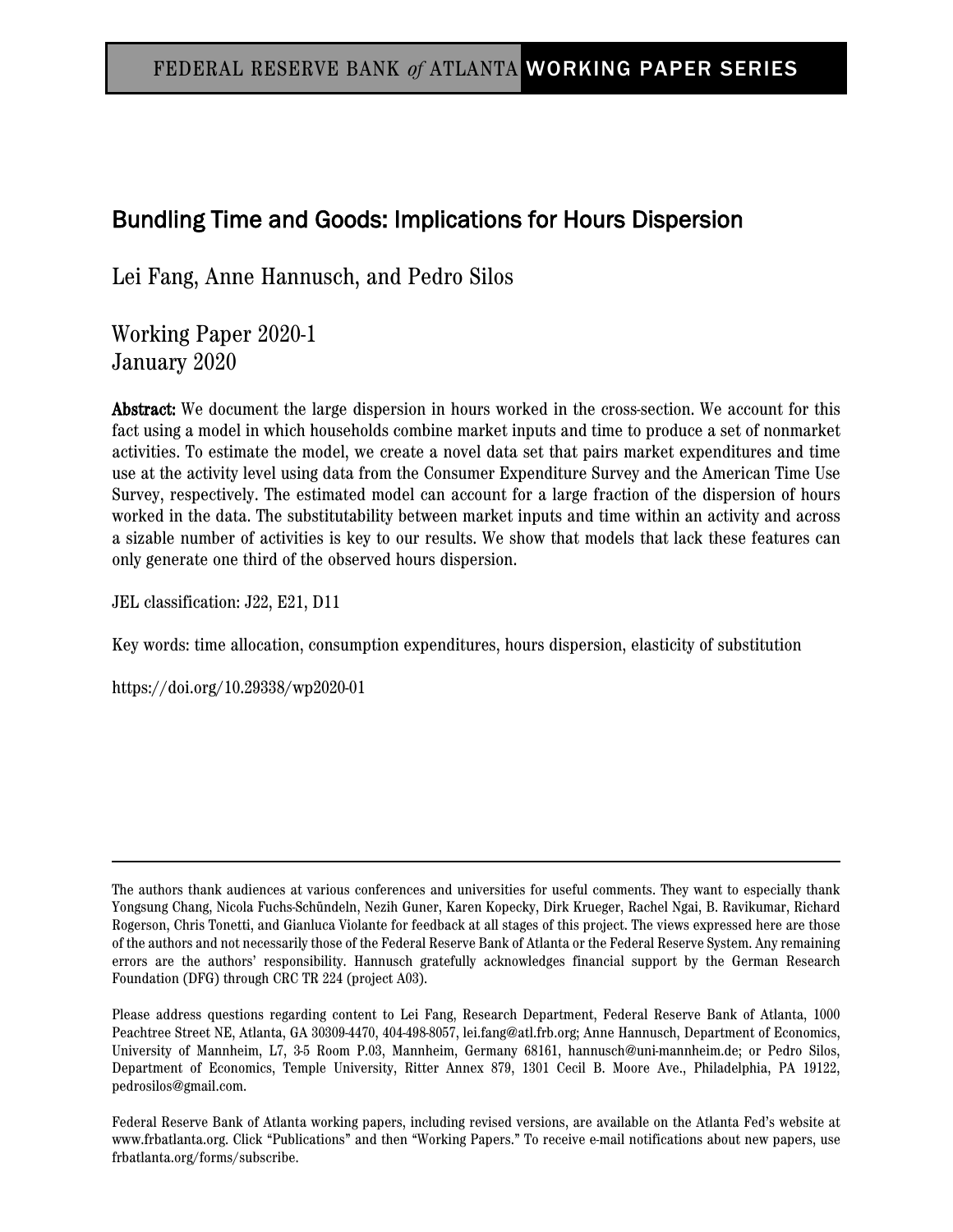# **1 Introduction**

The dispersion of market hours across workers is large. The literature thus far has relied on unobserved tastes for leisure to generate the hours dispersion that we observe in the data.<sup>[1](#page-1-0)</sup> Explaining hours dispersion instead as a result of observables improves our understanding of the earnings distribution, which is an essential ingredient in analyzing questions in macroeconomics, labor economics, and public finance.

This paper proposes a model that generates large dispersion in hours worked in the absence of preference heterogeneity and is consistent with the rich crosssectional patterns of time use and expenditures. In the model, households combine time and market inputs (goods and services) to enjoy non-market activities. Throughout the paper, we define non-market activities as activities related to home production and leisure. One example of such an activity is a restaurant meal. It requires the purchase of market goods and services, combined with a person's own time to enjoy utility from restaurant meals; such utility cannot be enjoyed without both inputs. This idea goes back to [Becker](#page-28-0) [\(1965\)](#page-28-0), and while it forms the basis of the home production literature, we generalize the idea to include all non-market activities households engage in. Our innovation is to divide non-market hours into time segments, in which each segment is paired with specific market inputs to produce an activity.

The observed heterogeneity we rely on to explain hours dispersion is the heterogeneity in wages. In our model, the response of hours worked to wage changes depends on the substitutability between market inputs and time within an activity and across activities. Hence, to what extent wage dispersion translates into hours dispersion depends on the magnitude of these two types of elasticities of substitution and, ultimately, remains a quantitative question.

Estimating the model inspired by [Becker](#page-28-0) [\(1965\)](#page-28-0) is challenging, as it requires data on time use and market inputs bundled at the activity level. Our first contribution is to create a novel data set that maps time-use categories from the Amer-

<span id="page-1-0"></span><sup>&</sup>lt;sup>1</sup>See, for example, [Kaplan](#page-29-0) [\(2012\)](#page-29-0) or [Heathcote et al.](#page-29-1) [\(2014\)](#page-29-1).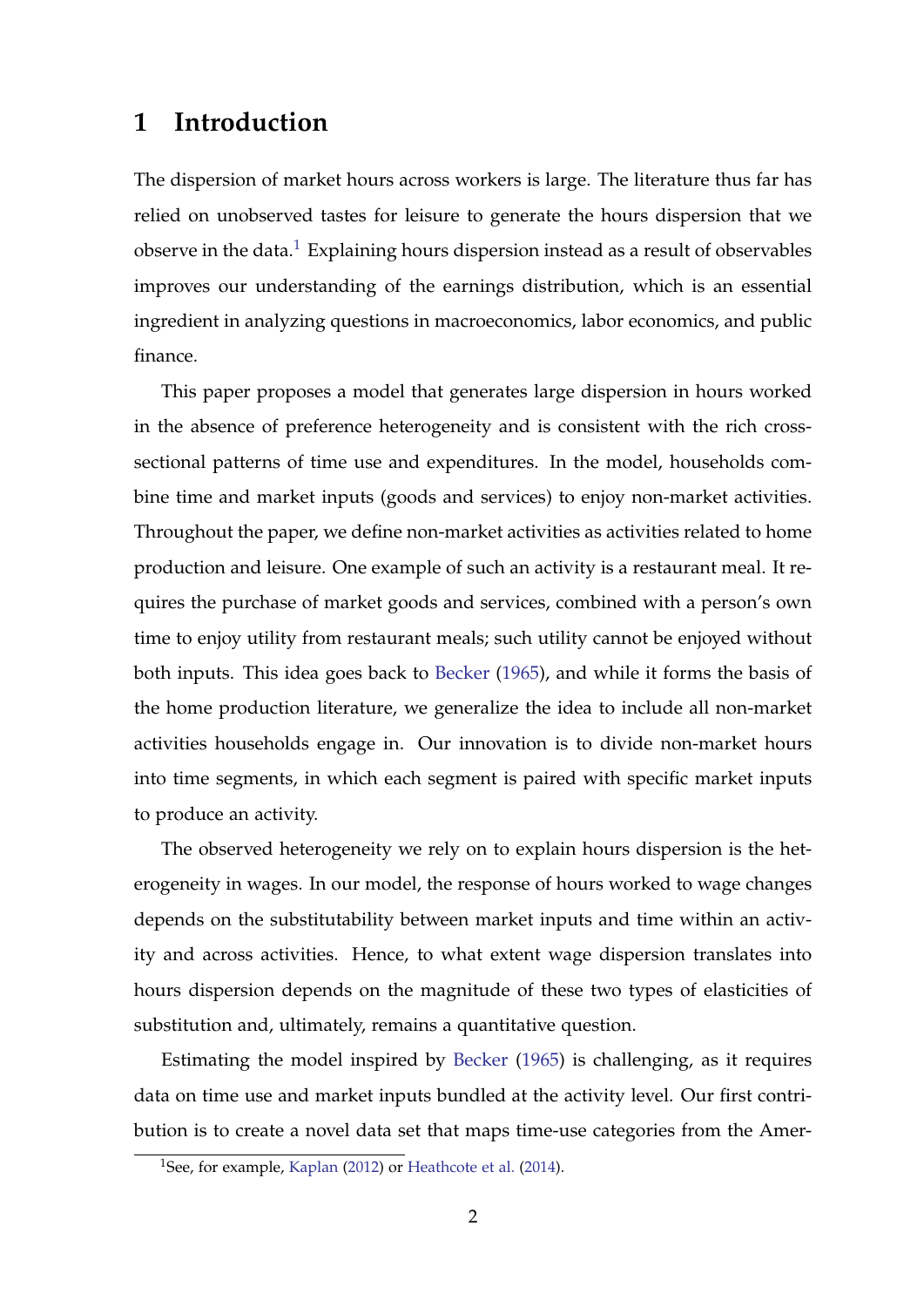ican Time Use Survey (ATUS) and market input categories from the Consumer Expenditure Survey (CEX) into a common set of activities. Our reference is the set of activities proposed by [Aguiar et al.](#page-28-1) [\(2013\)](#page-28-1), who classify time-use data into market work, child care, non-market work (home production), and several leisure categories. We take these categories as given and map market input expenditures into these time-use categories. By averaging time and expenditures for households belonging to the same educational group in a given year, we construct a pseudopanel of household allocations over the sample period 2003-2014.

From this newly created data set, we document substantial heterogeneity in the time and expenditure bundles allocated to different activities. Market work requires hardly any expenditures and varies mostly along the time dimension. Highly educated households spend significantly more time working in the market. Non-market work activities, on the other hand, are mostly heterogeneous in terms of the expenditures allocated to them. Less educated households spend a much larger fraction of their budget on these activities. Finally, leisure activities stand out. They exhibit heterogeneity along both dimensions of time and expenditure. Highly educated households allocate less time to leisure, but they spend a larger fraction of their budget on these activities. Despite overall lower leisure hours, more educated households devote more time to leisure activities that require more expenditures, such as dining out and vacations. Less educated households, in contrast, spend more time on leisure activities that require lower expenditures, such as watching TV.

We supplement the pseudo-panel of time and expenditure bundles with data on wages and prices to estimate the model. The form of preferences we take to the data is of the nested constant elasticity of substitution (CES) type. The utility from each activity is a CES aggregator of market inputs and time. We estimate the elasticities of substitution between market inputs and time for a set of six nonmarket activities, as well as the elasticity of substitution across these activities. We find that one can substitute market inputs with time quite easily for a given activity and that activities themselves are substitutable, but to a lesser extent.

We simulate the model and show that it accounts for 55% of the dispersion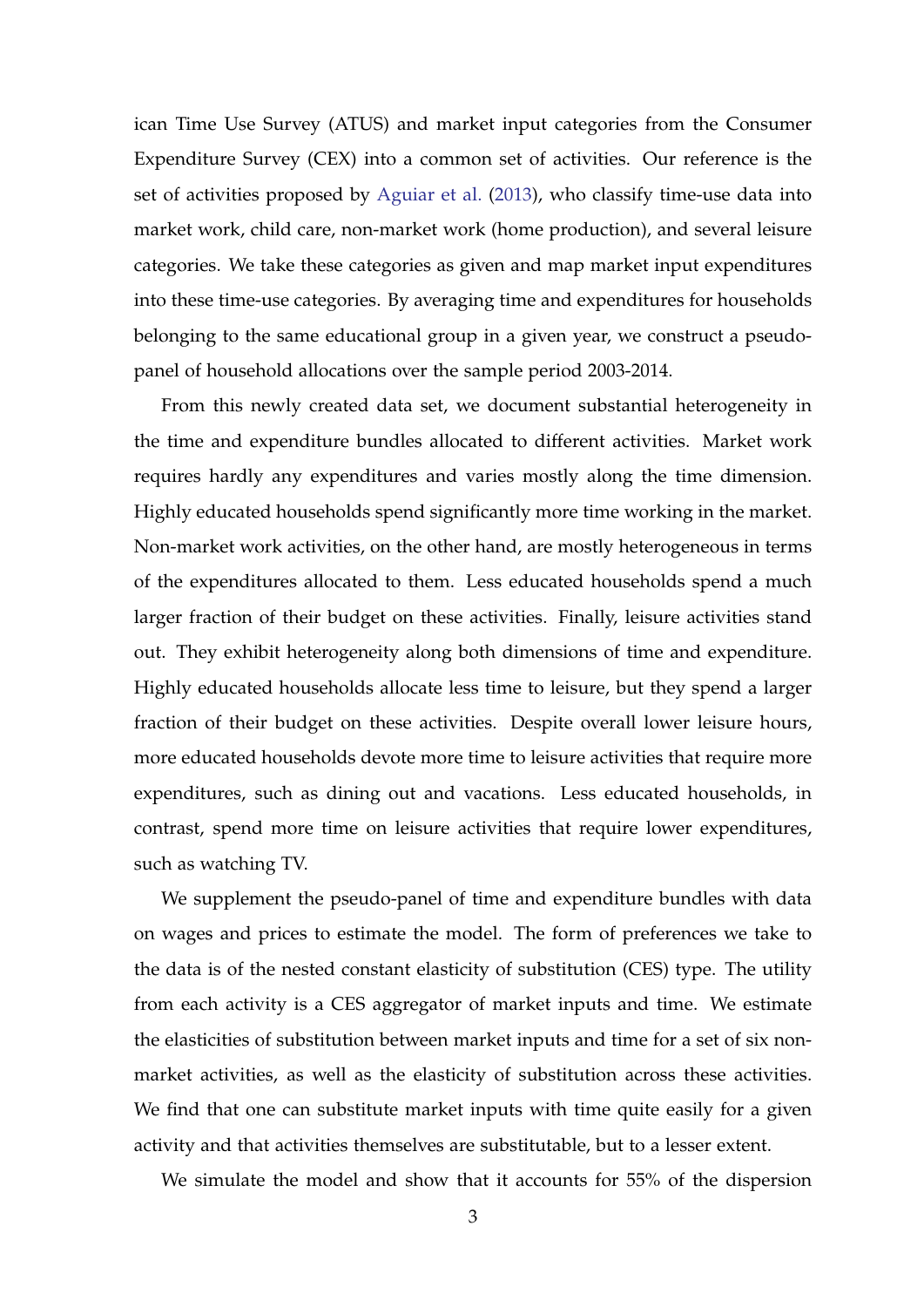in market hours over the sample period. The only source of heterogeneity in the model stems from the cross-sectional distribution of wages, which we take from the Current Population Survey. Two model innovations account for this result: (1) the division of non-market time into activity-specific segments and (2) the inclusion of a sizable number of non-market activities. The estimation suggests a high degree of substitutability between market inputs and time within most activities as well as across activities. This empirical finding, in combination with the two model innovations, implies that time allocation choices are much more sensitive to wage changes: Households not only reallocate market inputs and non-market time within a given activity but also across a large set of activities. These additional margins of adjustment imply large responses of market hours to changes in wages.

We estimate several alternative utility specifications using the same data to explore the importance of the two model innovations. To disentangle the importance of the first innovation, we estimate a form of CES utility that includes the same number of market inputs but lumps all non-market time together in the standard notion of leisure. This model can only account for 29% of the dispersion in hours worked. To capture the importance of the second innovation, we estimate the same model but reduce the number of activities from six to two. This model can only account for 32% of the dispersion in hours worked.

**Related Literature** This paper contributes to a large and growing literature on home production and leisure production.<sup>[2](#page-3-0)</sup> More specifically, it generalizes the idea of home or leisure production and fully exploits the heterogeneity in the household production of consumption activities outside the market. We argue that such a generalization is crucial to understanding the cross-sectional dispersion in hours worked.

This paper also relates to the literature on time allocation. The most prominent example is [Aguiar and Hurst](#page-28-2) [\(2007b\)](#page-28-2), who document trends in time allocated to market work, non-market work, and leisure. A more recent paper, [Aguiar et al.](#page-28-3)

<span id="page-3-0"></span><sup>2</sup>See, for example, [Benhabib et al.](#page-28-4) [\(1991\)](#page-28-4), [Greenwood and Hercowitz](#page-29-2) [\(1991\)](#page-29-2), [McGrattan et al.](#page-29-3) [\(1997\)](#page-29-3), [Vandenbroucke](#page-30-0) [\(2009\)](#page-30-0), [Kopecky](#page-29-4) [\(2011\)](#page-29-4), [Ngai and Pissarides](#page-29-5) [\(2011\)](#page-29-5), [Bridgman](#page-28-5) [\(2016\)](#page-28-5), [Fang](#page-29-6) [and Zhu](#page-29-6) [\(2017\)](#page-29-6), [Ngai and Petrongolo](#page-29-7) [\(2017\)](#page-29-7) and [Bopphart and Ngai](#page-28-6) [\(2019\)](#page-28-6).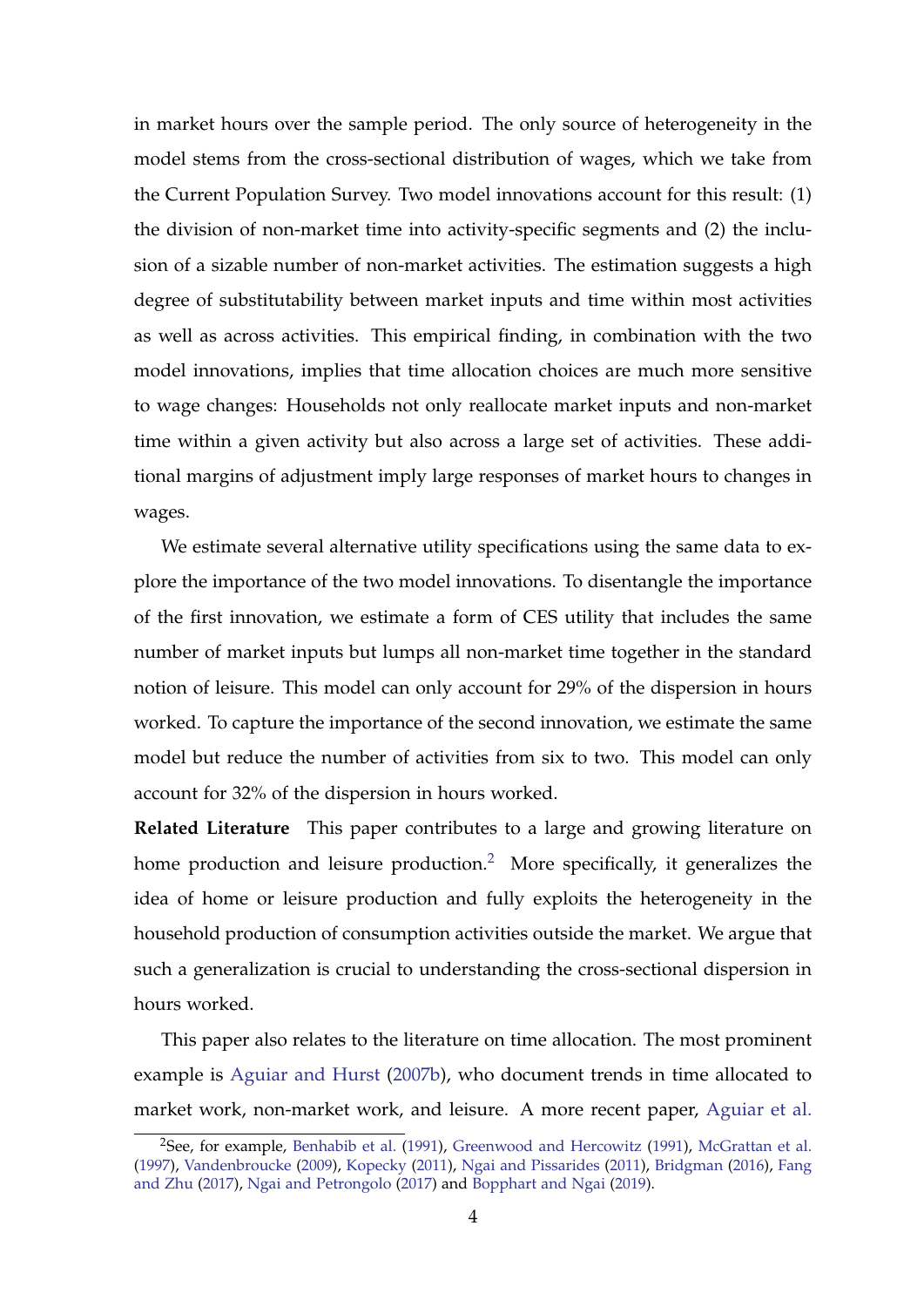[\(2019\)](#page-28-3), finds that innovations in recreational computing technology can account for a large fraction of the decline in young men's labor supply since 2004. We contribute to this literature by mapping time use categories to expenditure categories. This mapping allows us to study how bundles of time and market inputs differ across a wide set of non-market activities and household types. More recently, [Boerma and Karabarbounis](#page-28-7) [\(2019a\)](#page-28-7) and [Boerma and Karabarbounis](#page-28-8) [\(2019b\)](#page-28-8) study welfare inequality using an alternative approach to obtain time and expenditures for home and leisure production. They impute levels of time use for households in the CEX using variables that are common to the CEX and the ATUS. The mapping we propose does not rely on any imputation, and we present expenditures and time use for a much larger set of activities.

Finally, this paper relates to the macroeconomic literature that studies inequality (e.g. [Heathcote et al.](#page-29-1) [\(2014\)](#page-29-1) and [Kaplan](#page-29-0) [\(2012\)](#page-29-0)), unemployment [\(Bils et al.](#page-28-9) [\(2012\)](#page-28-9)), and the relationship between wealth and labor supply heterogeneity [\(Mus](#page-29-8)[tre del Rio](#page-29-8) [\(2015\)](#page-29-8)). These papers rely on ex ante heterogeneity in preferences for leisure to generate dispersion in hours worked. The model presented in this paper, in contrast, does not rely on preference heterogeneity. It generates dispersion in hours only through heterogeneity in wages, which is observable and relatively well measured.

The rest of the paper is organized as follows. Section 2 presents data facts on the dispersion in hours worked and bundles of time use and market inputs across different activities. Section 3 presents the model. Section 4 discusses the estimation strategy and estimation results. Section 5 uses the estimated models to understand the effects of wage dispersion on hours dispersion. Section 6 concludes.

## <span id="page-4-0"></span>**2 Data**

We begin by documenting the large dispersion in hours worked within and across education groups. We argue that this dispersion may reflect heterogeneity in household choices outside the market. To this end, we provide evidence that bundles of market inputs and time for non-market activities vary by education level.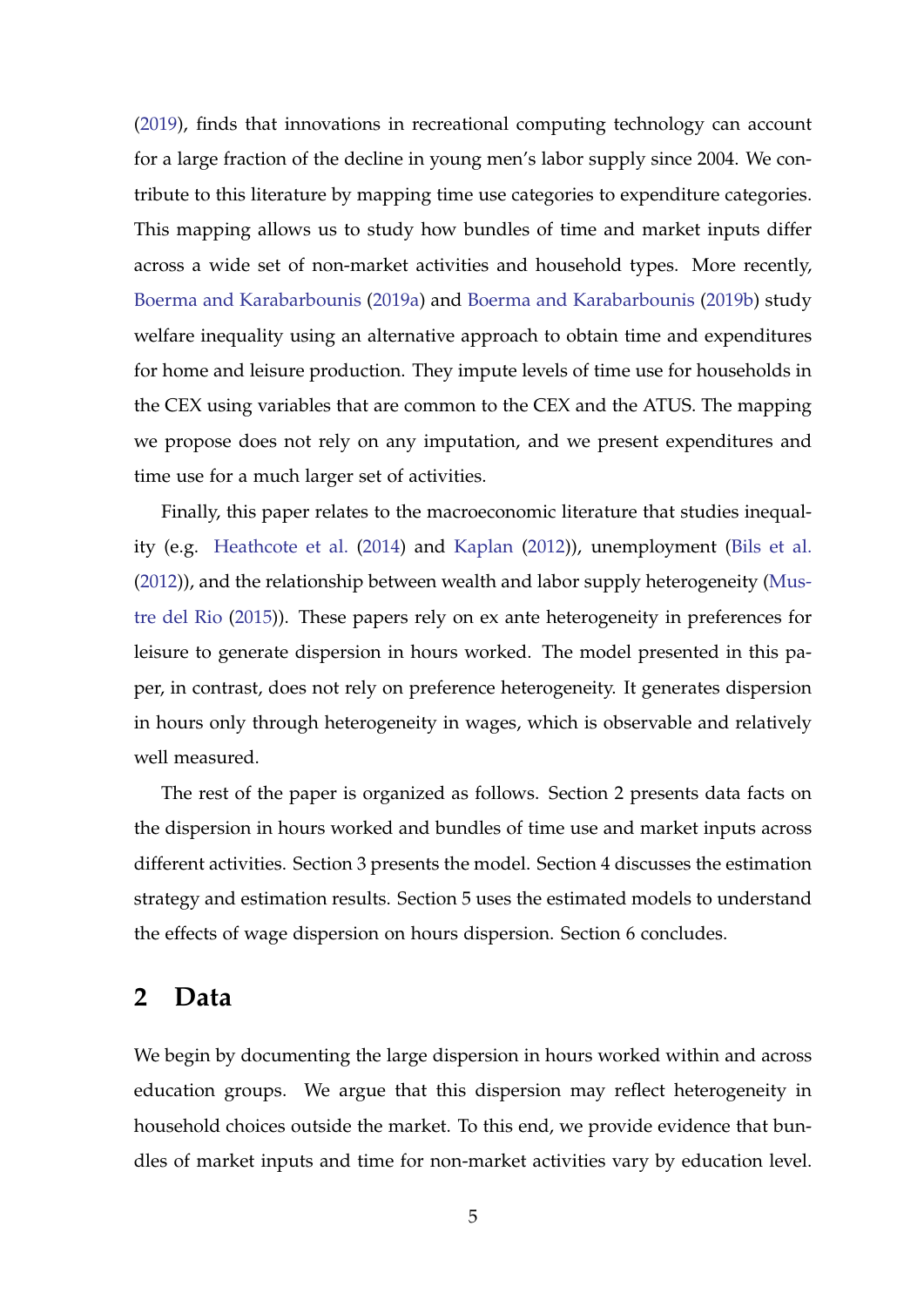We group households into four education categories: (1) less than high school, (2) high school, (3) some college, and (4) college and above.

### **2.1 Dispersion of Hours Worked**

We measure dispersion of hours worked as the standard deviation of log usual hours worked in the Current Population Survey Outgoing Rotation Group (CPS-ORG) between 2003 and 2014. We restrict the sample to individuals between the ages of 21 and 65. Table [1](#page-5-0) summarizes the results across all years and for two subperiods: 2003-2007 and 2008-2014. Dispersion in hours worked is slightly higher for more educated individuals and increased somewhat during and after the Great Recession. However, the variation across education groups and across time periods is relatively small. Hence, we use the average dispersion over the entire sample period as the benchmark for our analysis.

<span id="page-5-0"></span>

|              | 2003-2014 | 2003-2007 | 2008-2014 |
|--------------|-----------|-----------|-----------|
| Less than HS | 0.402     | 0.380     | 0.419     |
| High School  | 0.397     | 0.385     | 0.405     |
| Some College | 0.445     | 0.439     | 0.449     |
| College      | 0.464     | 0.469     | 0.460     |
| Total        | 0.435     | 0.428     | 0.440     |

Table 1: Dispersion in Hours Worked

*Data Source*: IPUMS-CPS Outgoing Rotation Group 2003-2014. The sample is restricted to workers aged 21-65. Dispersion of hours worked is measured as the standard deviation of log usual hours worked per week. If usual hours worked per week is not available, we use information on actual hours worked.

## **2.2 Time and Expenditure Allocations**

### **2.2.1 Data Construction**

To the best of our knowledge, no single data source includes bundles of expenditures and time use for a broad set of activities. Hence, we use the Consumer Expenditure Survey (CEX) for data on market inputs and combine it with time use data from the American Time Use Survey (ATUS) at the activity level. We restrict both samples to reference persons between the ages of 21 and 65. We remove students and retirees, since we do not model education or retirement decisions. Be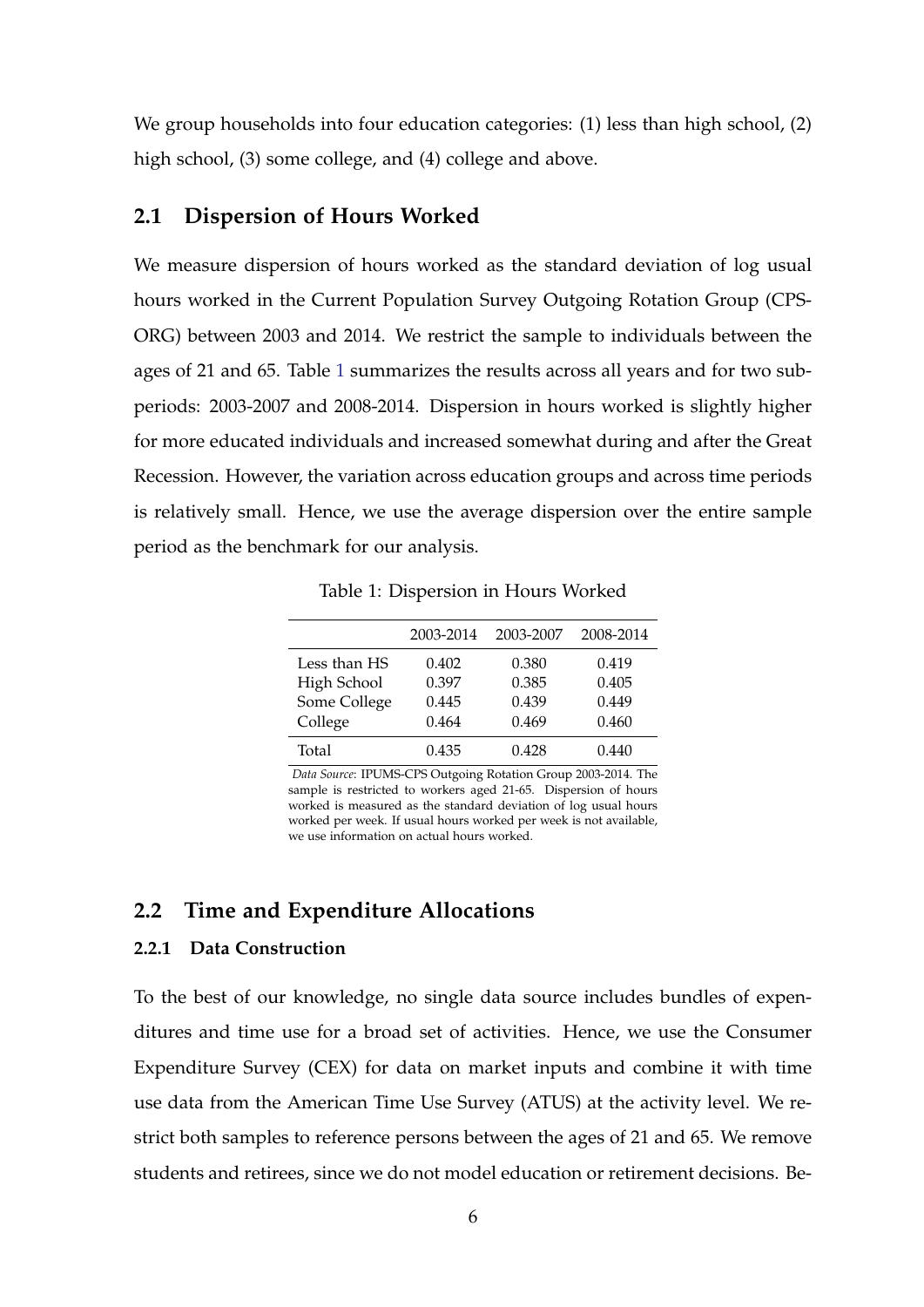cause our main focus is the dispersion of market hours, we also restrict the sample to households with working individuals. The sample period is 2003-2014.

Our first contribution is to develop a mapping that consistently links market input expenditures to time use at the activity level. We take the time use classification of [Aguiar and Hurst](#page-28-2) [\(2007b\)](#page-28-2), [Aguiar et al.](#page-28-10) [\(2012\)](#page-28-10) and [Aguiar et al.](#page-28-3) [\(2019\)](#page-28-3) as our starting point. Matching expenditures to these time use categories involves two steps. First, we create a baseline match between both surveys using the aggregated consumption expenditure categories provided by the Bureau of Labor Statistics. We then check the detailed expenditure series underlying these major categories. If necessary, we reassign expenditure subseries to different time use categories in order to maintain a consistent mapping. The details of the data construction process are described in Appendix [A.](#page-31-0)

Some expenditures cannot be directly linked to a specific activity; these mainly constitute investment decisions. For example, the purchase of a house or car is not only a consumption decision but also an investment decision.<sup>[3](#page-6-0)</sup> Similarly, expenditures spent on education and medical care are part of the investment in human capital. $4$  Given the static framework presented in this paper, we choose to exclude all investment expenditures from our main analysis. In addition, expenditures on transportation, such as gas, maintenance of a vehicle, public transportation, etc., cannot be separated into direct transportation costs associated with actual activities. We therefore also exclude these from our analysis. We refer to the set of expenditures included in our analysis as "core expenditures." Between 2003 and 2014, core expenditures constitute slightly more than half of total consumption expenditures reported in the CEX.

Our proposed mapping between time use and expenditures leads to four main activity categories: market work, non-market work, child care, and leisure, where non-market work is mostly home production. Leisure itself can be divided into five subcategories: watching TV, sleep, socializing, eating out and personal care, and hobbies and entertainment. Please refer to Tables [A.1-](#page-31-1)[A.4](#page-36-0) for a detailed description

<span id="page-6-0"></span><sup>3</sup>The maintenance costs of a house are included in non-market work.

<span id="page-6-1"></span><sup>&</sup>lt;sup>4</sup>For consistency, we also exclude time spent on education and medical care from the analysis.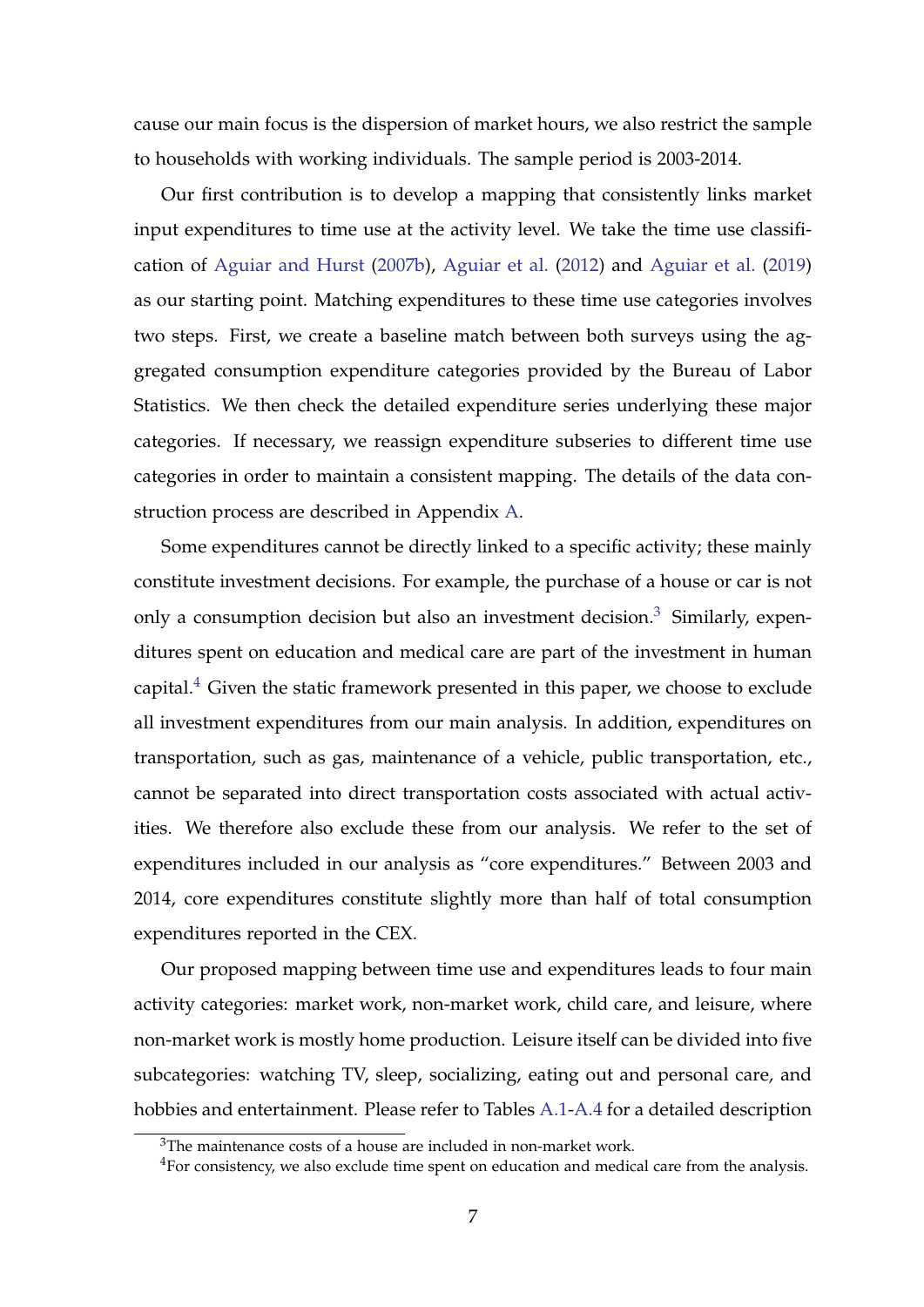of these categories.

#### **2.2.2 Stylized Facts**

Figure [1](#page-7-0) documents substantial heterogeneity by education in the time and expenditure bundles allocated to each of the four main activities. Time spent on each activity is reported in weekly hours and plotted on the *x*-axis. Expenditures for market inputs allocated to the same activity are shown on the *y*-axis and reported as a fraction of core expenditures. Households are grouped by educational attainment, with group 1 having the lowest attainment. We report average allocations over the entire sample period as time and expenditure shares vary little over time.

<span id="page-7-0"></span>

Figure 1: Main Activities by Education

*Notes:* Households are grouped into four education groups: 1 - less than high school, 2 - high school, 3 - some college, 4 - college and above. Consumption expenditures are expressed as a fraction of core expenditures. Time use is reported as weekly hours.

First, market work requires hardly any expenditures at the household level, but varies tremendously in terms of time allocation. College-educated households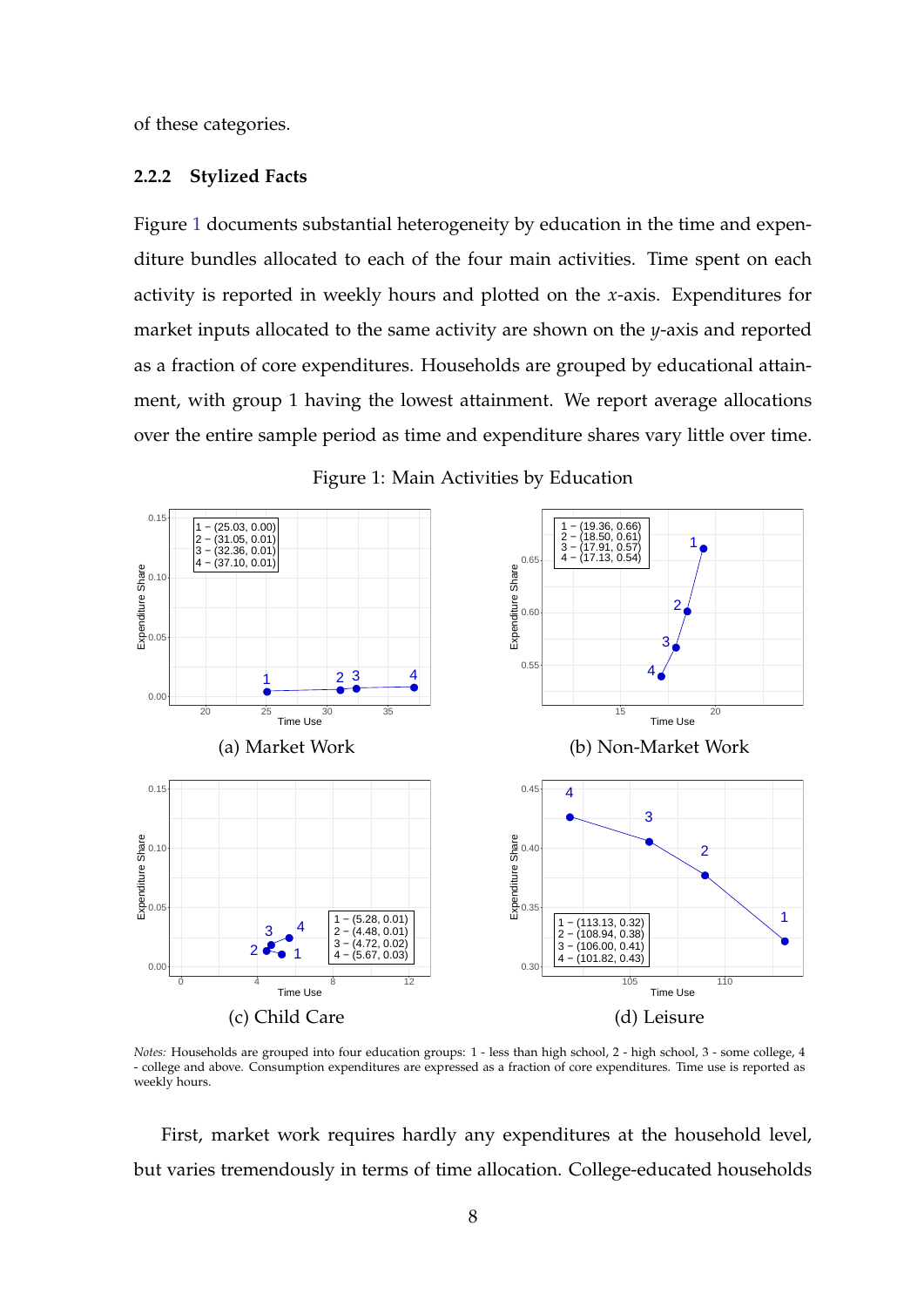

<span id="page-8-0"></span>

*Notes:* Households are grouped into four education groups: 1 - less than high school, 2 - high school, 3 - some college, 4 - college and above. Consumption expenditures are expressed as a fraction of core expenditures. Time use is reported as weekly hours.

spend roughly 12 hours more per week working in the market compared to high school dropouts. The opposite is true for non-market work. Time allocated to nonmarket work varies little by education. Yet, non-market work activities constitute one-half to two-thirds of core expenditures. The expenditure share is declining in education, with high school dropouts allocating 12 percentage points more of their budget to non-market work activities relative to college graduates. Expenditures on child care are increasing in education, while weekly hours spent on child care are U-shaped.

The time and expenditure bundles for leisure activities follow a strikingly different pattern. These bundles vary along both dimensions with educational attainment. Expenditure shares for leisure activities are increasing in education, while time use is decreasing. For example, high school dropouts enjoy 11 more leisure hours per week than college graduates, which roughly mirrors the difference in market hours. Meanwhile, high school dropouts spend 11 percentage points less of their expenditures on leisure activities.

To understand what drives the pattern of time and expenditure bundles for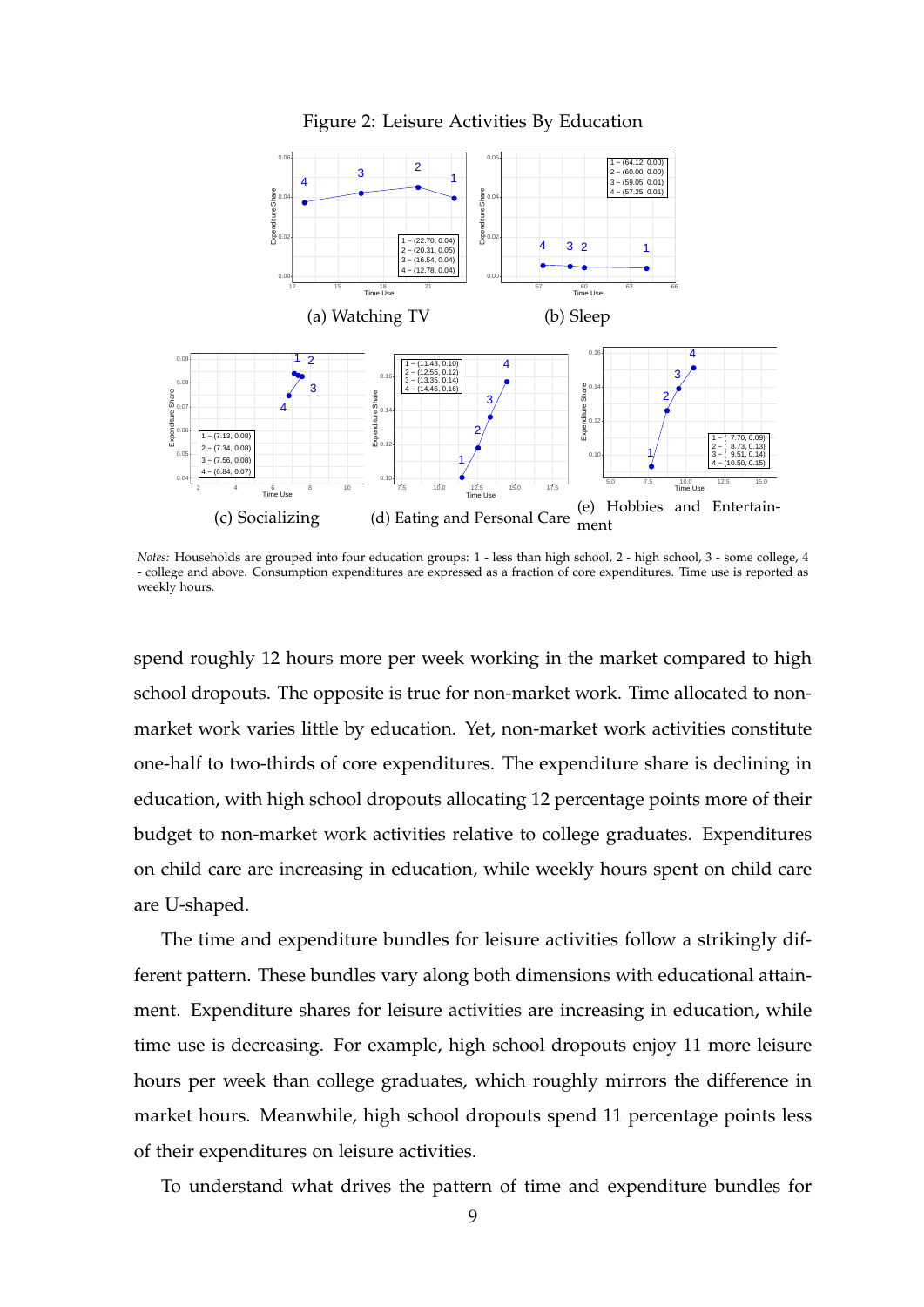leisure, we decompose leisure activities into five subcategories. Figure [2](#page-8-0) plots time use and expenditure shares for these subcategories. Sleep and watching TV are the two leisure activities that absorb the majority of leisure time. The difference in leisure hours by education is mainly driven by these two activities. High school dropouts spend 10 hours more per week watching TV and 7 hours more sleeping than college graduates. Both activities are associated with hardly any expenditures.

Hobbies and entertainment and eating out and personal care, are the two leisure activities that dominate household expenditures. These activities drive the increase in leisure expenditure shares by education. College graduates spend 12 percentage points more of their core expenditures on both categories compared with high school dropouts. Although college graduates overall spend less time on leisure, they allocate 6 hours more per week between hobbies and entertainment and eating out and personal care. Taken together, these facts rationalize why more educated households spend less time but a larger fraction of their budget on leisure activities.

We perform several checks to demonstrate the robustness of these stylized facts. First, we split the 2003-2014 sample into two subperiods, 2003-2007 and 2008-2014. The cross-sectional time and expenditure allocations look similar for the two subsamples. $5$  Next, instead of grouping households by education, we split them by income quartiles. Figures [B.1](#page-40-0) and [B.2](#page-41-0) in the Appendix show the results when we split households along income quartiles. Even though all results go through, we lose a nontrivial number of observations due to the fact that the household income variable in the ATUS contains a lot of missing observations. Hence, we choose to continue the analysis with the education classification.

## <span id="page-9-2"></span>**3 Structural Framework**

## <span id="page-9-1"></span>**3.1 The Model**

[Becker](#page-28-0) [\(1965\)](#page-28-0) emphasizes that different types of time use and different types of

<span id="page-9-0"></span><sup>&</sup>lt;sup>5</sup>Figures showing activity bundles for each subperiod are available upon request.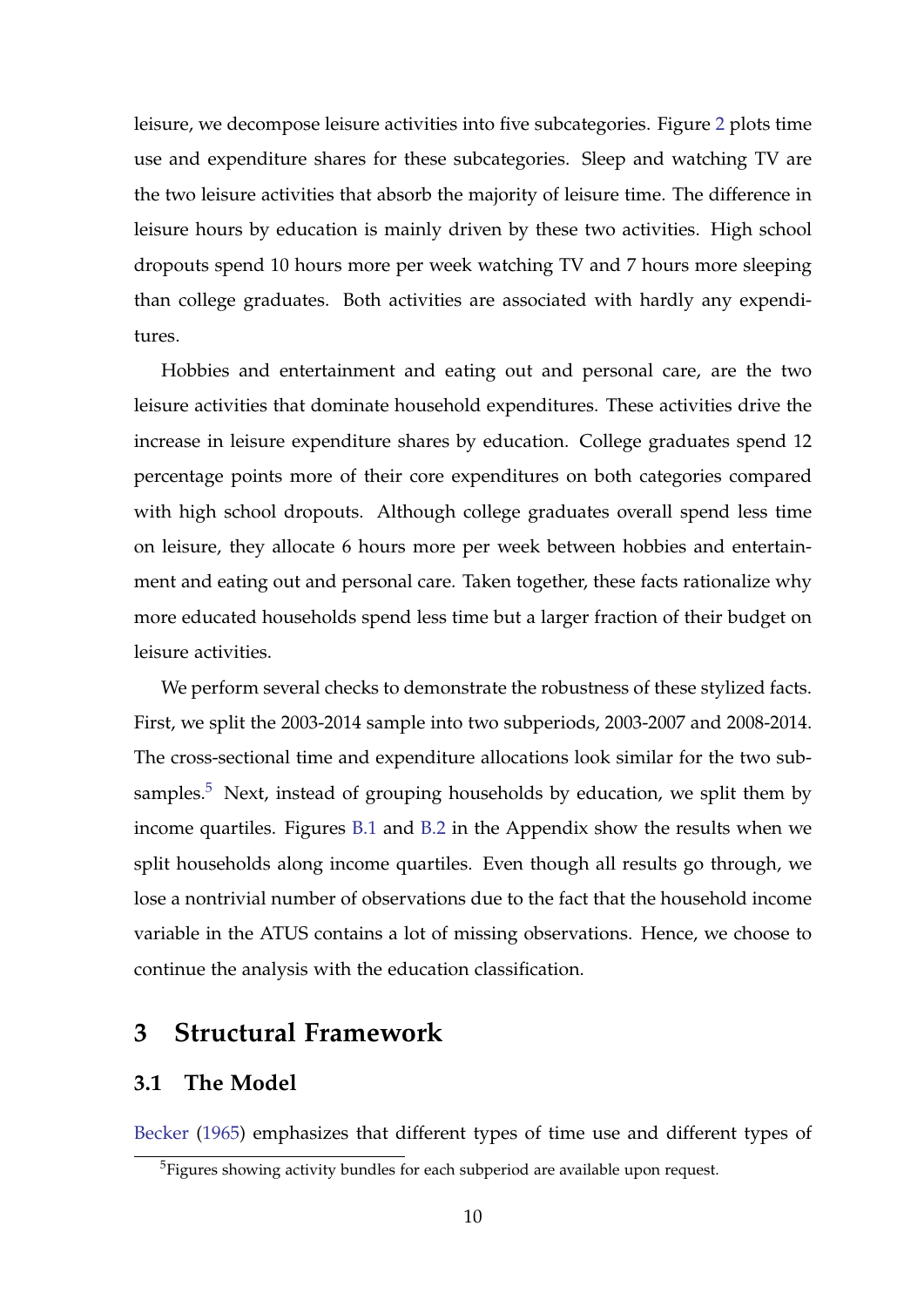market inputs can be combined in various ways to provide utility. Hence, his notion of utility is far more general than the standard assumption in the macroeconomics literature, in which total non-market time is often combined into a general notion of leisure time.

We formalize Becker's (1965) notion in a nested CES production function. Households combine time  $l_i$  and market inputs  $x_i$  in a CES production function to produce consumption of activity *i*, denoted by *c<sup>i</sup>* . Household utility is defined over the combination of all activities and aggregated using CES preferences:

$$
u(c_i) = \log \left\{ \left( \sum_i \alpha_i c_i^{\frac{\rho-1}{\rho}} \right)^{\frac{\rho}{\rho-1}} \right\}, \quad c_i = \left( \kappa_i x_i^{\frac{\tilde{\zeta}_i - 1}{\tilde{\zeta}_i}} + (1 - \kappa_i) \ell_i^{\frac{\tilde{\zeta}_i - 1}{\tilde{\zeta}_i}} \right)^{\frac{\tilde{\zeta}_i}{\tilde{\zeta}_i - 1}}
$$

with  $0 \le \alpha \le 1$ ,  $0 \le \kappa \le 1$ ,  $\rho \ge 0$ , and  $\xi_i \ge 0$ . Four sets of parameters govern the utility function. First,  $\alpha_i$  determines the relative weights of every activity in the overall set of activities. Second,  $\rho$  captures the elasticity of substitution between these consumption activities. Third, for a given activity *i*, *κ<sup>i</sup>* determines the weight of market inputs in the production of every activity. Finally, the elasticity of substitution between market inputs and time is given by *ξ<sup>i</sup>* . *ξ<sup>i</sup>* can vary across activities, implying that the extent to which households substitute between market inputs and their own time may differ across activities. This parsimonious way of modeling the production of activities yields a flexible arrangement in which time use and market inputs are combined.

Section [2](#page-4-0) documents that consumption expenditures related to market work are virtually zero. Hence, we assume that market work does not require consumption expenditures. Each household has one unit of time that can be allocated to the production of non-market activities or market work. Let *w* be the wage rate and  $p_i$  the price of market input  $x_i$  associated with activity  $i$ . The budget constraint is

$$
\sum_i p_i x_i = w(1 - \sum_i \ell_i).
$$

Two model innovations distinguish our framework from more commonly used macroeconomic models and thus warrant further discussion. The first innovation is that non-market time—the standard notion of leisure—is divided into sev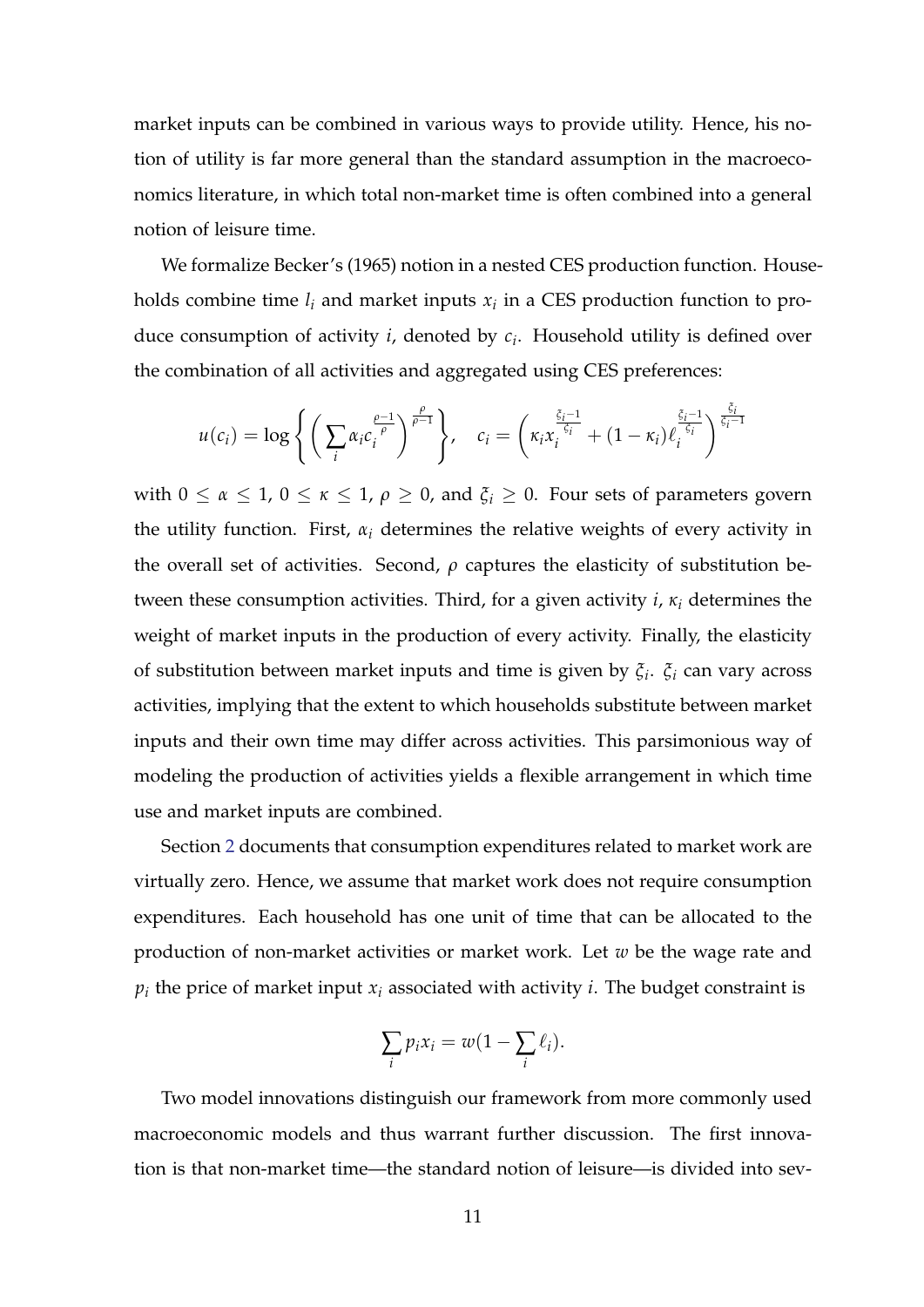eral time segments and each segment is linked to the production of one activity. Hence, we depart from the standard assumption that all leisure hours are perfect substitutes. If leisure hours are imperfect substitutes, households care about the allocation of time segments to activities instead of the total time spent on leisure. The effect of this assumption is summarized by the optimal ratio of time to market inputs for activity *i*:

<span id="page-11-0"></span>
$$
\frac{\ell_i}{x_i} = \left(\frac{p_i}{w}\right)^{\xi_i} \left(\frac{1-\kappa_i}{\kappa_i}\right)^{\xi_i}.
$$
\n(1)

Because  $\xi_i \geq 0$   $\forall i$ , an increase in wages leads to a decline in the input ratio  $\ell_i$  $\frac{c_i}{x_i}$ . The intuition is simple: Wage increases induce more market work and thus a reduction in non-market time  $\ell_i$  spent on producing activity *i*. At the same time, the increase in income enables households to purchase additional market inputs *xi* . As a result, households substitute market inputs for time. The magnitude of the substitution is governed by *ξ<sup>i</sup>* . Since *ξ<sup>i</sup>* is activity-specific, so is the response of  $\ell_i$  $\frac{\epsilon_i}{x_i}$  to wage increases. A higher elasticity,  $\xi_i$ , implies that time and market inputs are more substitutable, resulting in larger decreases in the non-market time segment  $\ell_i$  and therefore a larger increase in market hours.

The second model innovation is the introduction of a large set of non-market activities. We depart from the common assumption in the home production and leisure production literature that all market inputs and non-market time engaged in home or leisure production are perfectly substitutable. For instance, these models assume that cable services are a perfect substitute for restaurant services and that time spent on watching TV can be perfectly substituted for time spent dining out. In contrast, the model inspired by [Becker](#page-28-0) [\(1965\)](#page-28-0) interprets watching TV and eating in a restaurant as two distinct activities that follow separate production processes. The second model innovation allows households to substitute among a larger set of activities. The quantitative effect of this channel on the allocation of time and market inputs is governed by the substitution parameter *ρ*.

Both model innovations are important for generating dispersion in hours worked. To demonstrate this point, we contrast the responsiveness of hours worked to wage changes in the model à la [Becker](#page-28-0) [\(1965\)](#page-28-0) with several model versions that lack either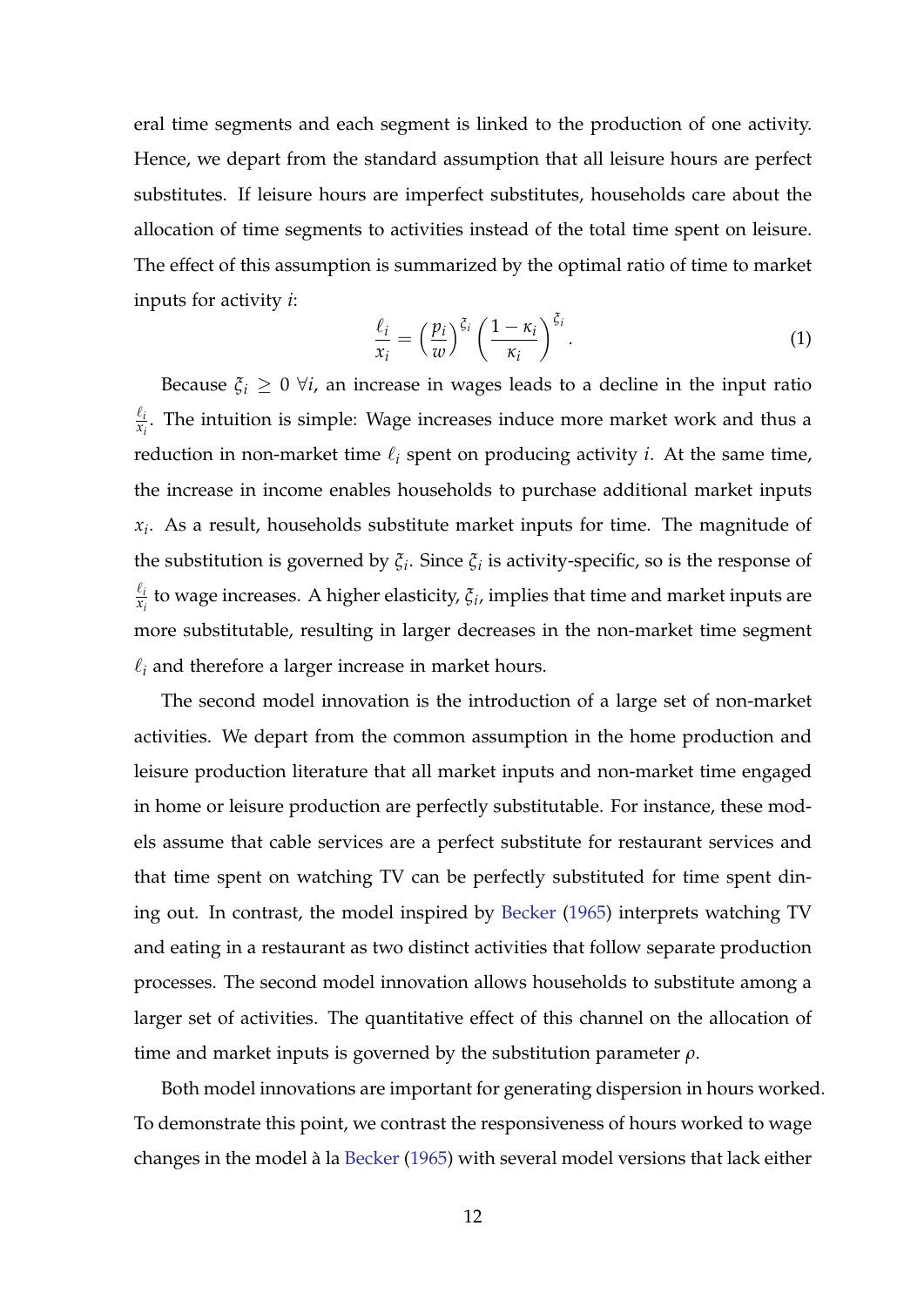one or both model innovations. For ease of notation, we call the model presented in this section the Becker model.

### <span id="page-12-0"></span>**3.2 Relaxing Both Model Innovations**

We begin by presenting a model version that relaxes both model innovations. This takes us back to the most prevalent form of utility in the literature, which is why we refer to it as the Standard model. Households derive utility from total market consumption and enjoy total leisure time. To be consistent with the model laid out in the previous section, the utility function is given by a CES aggregator between consumption  $x^s$  and leisure  $\ell^s$ :

$$
u(x^s, \ell^s) = \log \left\{ \left( \phi^s(x^s)^{\frac{\sigma^s-1}{\sigma^s}} + (1-\phi^s)(\ell^s)^{\frac{\sigma^s-1}{\sigma^s}} \right)^{\frac{\sigma^s}{\sigma^s-1}} \right\}
$$

where  $\sigma^s \geq 0$  is the elasticity of substitution between consumption and leisure. After normalizing the price of consumption to one, the budget constraint is:

$$
x^s = w(1 - \ell^s).
$$

In the Standard model, the optimal allocation between time and market consumption is summarized by

$$
\frac{\ell^s}{x^s} = \left(\frac{1}{w}\right)^{\sigma^s} \left(\frac{1-\phi^s}{\phi^s}\right)^{\sigma^s} \tag{2}
$$

The response of  $\frac{l^{s}}{r^{s}}$  $\frac{\ell^s}{x^s}$  to a wage change is determined by the elasticity parameter  $\sigma^s$ , which has a similar role as *ξ<sup>i</sup>* in the Becker model. The difference is that wage changes can now only influence the substitution between total consumption and total leisure. Hence, the effects of substituting between market inputs and time within an activity, as well as across activities, are both muted in the Standard model.

## <span id="page-12-1"></span>**3.3 Relaxing the Segmentation of Non-Market Time**

Differential responses of hours worked to wage changes in the Standard model and in the model inspired by Becker may be driven solely by the availability of differ-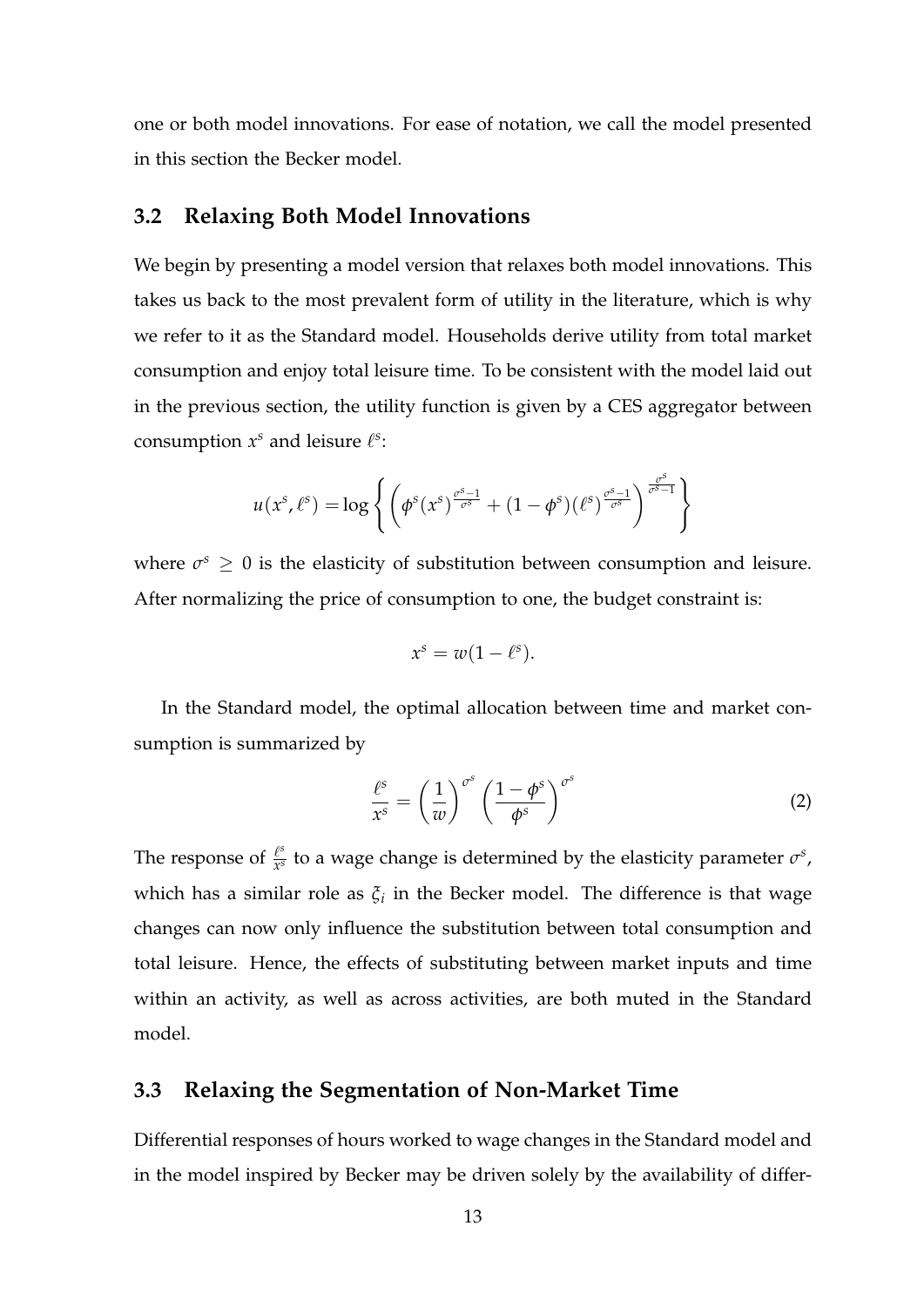ent market inputs *x<sup>i</sup>* at different prices *p<sup>i</sup>* . In this case, the division of non-market time into various time segments would not be important for the responsiveness of hours worked to wage changes. To shed light on this argument, we reintroduce variation in market inputs and prices and allow households to choose from multiple consumption goods. We assume that each good *x m*  $\binom{m}{i}$  in this version of the model corresponds to the market input  $x_i$  in the Becker framework and that prices  $p_i$  are the same in both setups. We refer to this model as the Multiple Goods model.

Preferences are given by

$$
u(X^m, \ell^m) = \log \left\{ \left( \phi^m(X^m)^{\frac{\sigma^m - 1}{\sigma^m}} + (1 - \phi^m)(\ell^m)^{\frac{\sigma^m - 1}{\sigma^m}} \right)^{\frac{\sigma^m}{\sigma^m - 1}} \right\}
$$

$$
X^m = \left( \sum_i \mu_i(x_i^m)^{\frac{\eta - 1}{\eta}} \right)^{\frac{\eta}{\eta - 1}},
$$

where  $\eta \geq 0$  is the elasticity of substitution between different goods and  $\sigma^m \geq 0$  is the elasticity of substitution between composite consumption  $X^m$  and leisure  $\ell^m$ .

The budget constraint is

$$
\sum_i p_i x_i^m = w(1 - \ell^m).
$$

The optimal inputs ratio is given by

$$
\frac{\ell^m}{x_i^m} = \left(\frac{p_i}{w}\right)^{\sigma^m} \left(\frac{1-\phi^m}{\phi^m}\right)^{\sigma^m}.
$$
\n(3)

Similar to the Standard model, wage changes only influence the substitution between consumption and total leisure time, but not the substitution between market inputs and time within an activity. In contrast to the Standard model, the Multiple Goods model allows households to substitute among different types of consumption goods, and therefore takes price variations into consideration. Yet this model defines total non-market time as leisure and does not require the combination of time and market inputs to produce individual activities and therefore misses the first innovation in the Becker model.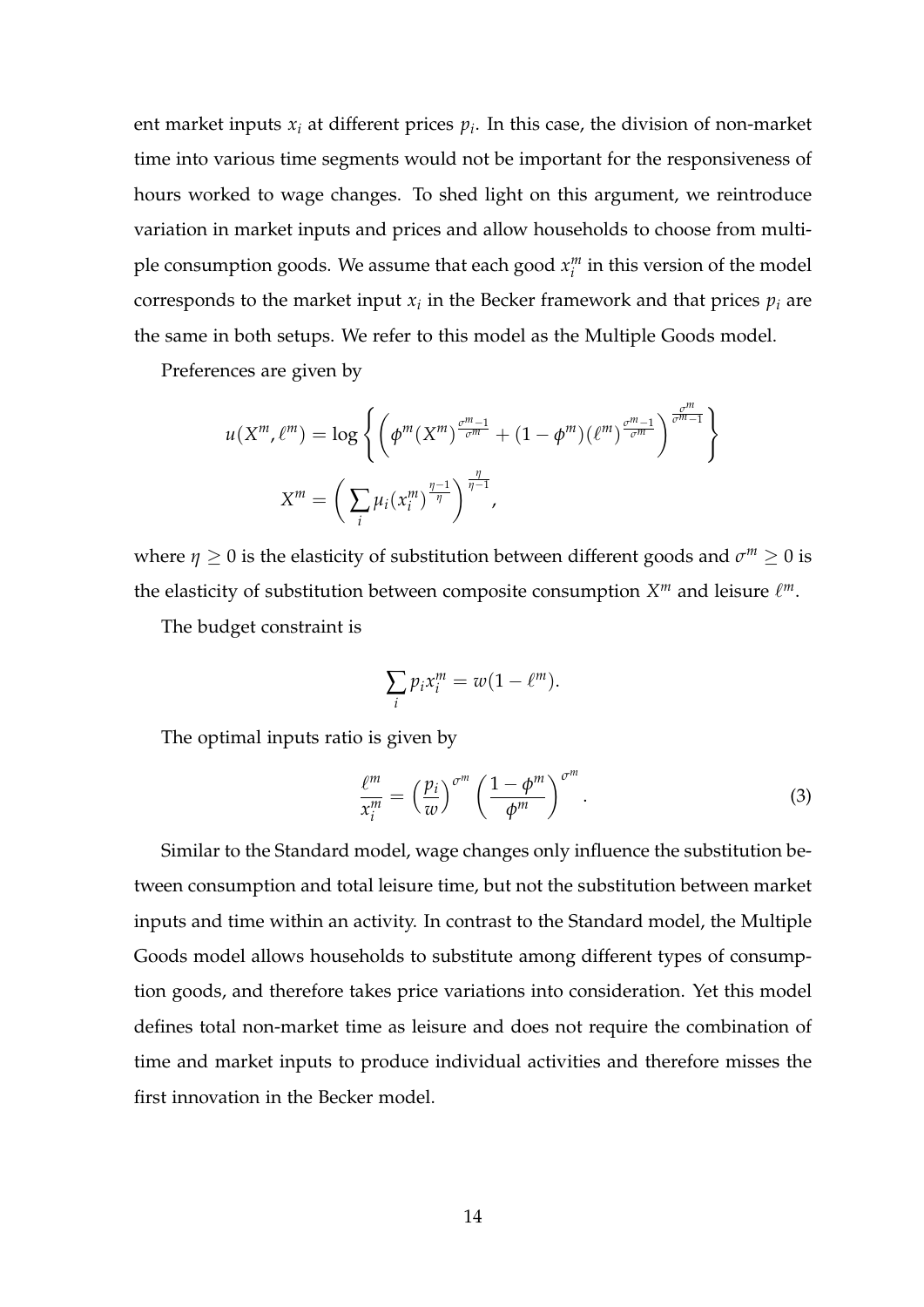### <span id="page-14-1"></span>**3.4 Reducing the Number of Activities**

Combining time and market inputs à la [Becker](#page-28-0) [\(1965\)](#page-28-0) has inspired a large literature on home production and a much smaller literature on leisure production. However, the literature abstracts from the large heterogeneity among home (leisure) activities and lumps all time and market inputs for home (leisure) production together. To examine whether our results depend on the number of activities being modeled, we consider a version of the model with home production (non-market work plus child care) and leisure production only. We call this model the Two Activity model.

The functional form of the Two Activity model is the same as in the Becker model. Hence, the mechanism through which wage changes affect the allocation of time and expenditures is comparable. However, the quantitative effects may differ because now households can only substitute between two activities, and thus substitute between market inputs and time at a much coarser level.

## **4 Estimation**

We estimate the Becker model using the constructed pseudo-panel on market inputs and time allocations by education. We include six activities in the estimation: non-market work, child care, watching TV, socializing, eating and personal care, and hobbies and entertainment. We choose not to include sleep, because expenditures on market inputs for sleep are close to zero for all education groups.

We supplement data on time use and market inputs with data on wages and market input prices for each activity between 2003 and 2014. We use the CPS-ORG to construct wages by education group. Wages are defined as the ratio between weekly earnings and weekly working hours. We then average wages by education group and year to match them with the pseudo-panel of time use and market inputs.

In the baseline specification of our model, we assume all households face the same input prices.<sup>[6](#page-14-0)</sup> We use the Consumer Price Index (CPI) from the BLS to con-

<span id="page-14-0"></span> $6$ We explore the effects of heterogeneous prices by education group in Section [5.4.](#page-25-0)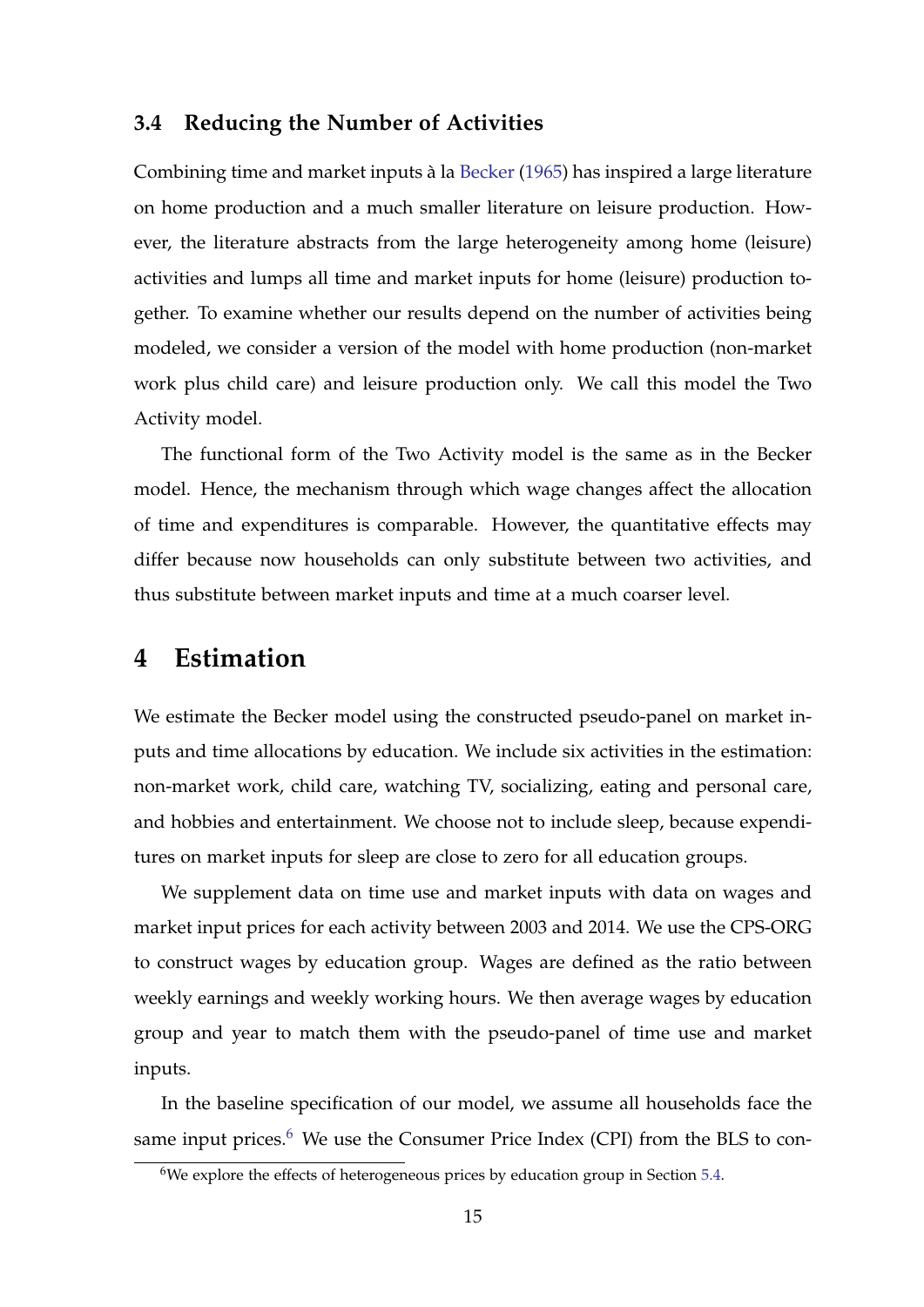struct relative prices between market inputs. For our sample period, the expenditure categories in the CPI and CEX are consistent, and therefore CPI data can be directly mapped onto our activity categories.<sup>[7](#page-15-0)</sup> We proceed in three steps. First, we compute expenditure shares at the household level using the most detailed level of expenditures available in the CEX. Second, we use these shares as weights to aggregate the corresponding CPI indices to a weighted price index at the household level for each of the six activities. Finally, we average across all households using CEX sample weights to find the aggregate price index for an activity in a given year. Sections [A.4](#page-39-0) and [A.5](#page-39-1) in the Appendix provide details of the construction of prices and wages.

We use a minimum-distance estimator to estimate the model parameters  $\{\xi_i\}_{i}^6$  $\frac{6}{i=1}$  $\{\kappa_i\}_{i=1}^6$  $_{i=1}^{6}$ , {α<sub>*i*</sub>}<sub>*i*:</sub>  $\int_{i=1}^{6}$ , and *ρ*. Given prices and wages, the estimation targets allocations of time use and market inputs from 2003 to 2014 for each activity by education group. Variation in household allocations by education and over time helps identify the estimated parameters. In the cross-section and over time, households face different wages and choose different allocations as a result. How allocations change as prices/wages change reflects substitutability across activities and between time and market inputs within activities. Standard errors are obtained by bootstrapping the household-level data sets. Following the same strategy, we estimate the model versions that mute one or both innovations of the Becker model namely, the Standard, Multiple Goods, and Two Activity models.

## **4.1 Estimation Results**

This section discusses the estimation results. Table [2](#page-18-0) summarizes the estimated parameters with standard errors in parentheses. Standard errors are small, implying that the parameters are precisely identified. Formal proof of identification is difficult, as the model is highly nonlinear. Instead, we examine the curvature of the minimized objective function in the neighborhood of the estimated parameter values. Changing one parameter at a time, Figure [C.3](#page-42-0) shows that the objective function indeed reaches its minimum at the estimated parameter values.

<span id="page-15-0"></span><sup>&</sup>lt;sup>7</sup>We follow [Casey](#page-29-9) [\(2010\)](#page-29-9) to construct consistent categories between the CPI and CEX.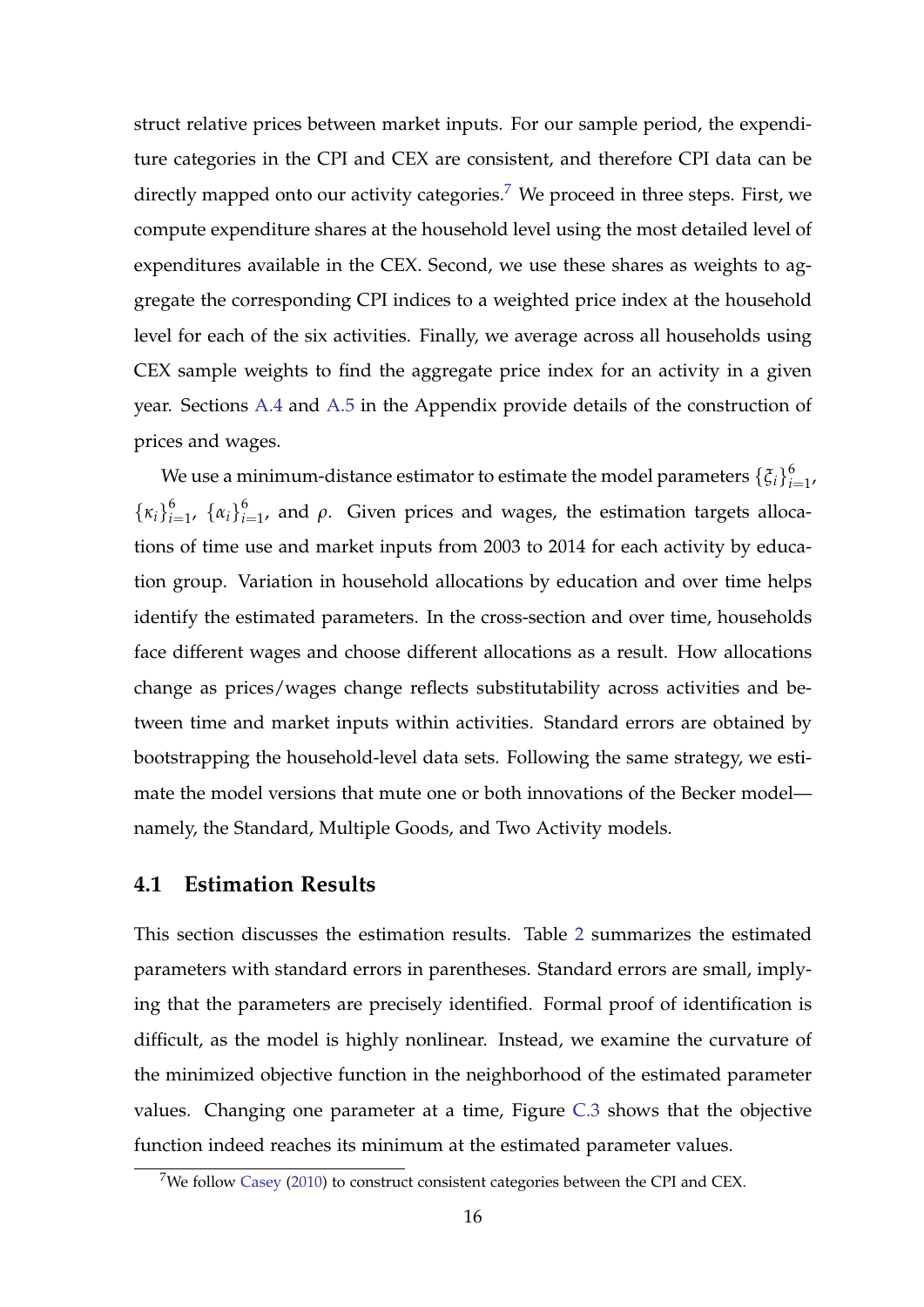Our first finding is that the activity-specific elasticities of substitution between market inputs and time (*ξ<sup>i</sup>* ) are larger than one for all activities considered. This means that the optimal ratio of time to market inputs, as defined in equation [\(1\)](#page-11-0), changes by more than the change in wages, and therefore implies that households react strongly to wage changes by reallocating time and expenditures within activities. Note that this reallocation is much larger than what a Cobb-Douglas specification would imply, where changes in wages would translate one-to-one into changes in the ratio of time to market inputs.

When inspecting the activity-specific elasticities more carefully, we observe that leisure-related activities exhibit the highest elasticities of substitution between time and market inputs. The activity socializing has an elasticity of substitution of 1.34, while watching TV, eating and personal care, and hobbies and entertainment have elasticities around two. The estimated elasticity of substitution for child care has a value of 2.30. The elasticity of substitution for non-market work is 1.10.

One may argue that the non-market work elasticity seems to be low, compared with the elasticity estimates between market inputs and time from the home pro-duction literature.<sup>[8](#page-16-0)</sup> However, our modeling strategy and empirical mapping between model and data differ substantially from the literature, and therefore the activity-specific estimates are not directly comparable to estimates reported in the literature.

The first difference is the specific model structure we employ in this paper. To capture the notion laid out by [Becker](#page-28-0) [\(1965\)](#page-28-0), we propose a model that captures a large set of activities produced with non-market time and market inputs. Standard home production models lack such features. In these models, households only produce one activity, and all non-market time outside of home production is collapsed into one time segment called leisure.

The second difference is that the underlying definition of what constitutes a home production activity varies between the literature and our paper. For example, the activity of dining out—a substitute to homemade meals—is used to estimate

<span id="page-16-0"></span> ${}^{8}$ [Rupert et al.](#page-30-1) [\(1995\)](#page-30-1) find an estimate between 1 and 1.8 depending on gender and marital status. [McGrattan et al.](#page-29-3) [\(1997\)](#page-29-3) estimate a value of 1.75. [Chang](#page-29-10) [\(2003\)](#page-29-10), [Aguiar and Hurst](#page-28-11) [\(2007a\)](#page-28-11) and [Fang and Zhu](#page-29-6) [\(2017\)](#page-29-6) report a value around 2.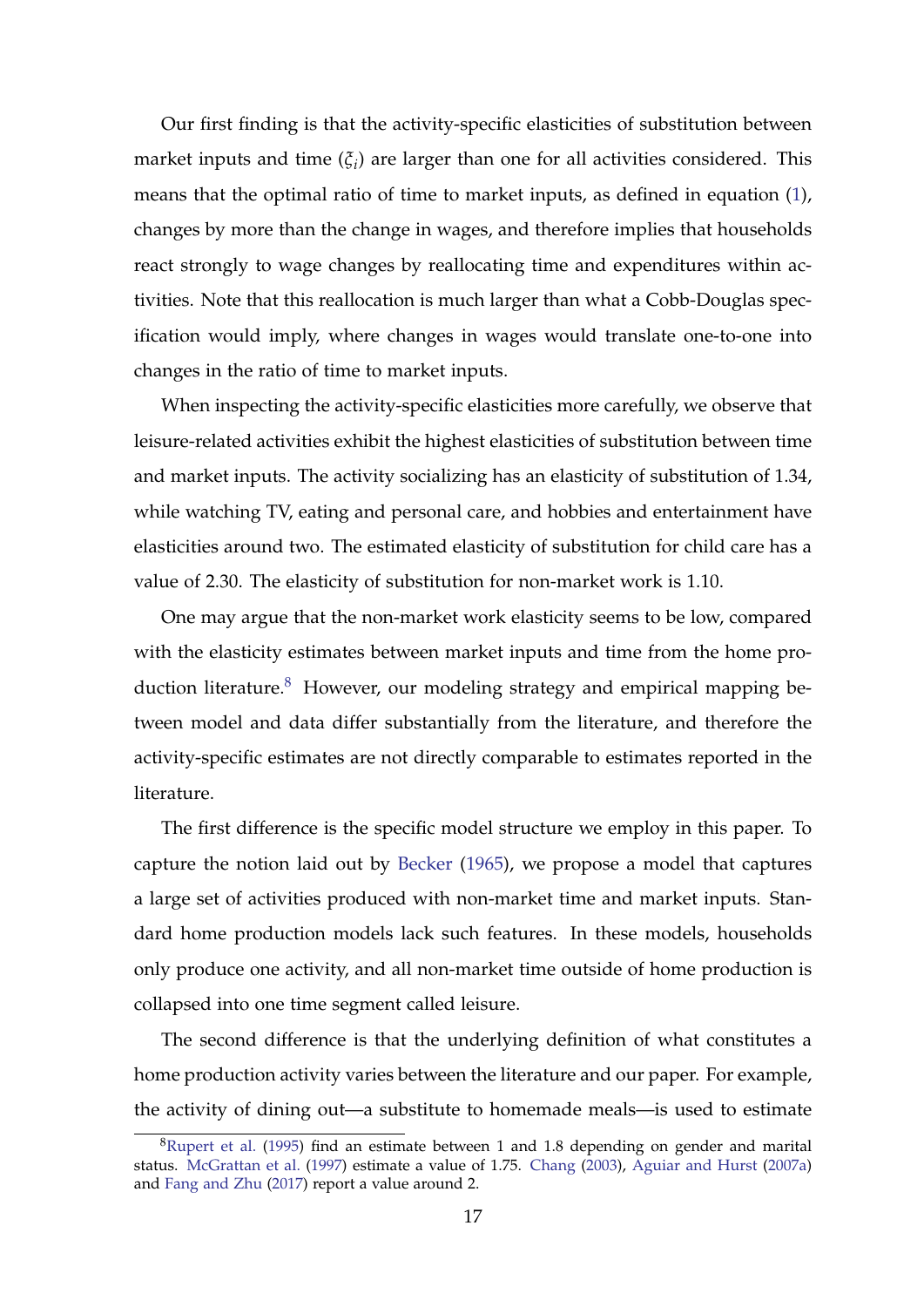the elasticity of substitution between market goods and time in the home production literature. In our framework, in contrast, dining out belongs to the activity of eating and personal care. As a result, the substitutability between homemade meals and dining out is governed by the elasticity of substitution across activities, *ρ*, rather than the activity-specific elasticity, *ξ<sup>i</sup>* . Because restaurant meals are a close to perfect substitute for homemade meals, this difference tends to drive down the estimate of *ξ<sup>i</sup>* for non-market work. Despite these two differences, our estimation results suggest that time and market inputs for home production are substitutes, which is consistent with the literature.

A second important finding is that the estimated shares of market inputs  $(\kappa_i)$ vary across activities. Non-market work has by far the largest share (0.52) and child care has the smallest share (0.11). For the remaining leisure activities, market input shares range from 0.12 to 0.21. Note that the estimated standard errors are small, which implies that the share of time inputs for every activity is significantly different from zero. This provides confidence in Becker's notion that households require a combination of market inputs and time to enjoy consumption of nonmarket activities.

Our third finding is that the weight of each activity  $(\alpha_i)$  in the overall utility of households varies significantly. Non-market work has the largest weight of 0.28 and child care has the smallest weight of 0.08. More importantly, the combined leisure activities have a weight of 0.64, with each activity having a weight between 0.11 and 0.20. The estimation thus suggests that leisure-related activities constitute an important component of household utility. Given this finding, it is not surprising that formalizing Becker's idea beyond home production significantly alters how households reallocate time and market inputs in response to wage changes.

Our final result suggests that consumption activities themselves are quite substitutable. The elasticity of substitution across activities, *ρ*, has an estimated value of 1.40. This large substitutability across activities is because households can optimize over a large set of activities. As we will show in section [4.2,](#page-18-1) reducing the number of activities drives down the parameter estimate for  $ρ$ . Thus, the degree of substitutability shrinks as the number of consumption activities declines.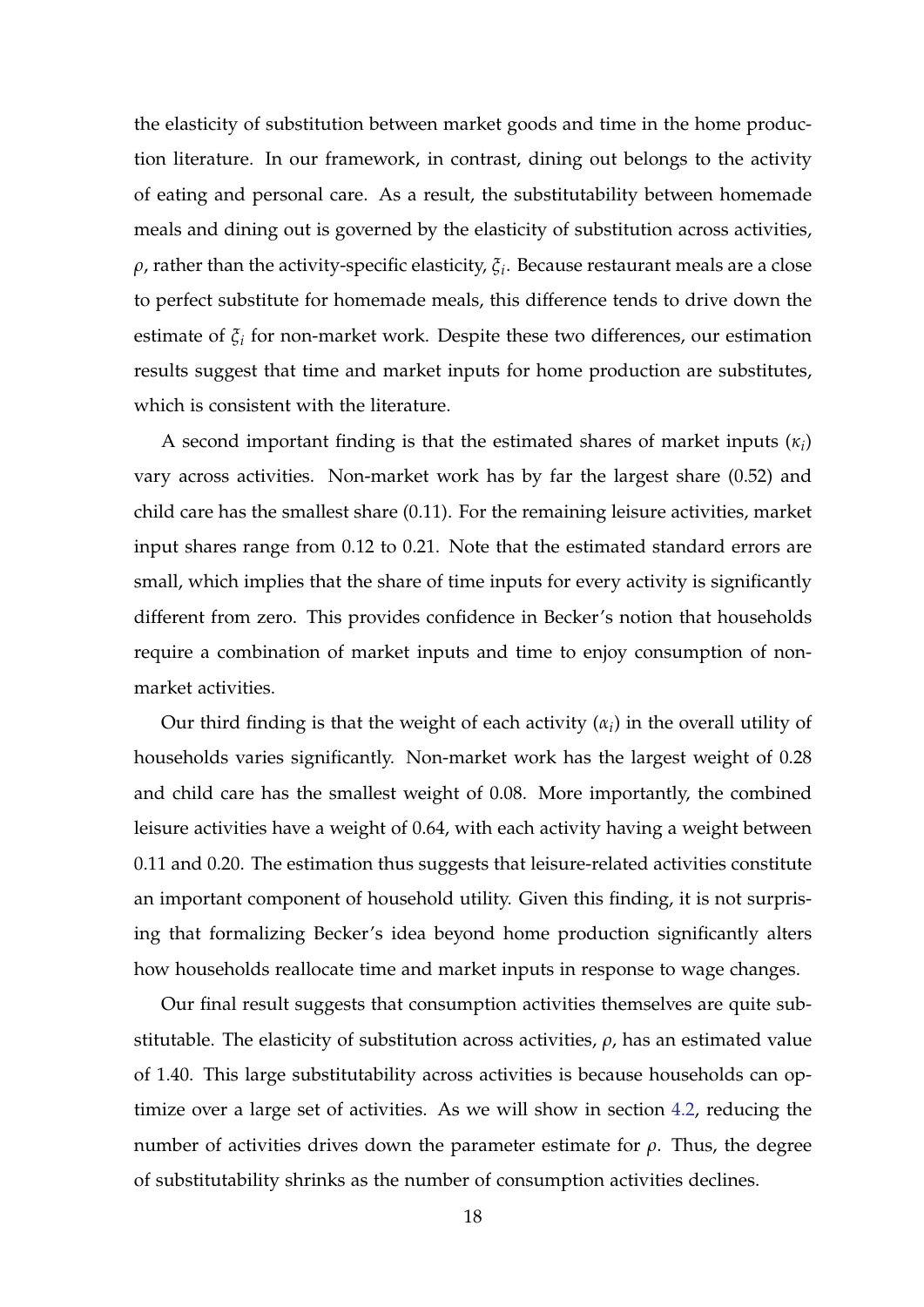We check the fit of our model by confronting it with cross-sectional data on market input expenditures and time use for each activity. Tables [3](#page-18-2) and [4](#page-19-0) report average allocations by education group. The model replicates the expenditure and time use data fairly well.

<span id="page-18-0"></span>

|          | Child   | Non-market | TV      | Social  | Eat & Pcare | <b>Hobbies</b> |
|----------|---------|------------|---------|---------|-------------|----------------|
| $\zeta$  | 2.286   | 1.100      | 2.080   | 1.339   | 1.975       | 2.066          |
|          | (0.027) | (0.020)    | (0.024) | (0.013) | (0.015)     | (0.018)        |
| $\kappa$ | 0.109   | 0.518      | 0.122   | 0.207   | 0.184       | 0.183          |
|          | (0.001) | (0.011)    | (0.000) | (0.003) | (0.001)     | (0.001)        |
| $\alpha$ | 0.080   | 0.284      | 0.197   | 0.113   | 0.179       | 0.146          |
|          | (0.002) | (0.005)    | (0.001) | (0.001) | (0.001)     | (0.001)        |
| $\rho$   | 1.399   |            |         |         |             |                |
|          | (0.027) |            |         |         |             |                |

Table 2: Parameter Estimates

*Notes*: The table reports the means of the bootstrapped distributions for the preference parameters of the model described in Section [3.1](#page-9-1) (bootstrapped standard errors are in parentheses).

<span id="page-18-2"></span>

| Expenditure Share – Data |                           |            |       |        |             |               |
|--------------------------|---------------------------|------------|-------|--------|-------------|---------------|
| Educ                     | Child                     | Non-market | TV    | Social | Eat & Pcare | Hobbies & Ent |
|                          | 0.011                     | 0.674      | 0.039 | 0.085  | 0.099       | 0.091         |
| 2                        | 0.015                     | 0.614      | 0.045 | 0.085  | 0.119       | 0.122         |
| 3                        | 0.020                     | 0.577      | 0.042 | 0.084  | 0.141       | 0.136         |
| 4                        | 0.027                     | 0.549      | 0.037 | 0.076  | 0.162       | 0.149         |
|                          | Expenditure Share - Model |            |       |        |             |               |
| Educ                     | Child                     | Non-market | TV    | Social | Eat & Pcare | Hobbies & Ent |
|                          | 0.013                     | 0.655      | 0.031 | 0.087  | 0.107       | 0.107         |
| $\overline{2}$           | 0.017                     | 0.617      | 0.038 | 0.083  | 0.124       | 0.120         |
| 3                        | 0.018                     | 0.599      | 0.042 | 0.082  | 0.132       | 0.126         |
| 4                        | 0.025                     | 0.544      | 0.054 | 0.076  | 0.156       | 0.143         |

Table 3: Model Fit – Expenditure

*Notes*: The top panel reports expenditure shares data (average from 2003-2014). The bottom panel reports the model's fitted values for the expenditure shares at the estimated parameter values. Households are grouped into four education groups: 1 - less than high school, 2 - high school, 3 some college, 4 - college and above.

## <span id="page-18-1"></span>**4.2 Estimation Results for Alternative Models**

Table [5](#page-20-0) reports the estimation results for the Standard, Multiple Goods and Two Activity models discussed in Sections [3.2-](#page-12-0)[3.4.](#page-14-1) The alternative model specifications lack one or both of the innovations the Becker model.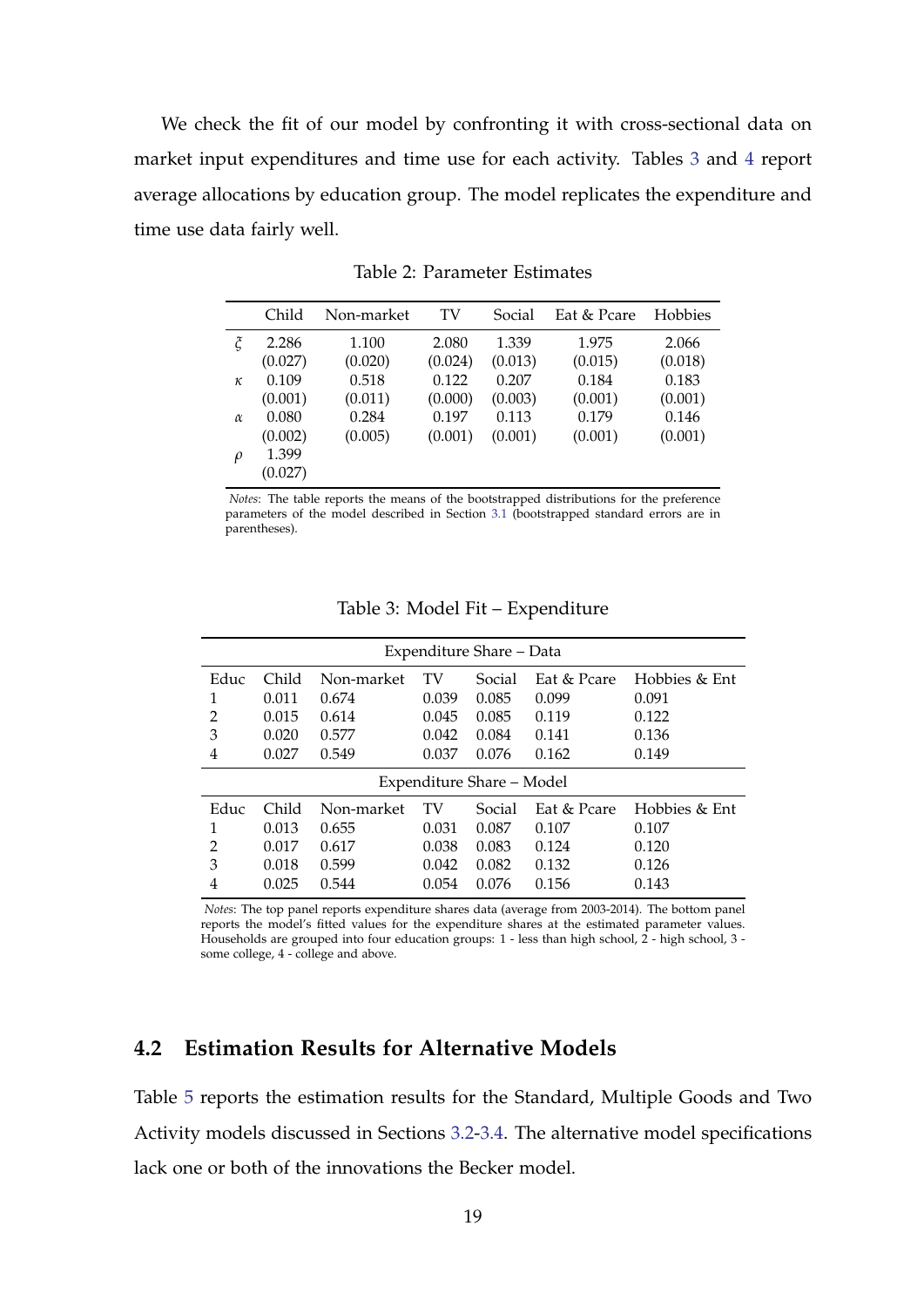<span id="page-19-0"></span>

| Time – Data    |              |            |       |        |             |               |
|----------------|--------------|------------|-------|--------|-------------|---------------|
| Educ           | Child        | Non-market | TV    | Social | Eat & Pcare | Hobbies & Ent |
|                | 0.047        | 0.173      | 0.203 | 0.064  | 0.102       | 0.069         |
| 2              | 0.040        | 0.165      | 0.181 | 0.066  | 0.112       | 0.078         |
| 3              | 0.042        | 0.160      | 0.148 | 0.067  | 0.119       | 0.085         |
| 4              | 0.051        | 0.153      | 0.114 | 0.061  | 0.129       | 0.094         |
|                | Time – Model |            |       |        |             |               |
| Educ           | Child        | Non-market | TV    | Social | Eat & Pcare | Hobbies & Ent |
|                | 0.049        | 0.163      | 0.173 | 0.067  | 0.130       | 0.093         |
| $\overline{2}$ | 0.047        | 0.164      | 0.166 | 0.066  | 0.120       | 0.085         |
| 3              | 0.045        | 0.164      | 0.162 | 0.065  | 0.115       | 0.081         |
| 4              | 0.040        | 0.164      | 0.149 | 0.062  | 0.097       | 0.068         |

Table 4: Model Fit – Time

*Notes*: The top panel reports the share of time use in the data (average from 2003-2014). The bottom panel reports the model's fitted values for the same time use values at the estimated parameter values. Households are grouped into four education groups: 1 - less than high school, 2 - high school,  $3$  - some college,  $4$  - college and above.

First, consider the Standard model, which prevents households from allocating non-market time to a set of different activities and does not require them to combine market inputs and time at the activity level. The elasticity of substitution between market inputs and time  $\sigma$ <sup>s</sup> is 1.25 in the standard model. In contrast, the Becker model suggests a much larger degree of substitutability, especially for leisure-related activities. This is not surprising, because in the Becker model the substitution is between market inputs and time for a single activity, while in the Standard model the substitution is between total expenditures on all market inputs and total non-market time.

The finding of low elasticity in the Standard model is replicated by the estimation results of the Multiple Goods model. In fact, the substitutability between market inputs and time  $\sigma^m$  is almost identical as in the Standard model. This finding is important for two reasons. First, it shows that accounting for the variation in market input prices alone does not alter the responsiveness of hours worked to wage changes. Second, the division of market inputs into different categories does not drive the results implied by the Becker model. Key to our findings is that enjoying non-market activities requires a combination of time and market inputs.

The Two Activity model reintroduces this key feature while limiting the number of activities to home production and leisure. The estimated elasticity of sub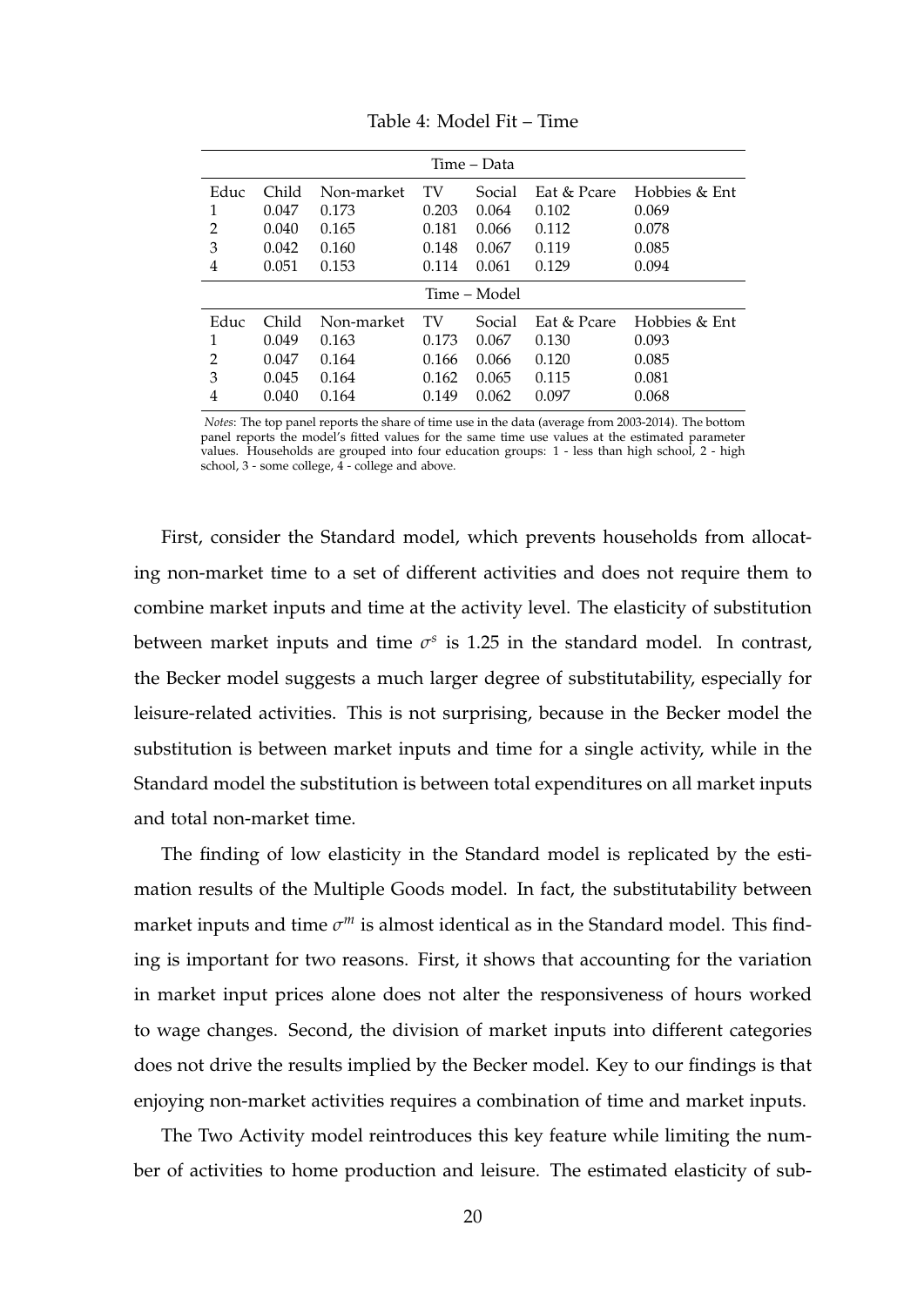stitution for home production is close to 1.10, and therefore comparable to the estimate in the Becker model. Note, however, that collapsing all leisure activities into a single activity reduces the elasticity of substitution between market inputs and time to 1.59, which is well below the estimates implied by the Becker model. In addition, the elasticity of substitution across activities *ρ* shrinks by more than half to 0.67 when the number of activities is collapsed to two. This is intuitive, because finer activity categories will necessarily imply a larger degree of substitutability across activities. The low elasticities of substitution suggest that the response of hours worked to wage changes in the Two Activity model will be limited.

<span id="page-20-0"></span>

|            | A. Standard Model |            |         |                                |             |         |
|------------|-------------------|------------|---------|--------------------------------|-------------|---------|
| $\sigma^s$ | 1.252             |            |         |                                |             |         |
|            | (0.017)           |            |         |                                |             |         |
| $\phi^s$   | 0.287             |            |         |                                |             |         |
|            | (0.005)           |            |         |                                |             |         |
|            |                   |            |         | <b>B. Multiple Goods Model</b> |             |         |
|            | Child             | Non-market | TV      | Social                         | Eat & Pcare | Hobbies |
| $\mu$      | 0.025             | 0.556      | 0.055   | 0.087                          | 0.143       | 0.134   |
|            | (0.001)           | (0.004)    | (0.001) | (0.000)                        | (0.001)     | (0.001) |
| $\eta$     | 1.128             |            |         |                                |             |         |
|            | (0.012)           |            |         |                                |             |         |
| $\sigma^m$ | 1.255             |            |         |                                |             |         |
|            | (0.017)           |            |         |                                |             |         |
| $\phi^m$   | 0.351             |            |         |                                |             |         |
|            | (0.002)           |            |         |                                |             |         |
|            |                   |            |         | C. Two Activity Model          |             |         |
|            | Home              | Leisure    |         |                                |             |         |
| $\zeta$    | 1.078             | 1.596      |         |                                |             |         |
|            | (0.021)           | (0.017)    |         |                                |             |         |
| κ          | 0.484             | 0.179      |         |                                |             |         |
|            | (0.011)           | (0.001)    |         |                                |             |         |
| $\alpha$   | 0.458             | 0.542      |         |                                |             |         |
|            | (0.004)           | (0.004)    |         |                                |             |         |
| $\rho$     | 0.673             |            |         |                                |             |         |
|            | (0.036)           |            |         |                                |             |         |

Table 5: Parameter Estimates for Alternative Models

*Notes*: The table reports the means of the bootstrapped distributions for the preference parameters of the three alternative models described in Sections [3.2,](#page-12-0) [3.3](#page-12-1) and [3.4,](#page-14-1) respectively. Bootstrapped standard errors are shown in parentheses.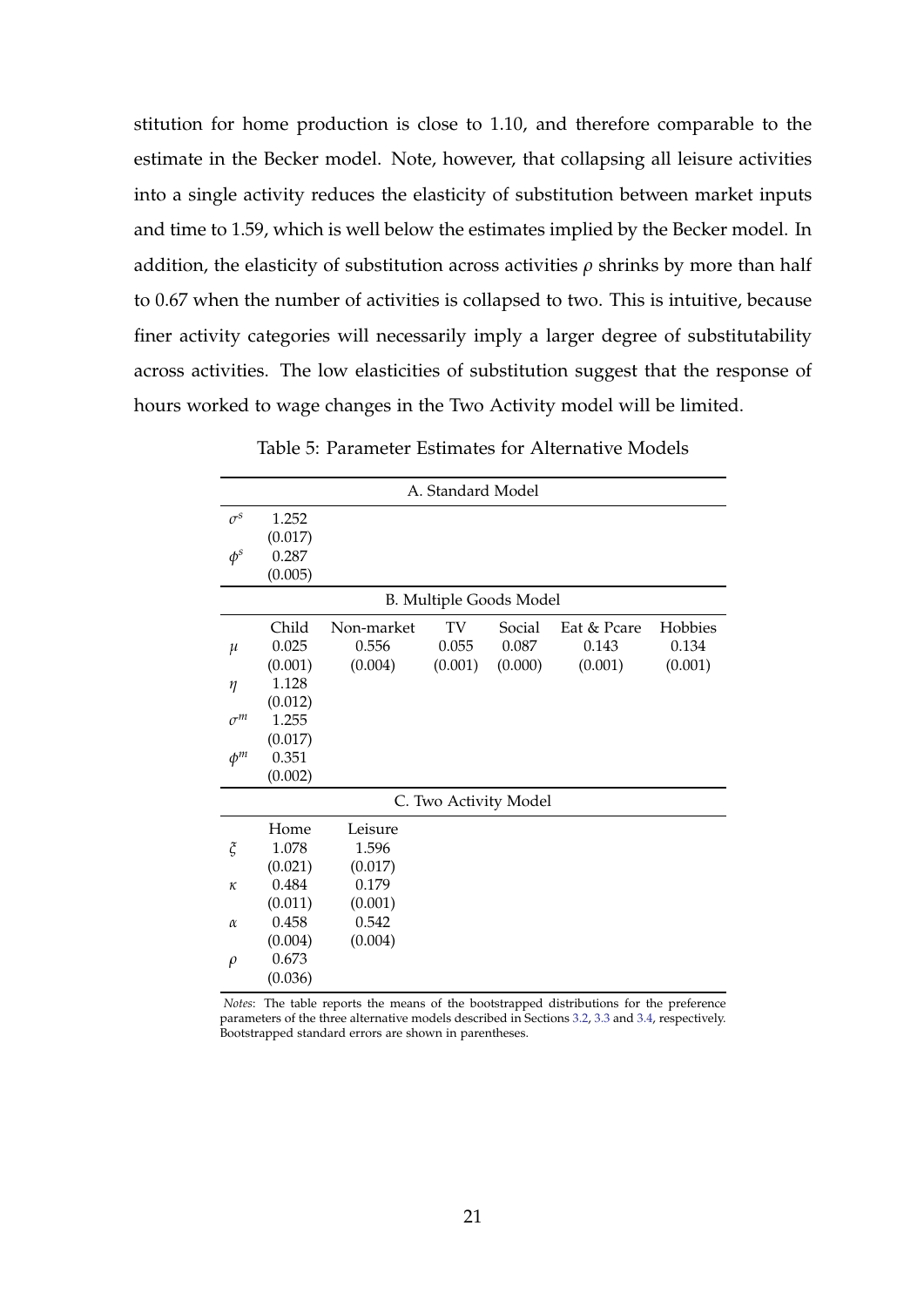## **5 Results**

### <span id="page-21-1"></span>**5.1 Dispersion in Hours Worked**

This section compares the model-implied cross-sectional dispersion in hours worked with the data. Recall that dispersion in wages is the only source of heterogeneity in all models. To this end, we take the wage distribution from the CPS-ORG in each survey year as exogenous. We also take the activity-specific prices of market inputs as given. Table [6](#page-21-0) reports the model-implied dispersion in hours worked in levels and as a percentage of the dispersion in the data. Given that dispersion varies very little between 2003 and 2014, we only report averages across all years.

<span id="page-21-0"></span>Table 6: Dispersion in Hours Worked - Data vs. Models

|                | Dispersion | Dispersion<br>(as % of data) |
|----------------|------------|------------------------------|
| Data           | 0.439      | 1.000                        |
| Becker         | 0.239      | 0.545                        |
| Standard       | 0.122      | 0.278                        |
| Multiple Goods | 0.128      | 0.292                        |
| Two Activity   | 0.140      | 0.319                        |

We observe that the Standard, Multiple Goods, and Two Activity models perform poorly and generate only 30% of the hours dispersion observed in the data. The Becker model, on the other hand, generates 55% of the dispersion in the data, roughly double the quantitative effect of other models.

Recall that Section [3](#page-9-2) emphasized two innovations in the Becker model: (1) dividing non-market time into activity-specific time segments and combining each segment with activity-specific market inputs; (2) expanding the set of non-market activities that households derive utility from. Both model innovations are key for the quantitative results. This follows from households in the Becker model having additional margins of substitution available to them, i.e., the substitution between market inputs and time within each activity and over a large set of activities. Because the estimated elasticities of substitution (*ξ<sup>i</sup>* and *ρ*) for these margins are large,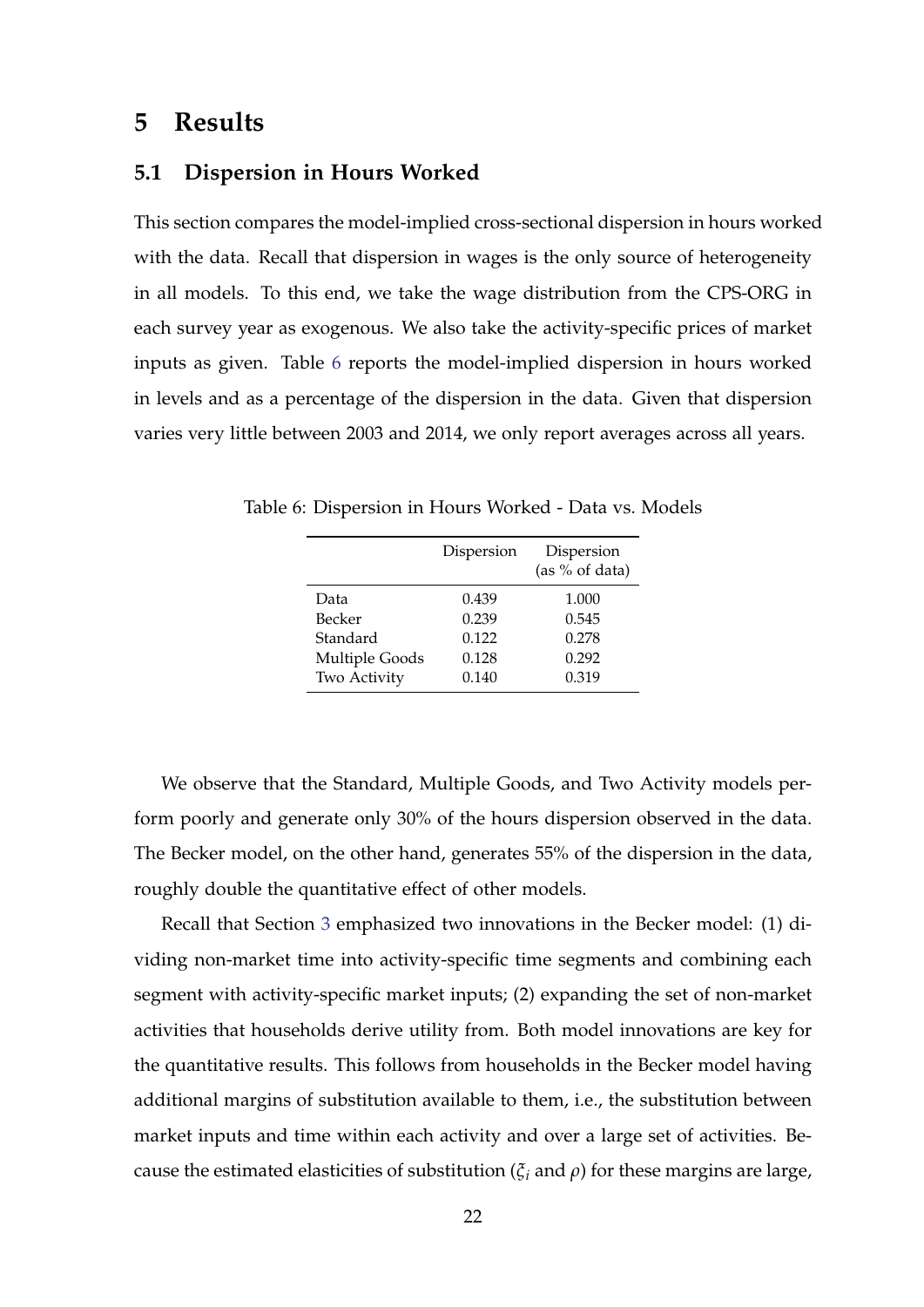households are willing and able to substitute across these extra margins and thus can allocate market inputs and time much more flexibly. As a result, variation in wages leads to a much larger dispersion in hours worked relative to models that lack these features.

If we shut down the first model innovation, we are back to the case of the Standard and Multiple Goods models. Neither model requires households to combine market inputs and time to produce an activity. Eliminating this model innovation causes the implied hours dispersion to shrink by half. This finding demonstrates that the division of time into activity-specific components is essential for our key result, while the division of expenditures into activity-specific components is not. In fact, even if we include the same number of market inputs, but do not segment non-market time into different activities (i.e. the Multiple Goods model), the implied hours dispersion is as low as in the Standard model.

We also assess to what extent our results are driven by the second model innovation, that is, the nuber of activities being modeled. The Two Activity model encompasses the first model innovation, but reduces the number of activities from six to two. It generates a slightly larger dispersion in hours worked than the Standard and Multiple Goods models, confirming the finding that the combination of market inputs and time at the activity level is key for generating hours dispersion. However, the hours dispersion generated by the Two Activity model is still well below that in the Becker model. Two estimation results are responsible for this outcome. First, the estimation suggests that if one divides non-market activities into just home and leisure production, the elasticity of substitution across activities, *ρ*, shrinks by half. Second, the estimated elasticity of substitution between market inputs and time for leisure, *ξ<sup>i</sup>* , is well below the estimates for leisure-related activities in the Becker model. Thus the substitution between market inputs and time is much more limited in the Two Activity model. Taken together, these findings imply that wage dispersion leads to much lower hours dispersion in the Two Activity model than in the Becker model.

One could argue that the number of activities should be increased even further than the six activities we propose in this paper. While we agree with this statement,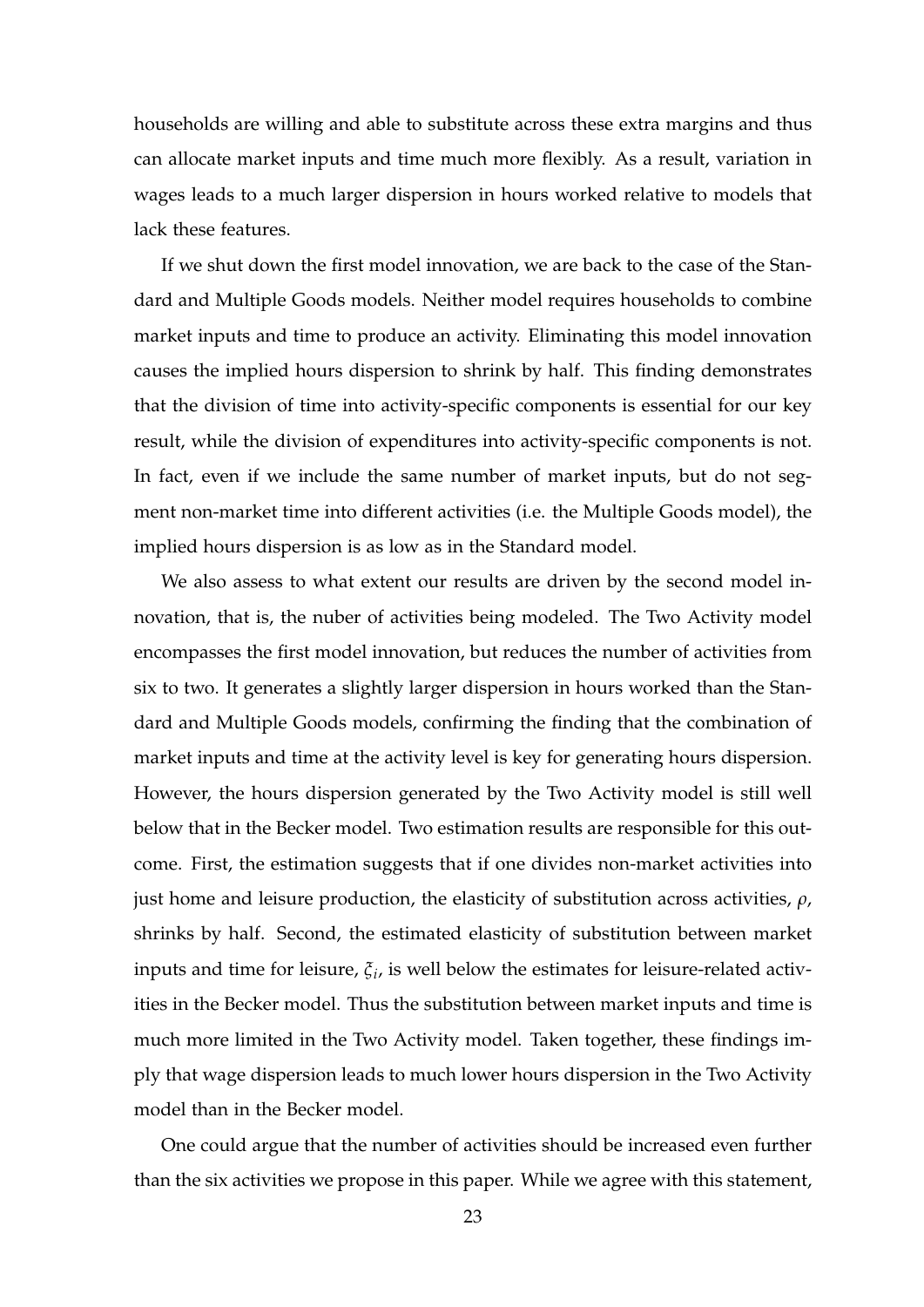data constraints prevent us from modeling a finer breakdown of activities in a meaningful way. The six activities we use are distinct, and thus the measurement error from misclassification is not severe. Increasing the number of activities is likely to bring the model-implied hours dispersion closer to the data, but it would also lead to larger measurement errors due to inconsistent classification between market inputs and time categories. Given this challenge, we opt for the time use classification in the literature and use six well-defined non-market activities to perform our study. We leave the study of more activities for future work.

### <span id="page-23-0"></span>**5.2 Hours Worked and Wages**

To shed light on the underlying mechanism that generates much more hours dispersion in the Becker model, we simulate the response of hours worked to a series of wage changes. For each model, we take the hours worked implied by the average wage for each education group and the average price for each activity between 2003 and 2014 as the baseline. We then increase wages successively up to 100% with prices held constant at baseline levels. Figure [3](#page-24-0) compares the response of hours worked to wage changes in the four models.

Consistent with our intuition, wage increases result in more pronounced changes in hours worked in the Becker model relative to the other models. In fact, the response in the Becker model is roughly twice as large as that in the Standard or Multiple Goods models. This is consistent with the result that the Becker model generates twice as much hours dispersion. Note that the hours responses are quite similar across education groups within each model. Thus, the Becker model accounts for a roughly equal amounts of hours dispersion within each education group.

### **5.3 Model Validation**

We further validate the underlying mechanism in the Becker model by demonstrating that the model-implied correlations between wages and market inputs are consistent with the data. To this end, we regress household-level expenditure shares for each activity on log wages and compare the results with the same regression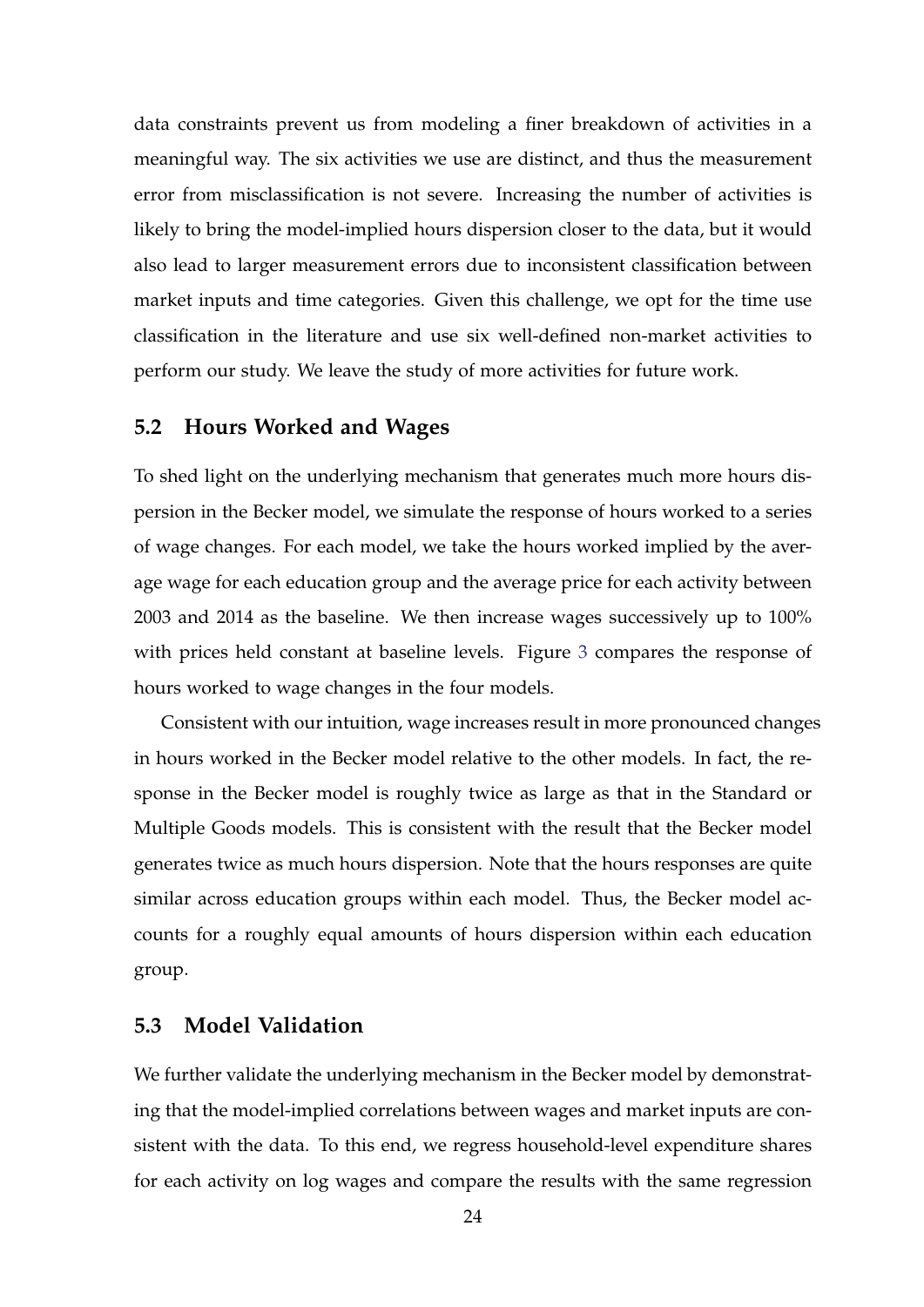<span id="page-24-0"></span>

Figure 3: Response of Hours Worked to a Percentage Wage Change

*Notes:* 'B' refers to the Becker model, 'S' to the Standard model, 'M' to the Multiple Goods model, and 'B2' to the Two Activity model. The four education categories are defined as follows: edu1 - less than high school, edu2 - high school, edu3 - some college, edu4 - college and above.

using model simulated data.<sup>[9](#page-24-1)</sup> We could not perform this exercise for time use, because income is only reported in wide-ranged brackets and not as a continuous variable in the ATUS.

Table [7](#page-25-1) compares the regression results in the model and in the data. The model-predicted responses of expenditure shares to wage changes are consistent with the data for every activity. The estimates, in both the model and the data, are estimated with a high degree of precision.

<span id="page-24-1"></span> $9$ In the regressions, we control for age, race, marital status, number of children, education, and time trend.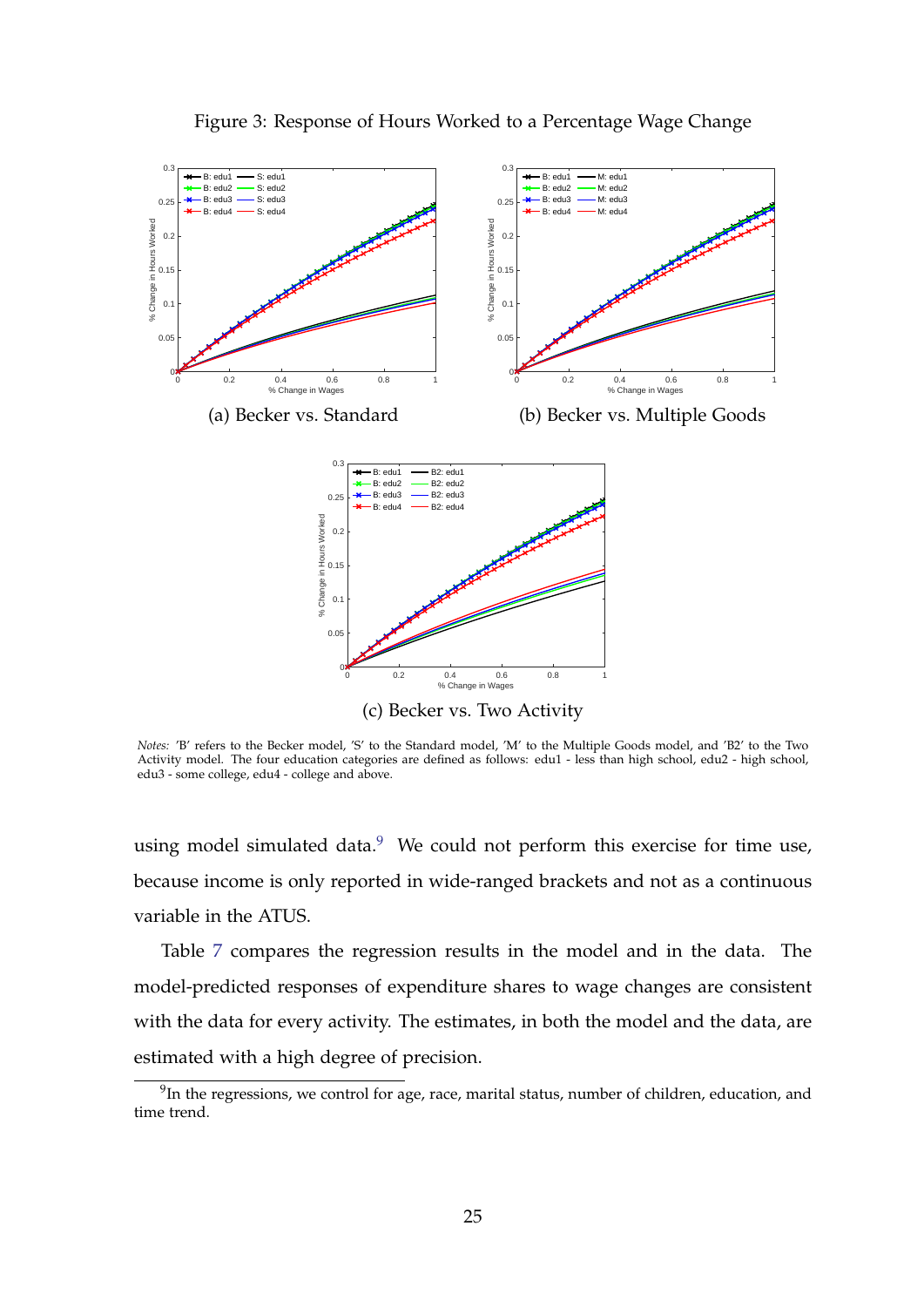|                         | Data         | Model        |
|-------------------------|--------------|--------------|
| Child Care              | $0.0023***$  | $0.0131***$  |
|                         | (0.0001)     | (0.0000)     |
| Non-Market Work         | $-0.0215***$ | $-0.1024***$ |
|                         | (0.0003)     | (0.0000)     |
| Watching TV             | $0.0004***$  | $0.0246***$  |
|                         | (0.0001)     | (0.0000)     |
| Socializing             | $-0.0020***$ | $-0.0075***$ |
|                         | (0.0001)     | (0.0000)     |
| Eating & Personal Care  | $0.0131***$  | $0.0370***$  |
|                         | (0.0002)     | (0.0000)     |
| Hobbies & Entertainment | $0.0074***$  | $0.0351***$  |
|                         | (0.0003)     | (0.0000)     |

<span id="page-25-1"></span>Table 7: Regression of Expenditure Shares on Wages

*Notes*: The dependent variable is expenditure share and the regressor is log wage. The symbol ∗∗∗ represents significance at the 0.001 level.

## <span id="page-25-0"></span>**5.4 Education-Specific Prices**

So far, we have assumed that all households face the same market input price for a given activity. However, households may face different prices because they use different types of goods or services to produce the same activity. For instance, rich households may hire a maid to clean their houses while poor households buy cleaning supplies to do the work themselves. It follows that the input price of nonmarket work for rich households is more sensitive to maid services, while the price for poor households is more sensitive to cleaning supplies. To address this issues, we derive market input prices for each activity that vary by education group. The procedure is the same as before, except that we now average household prices at the education level. We reestimate the model and repeat the analyses in Sections [5.1](#page-21-1) and [5.2](#page-23-0) using education-specific prices. Table [D.6](#page-44-0) in the Appendix shows that the results for hours dispersion are virtually identical to the case with uniform prices.

There are other reasons households may face different prices. One example is that they consume the same type of goods but of different qualities. For instance, rich households may consume food from high-end stores while poor households may consume the same type of food from cheaper stores. Capturing such price differences requires price and household-level expenditure data for the same product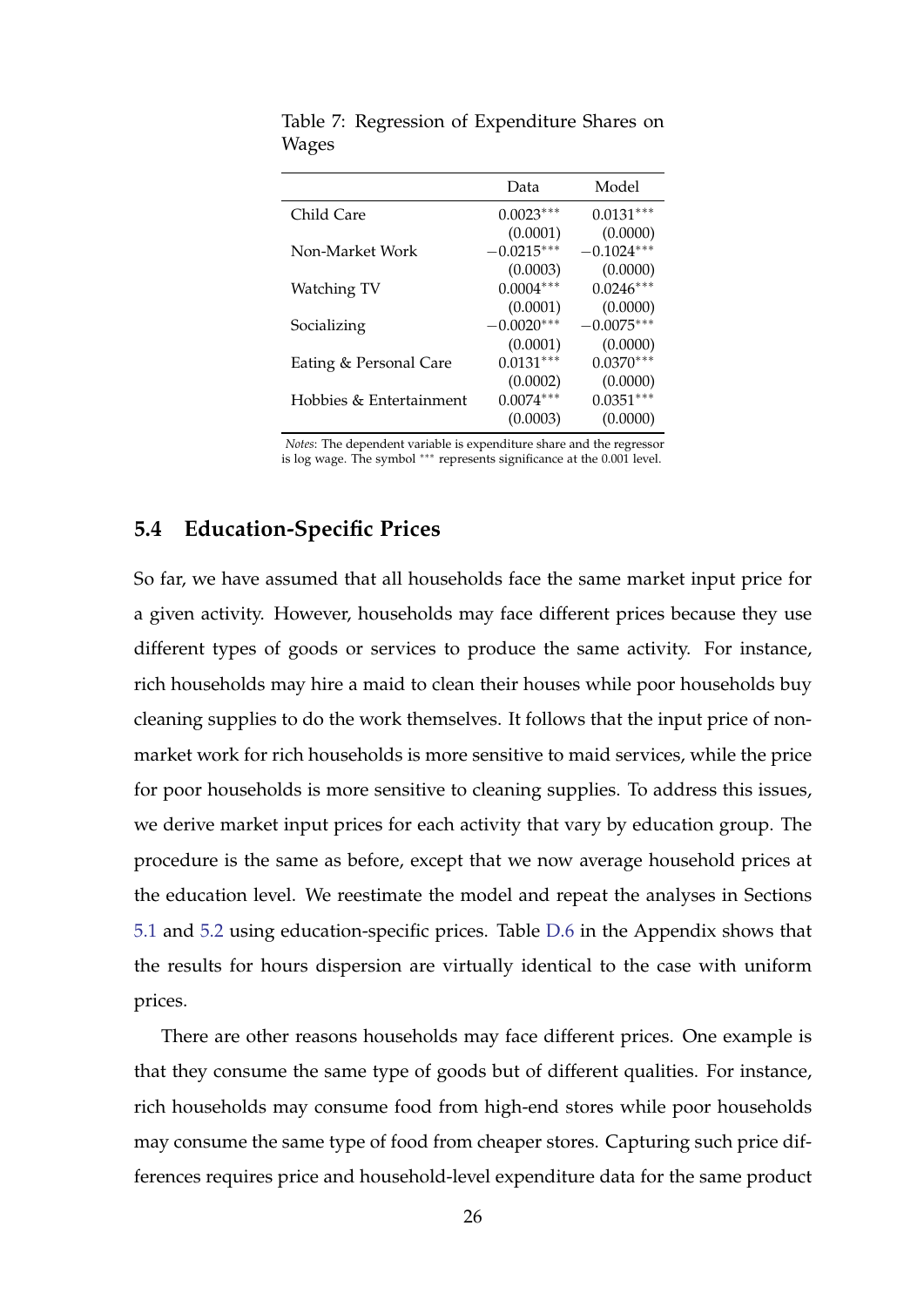consumed at different qualities. To the best of our knowledge, such data are not available, except for a small subset of goods.[10](#page-26-0)

## **6 Conclusion**

We formalize the notion of [Becker](#page-28-0) [\(1965\)](#page-28-0), in which households derive utility from combining time and market inputs, to study the implications of wage changes for hours worked. Our innovation is to divide households' time outside the market into a large number of time segments. Each segment is combined with specific market inputs to produce an activity households enjoy. In this framework, households respond more flexibly to wage changes because they can substitute between market inputs and their own time, both within and across a given set of activities. To demonstrate the quantitative importance of this model innovation, we combine consumption expenditure data from the CEX with data on time allocation from the ATUS for a set of six non-market activities. We construct a pseudo-panel and use it to estimate the proposed model. We find that the estimated model generates crosssectional dispersion in hours worked that is twice as large as alternative models. The alternative models either lack the interaction between time and market inputs at the activity level or reduce the number of activities being produced.

The model explored in this paper can be applied to a wide range of economic issues. For example, we did not consider changes in time and market input allocations over the lifecycle. The rich structure of our framework can be useful in analyzing the substantial allocation changes that occur before and after retirement. Another promising area is the study of welfare inequality. A proper measure of welfare should take into account the complexity of consumption bundles and their heterogeneity across different household types. The model proposed in this paper contains these elements and can therefore shed new light on the degree of welfare inequality in the economy. Finally, the model can be useful for understanding the cyclical movement of the "labor wedge," which measures empirical deviations in the marginal rate of substitution between consumption and leisure and the wage

<span id="page-26-0"></span> $10$ See [Jaimovich et al.](#page-29-11) [\(2019\)](#page-29-11) for an analysis of the phenomenon whereby the quality of consumption goods drops during recessions.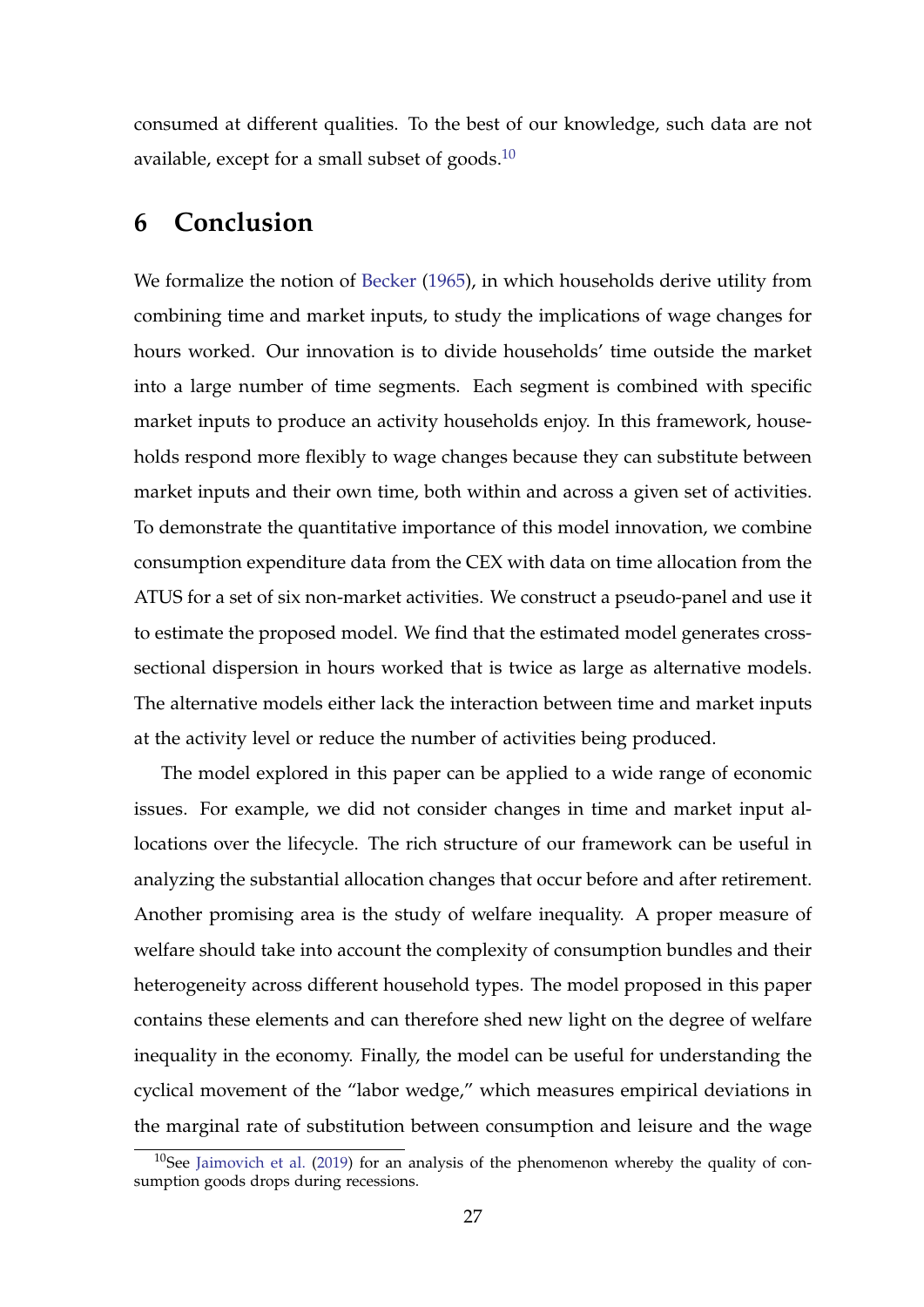rate. The standard economic approach lumps all market inputs and all non-market time together, and thus does not properly measure the marginal rate of substitution between consumption and leisure; this results in substantial labor wedges. The Becker framework can help improve measurements of the labor wedge and potentially account for its cyclical movement. We leave these questions for future research.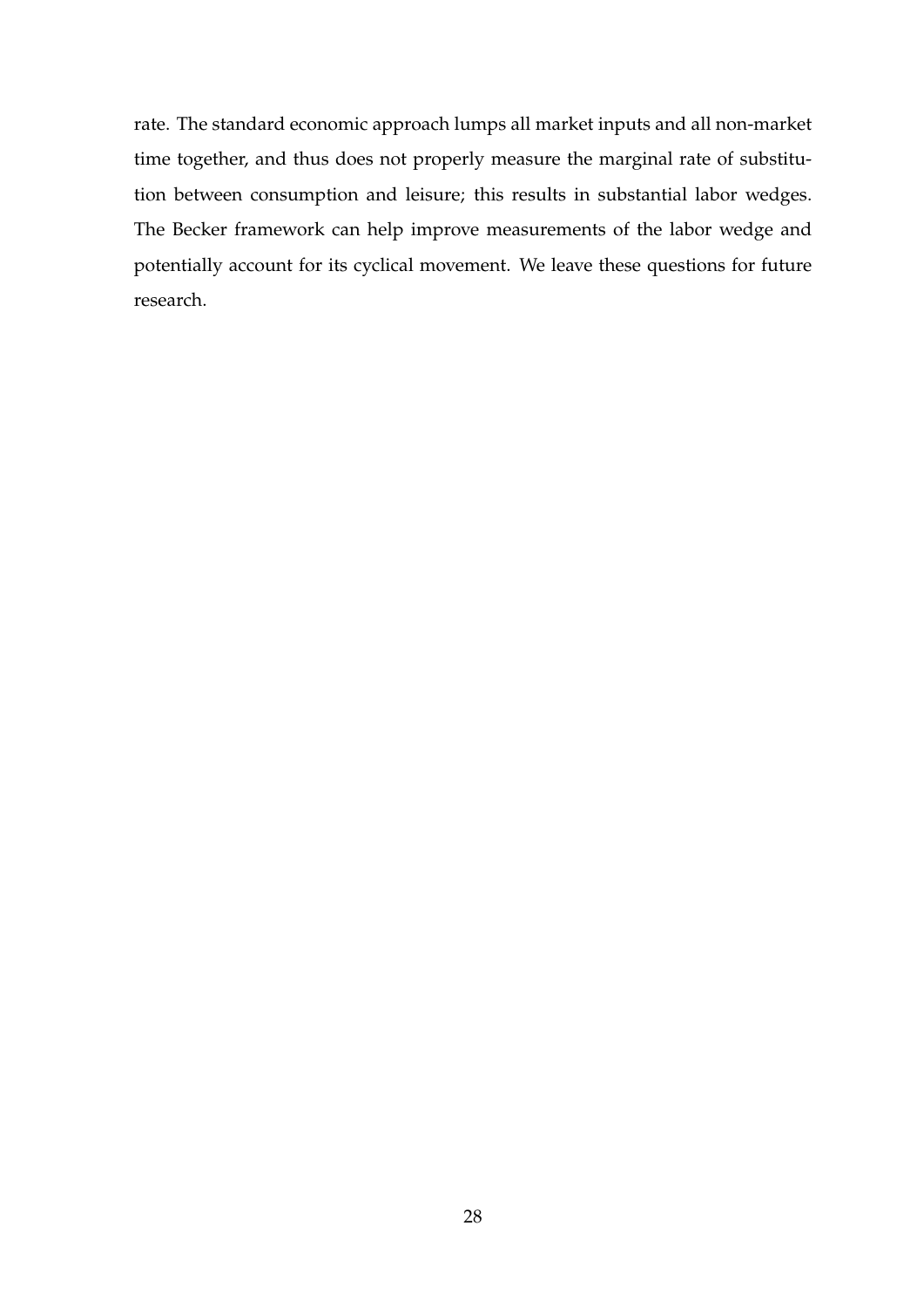# **References**

- <span id="page-28-3"></span>Aguiar, M., Bils, M., Charles, K. and Hurst, E. (2019). Leisure Luxuries and the Labor Supply of Young Men. manuscript.
- <span id="page-28-11"></span>Aguiar, M. and Hurst, E. (2007a). Life-Cycle Prices and Production, *American Economic Review* **97**(5): 1533–1559.
- <span id="page-28-2"></span>Aguiar, M. and Hurst, E. (2007b). Measuring Trends in Leisure: The Allocation of Time over Five Decades, *The Quarterly Journal of Economics* **122**(3): 969–1006.
- <span id="page-28-10"></span>Aguiar, M., Hurst, E. and Karabarbounis, L. (2012). Recent Developments in the Economics of Time Use, *Annual Review of Economics* **4**(1): 373–397.
- <span id="page-28-1"></span>Aguiar, M., Hurst, E. and Karabarbounis, L. (2013). Time Use during the Great Recession, *American Economic Review* **103**(5): 1664–96.
- <span id="page-28-0"></span>Becker, G. S. (1965). A Theory of the Allocation of Time, *The Economic Journal* **75**(299): 493–517.
- <span id="page-28-4"></span>Benhabib, J., Rogerson, R. and Wright, R. (1991). Homework in Macroeconomics: Household Production and Aggregate Fluctuations, *Journal of Political Economy* **99**(6): 1166–1187.
- <span id="page-28-9"></span>Bils, M., Chang, Y. and Kim, S.-B. (2012). Comparative Advantage and Unemployment, *Journal of Monetary Economics* **59**(2): 150–165.
- <span id="page-28-7"></span>Boerma, J. and Karabarbounis, L. (2019a). Inferring Inequality with Home Production. manuscript.
- <span id="page-28-8"></span>Boerma, J. and Karabarbounis, L. (2019b). Labor Market Trends and the Changing Value of Time. working paper.
- <span id="page-28-6"></span>Bopphart, T. and Ngai, R. (2019). Rising Inequality and Trends in Leisure. CEPR DP 12325.
- <span id="page-28-5"></span>Bridgman, B. (2016). Engines of Leisure. BEA Working Papers 0137, Bureau of Economic Analysis.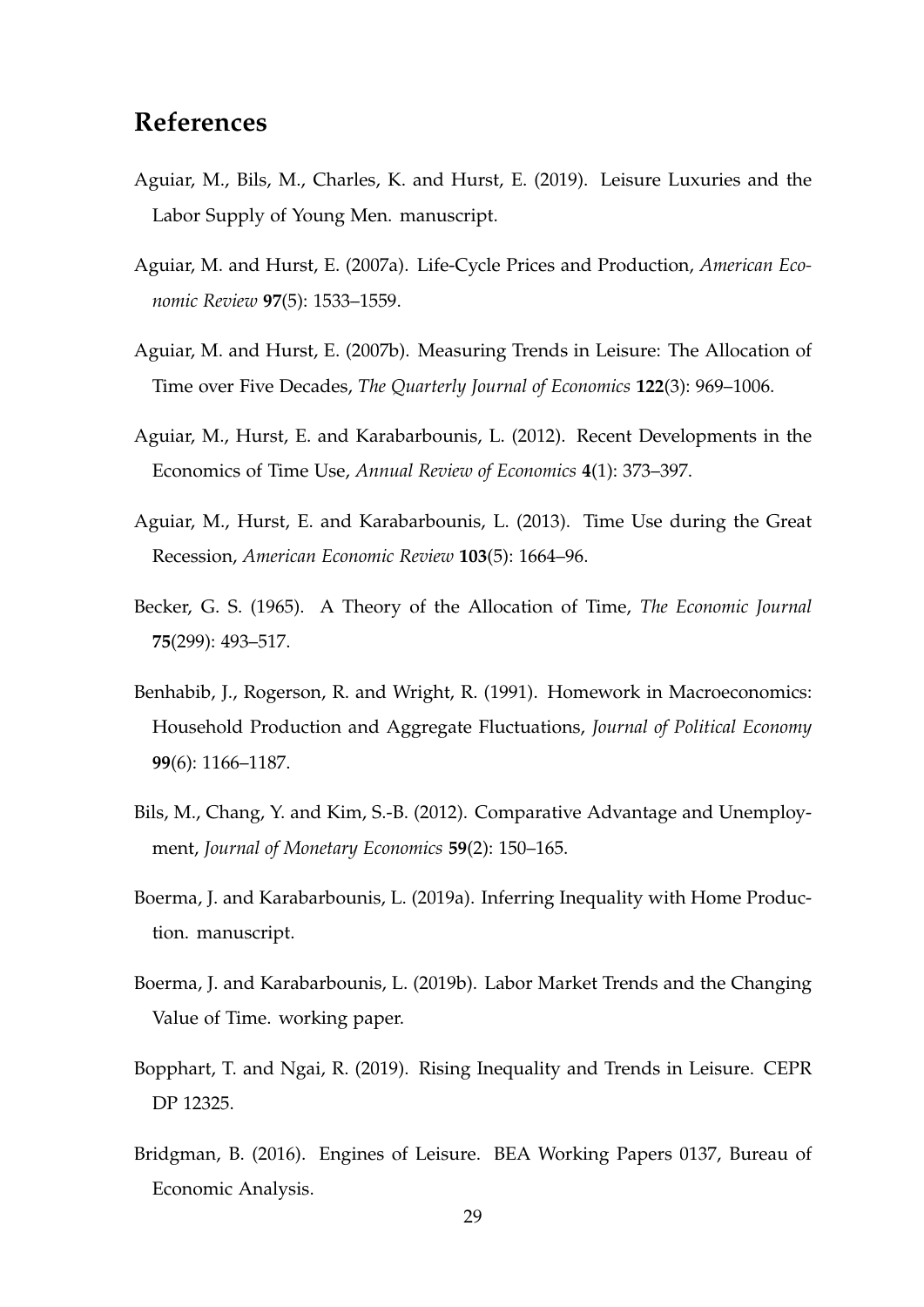<span id="page-29-9"></span>Casey, W. (2010). CPI Requirements of CE, *BLS Documentation* .

- <span id="page-29-10"></span>Chang, Y. (2003). Labor-supply Shifts and Economic Fluctuations, *Journal of Monetary Economics* **50**(8): 1751–1768.
- <span id="page-29-6"></span>Fang, L. and Zhu, G. (2017). Time Allocation and Home Production Technology, *Journal of Economic Dynamics and Control* **78**: 88–101.
- <span id="page-29-2"></span>Greenwood, J. and Hercowitz, Z. (1991). The Allocation of Capital and Time over the Business Cycle, *Journal of Political Economy* **99**(6): 1188–1214.
- <span id="page-29-1"></span>Heathcote, J., Storesletten, K. and Violante, G. L. (2014). Consumption and Labor Supply with Partial Insurance: An Analytical Framework, *American Economic Review* **104**(7): 2075–2126.
- <span id="page-29-11"></span>Jaimovich, N., Rebelo, S. and Wong, A. (2019). Trading Down and the Business Cycle, *Journal of Monetary Economics* **102**: 96–121.
- <span id="page-29-0"></span>Kaplan, G. (2012). Inequality and the life cycle, *Quantitative Economics* **3**(3): 471– 525.
- <span id="page-29-4"></span>Kopecky, K. A. (2011). The Trend In Retirement, *International Economic Review* **52**(2): 287–316.
- <span id="page-29-3"></span>McGrattan, E. R., Rogerson, R. and Wright, R. (1997). An Equilibrium Model of the Business Cycle with Household Production and Fiscal Policy, *International Economic Review* **38**(2): 267–290.
- <span id="page-29-8"></span>Mustre del Rio, J. (2015). Wealth and Labor Supply Heterogeneity, *Review of Economic Dynamics* **18**(3): 619–634.
- <span id="page-29-5"></span>Ngai, R. L. and Pissarides, C. A. (2011). Taxes, Social Subsidies, and the Allocation of Work Time, *American Economic Journal: Macroeconomicss* **3**(4): 1–26.
- <span id="page-29-7"></span>Ngai, R. and Petrongolo, B. (2017). Gender Gaps and the Rise of the Service Economy, *American Economic Journal: Macroeconomics* **9**(4): 1–44.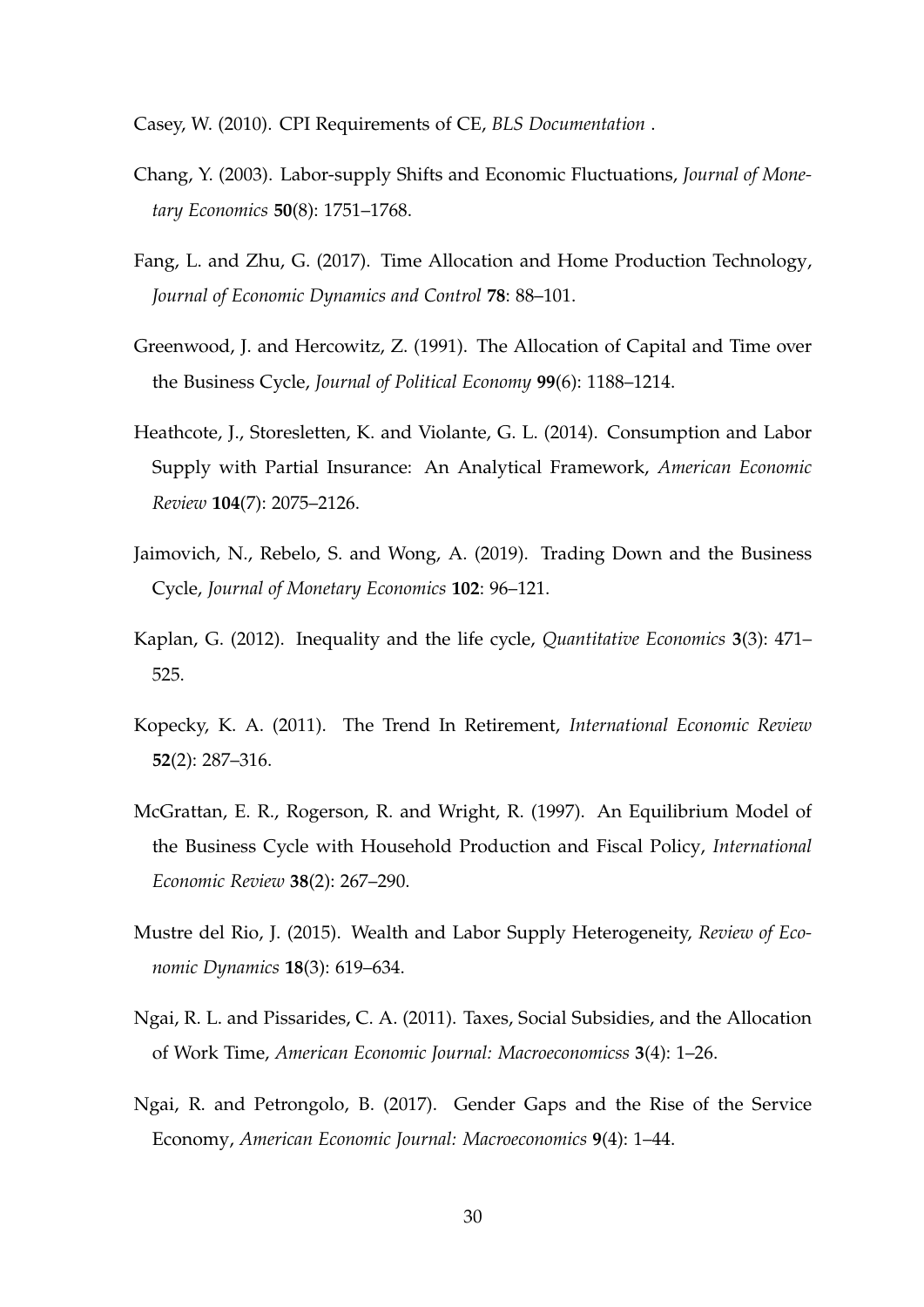- <span id="page-30-1"></span>Rupert, P., Rogerson, R. and Wright, R. (1995). Estimating Substitution Elasticities in Household Production Models, *Economic Theory* **6**(1): 179–193.
- <span id="page-30-0"></span>Vandenbroucke, G. (2009). Trends in hours: The U.S. from 1900 to 1950, *Journal of Economic Dynamics and Control* **33**(1): 237–249.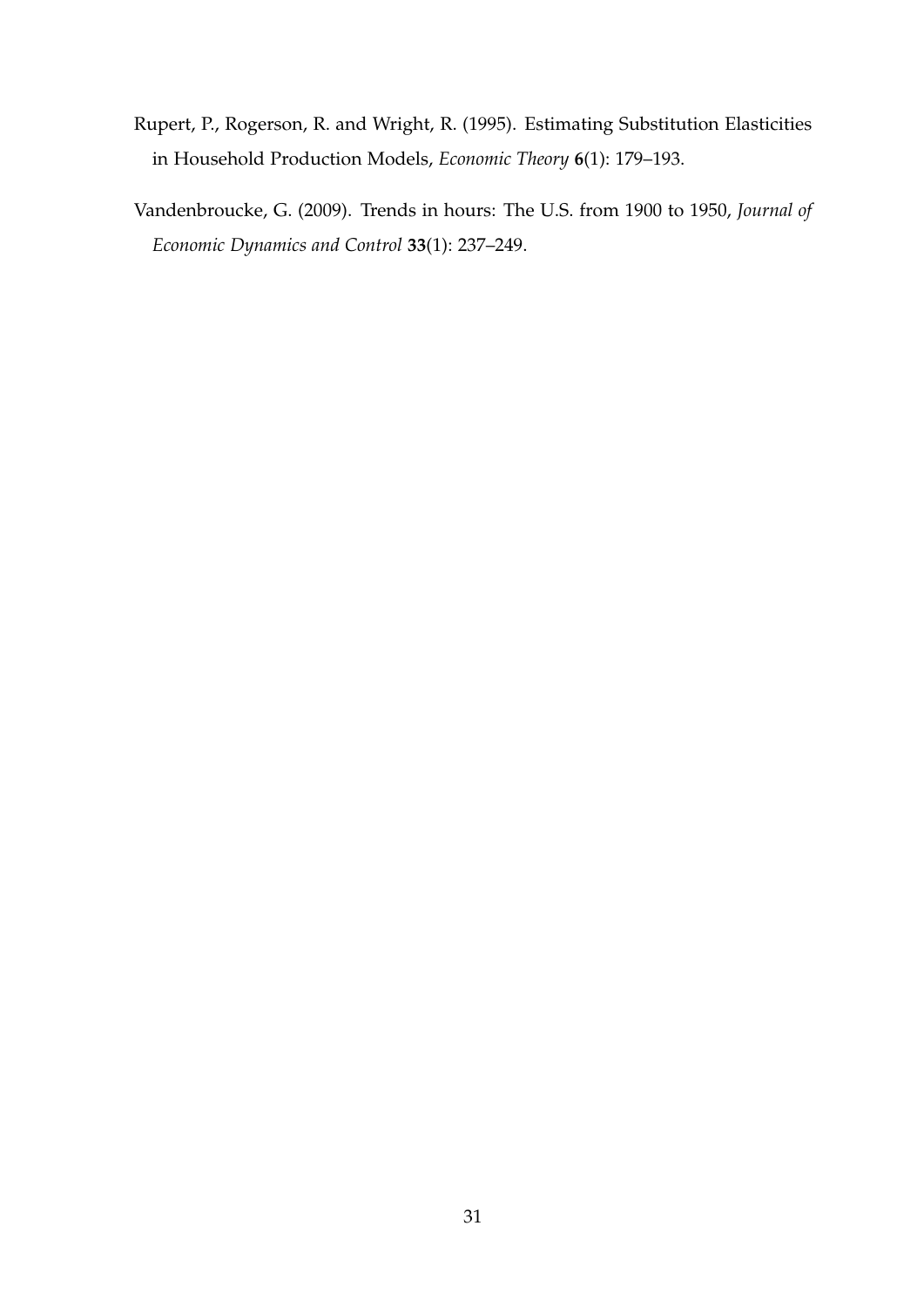# **Online Appendix (Not for Publication)**

## <span id="page-31-0"></span>**A Data for Estimation**

### <span id="page-31-2"></span>**A.1 American Time Use Survey 2003-2014**

Following [Aguiar et al.](#page-28-1) [\(2013\)](#page-28-1), we divide the total time for every individual in the American Time Use Survey (ATUS) into 14 categories. These categories can be aggregated into four main time use categories: "market work", "non-market work", "child care" and "leisure". Market work includes time spent on working, commuting and job search. "Non-market work" includes core home production, home ownership activities, obtaining goods and services as well as care for others. "Leisure" summarizes time spent on watching TV, socializing, sleeping, eating and personal care, and hobbies and entertainment.

Table [A.1](#page-31-1) documents the activities for each time use category and table [A.2](#page-32-0) summarizes the underlying ATUS activity codes for these categories. ATUS indicates whether a time diary was recorded on a weekday or a weekend (or holiday). To obtain a representative estimate of the weekly hours allocated to one activity, we weight weekday records by  $\frac{5}{7}$  and weekend or holiday records by  $\frac{2}{7}$ .

<span id="page-31-1"></span>

| <b>ATUS Category</b>                        | <b>Description of Time Use</b>            |  |  |
|---------------------------------------------|-------------------------------------------|--|--|
| I. Time Use Categories Used in the Analysis |                                           |  |  |
|                                             | Market Work                               |  |  |
| Market Work                                 | <b>Other Income-Generating Activities</b> |  |  |
|                                             | Job Search                                |  |  |
| <b>Child Care</b>                           | Child Care                                |  |  |
|                                             | Core Home Production                      |  |  |
| Non-market Work                             | Home Ownership                            |  |  |
|                                             | Obtaining goods and services              |  |  |
|                                             | Other Care                                |  |  |
|                                             | Watching TV                               |  |  |
|                                             | Socializing                               |  |  |
| Leisure                                     | Sleep                                     |  |  |
|                                             | Eating and Personal Care                  |  |  |
|                                             | Hobbies and Entertainment                 |  |  |
|                                             | II. Other Time Use Categories             |  |  |
|                                             | Education                                 |  |  |
|                                             | Civic                                     |  |  |
|                                             | Own Medical                               |  |  |
|                                             | Unclassified                              |  |  |

Table A.1: **ATUS 2003-2014 Categorization**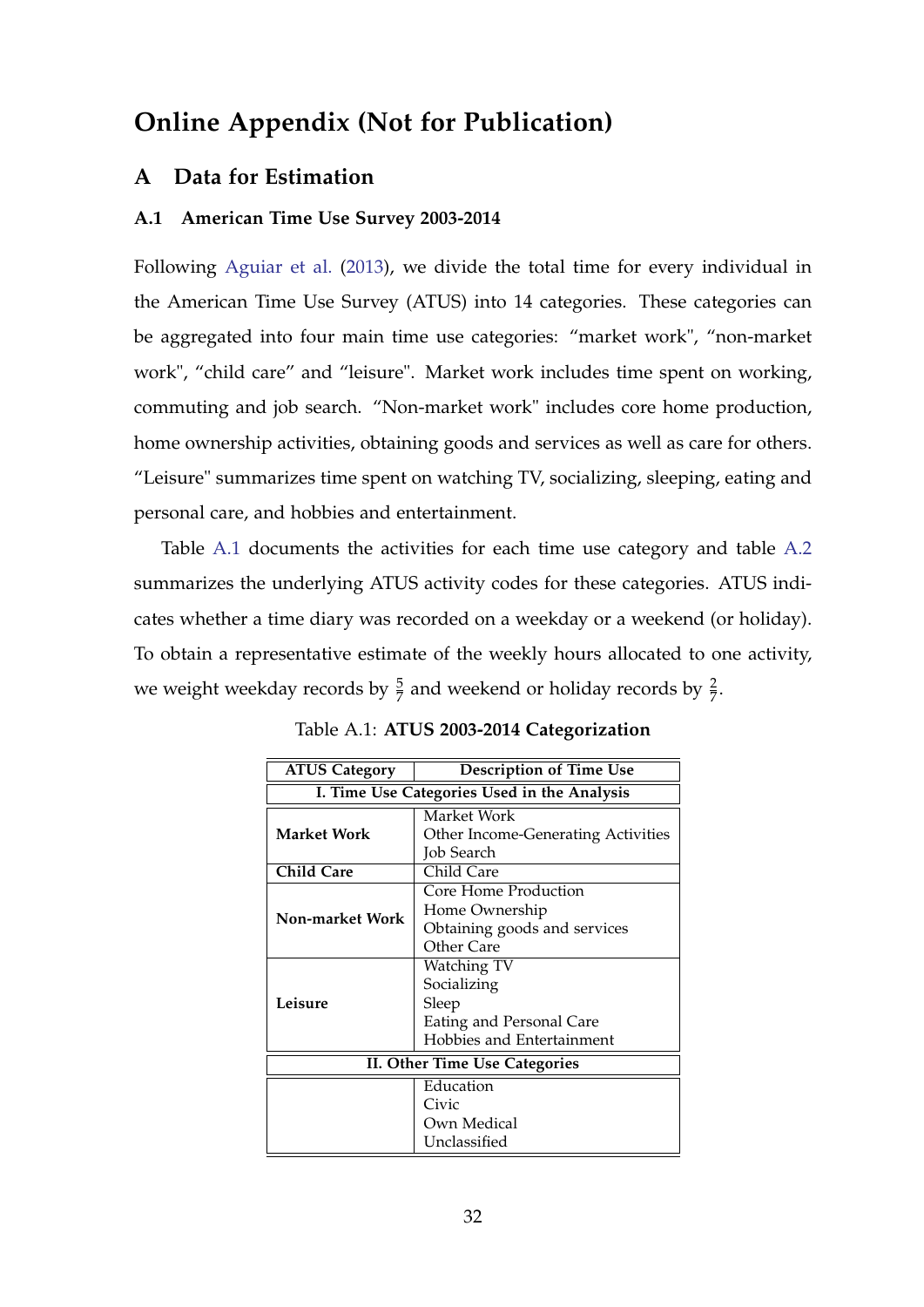<span id="page-32-0"></span>

| <b>ATUS Category</b>                 | <b>ATUS Activity Code</b>                                   |  |  |
|--------------------------------------|-------------------------------------------------------------|--|--|
|                                      | I. Time Use Categories Used in the Analysis                 |  |  |
| 1. Market Work                       | 05-01, 05-02, 05-99, 18-05-01, 18-05-02, 18-05-99, 05-03,   |  |  |
|                                      | 18-05-03, 05-04, 18-05-04                                   |  |  |
| 2. Child Care                        | 03-01, 03-02, 03-03, 04-01, 04-02, 04-03, 18-03-01, 18-03-  |  |  |
|                                      | 02, 18-03-03, 18-04-01, 18-04-02, 18-04-03                  |  |  |
| 3. Non-market Work                   |                                                             |  |  |
| 3.1 Core Home Production             | 02-01, 02-02, 02-03 (excl. 02-03-01), 02-07, 02-08, 02-09   |  |  |
|                                      | (excl. 02-09-03), 02-09-04, 02-99, 18-02-01, 18-02-02, 18-  |  |  |
|                                      | 02-03, 18-02-07, 18-02-08, 18-02-09, 18-02-99               |  |  |
| 3.2 Home Ownership Activities        | 02-03-01, 02-04, 02-05, 18-02-04, 18-02-05                  |  |  |
| 3.3 Obtaining Goods and Services     | 07, 08 (excl. 08-04), 09,10, 18-07, 18-08 (excl. 18-08-04), |  |  |
|                                      | 18-09, 18-10                                                |  |  |
| 3.4 Others Care                      | 03-04, 03-05, 03-99, 04-04, 04-05, 04-99, 18-03-04, 18-03-  |  |  |
|                                      | 05, 18-03-99, 18-04-04, 18-04-05, 18-04-99                  |  |  |
| 4 Leisure                            |                                                             |  |  |
| 4.1 TV Watching                      | 12-03-03, 12-03-04                                          |  |  |
| 4.2 Socializing                      | 12-01, 12-02, 12-03-07, 12-05-01, 12-05-02, 16, 18-12-01,   |  |  |
|                                      | 18-12-02, 18-16                                             |  |  |
| 4.3 Sleep                            | $01 - 01$                                                   |  |  |
| 4.4 Eating and Personal Care         | 01-02, 01-04, 01-05, 01-99, 11, 18-01, 18-11                |  |  |
| 4.5 Hobbies and Entertainment        | 02-06, 02-09-03, 02-09-04, 12-03 (excl. 12-03-03 and 12-    |  |  |
|                                      | 03-04), 12-03-07, 12-04, 12-05 (excl. 12-05-01 and 12-05-   |  |  |
|                                      | 02), 12-99, 13, 18-02-06, 18-12 (excl. 18-12-01 and 18-12-  |  |  |
|                                      | $02)$ , 18-13                                               |  |  |
| <b>II. Other Time Use Categories</b> |                                                             |  |  |
| 1. Education                         | $06, 18-06$                                                 |  |  |
| 2. Civic                             | 14, 15, 18-14, 18-15                                        |  |  |
| 3. Own Medical                       | 01-03, 08-04, 18-08-04                                      |  |  |
| 4. Unclassified                      | 50, 18-18, 18-19                                            |  |  |

### Table A.2: **ATUS 2003-14 Categorization: Activity Codes**

### **A.2 Consumer Expenditure Survey 2003-2014**

The Consumer Expenditure Survey (CEX) consists of two components with separate questionnaires and independent samples. We use the Interview panel survey in which Consumer Units (CU) are interviewed once every three months over five consecutive quarters. The survey therefore records consumption expenditures for every CU over the period of one year. The data for the Interview panel is released in eight major data files for each wave separately. For this study, we make use of the FMLI and MTBI files.

To select households into our sample, we use the FMLI files which contain CU characteristics, CU income as well as earnings of the reference person and the spouse. Income data are collected on an annual basis during the second and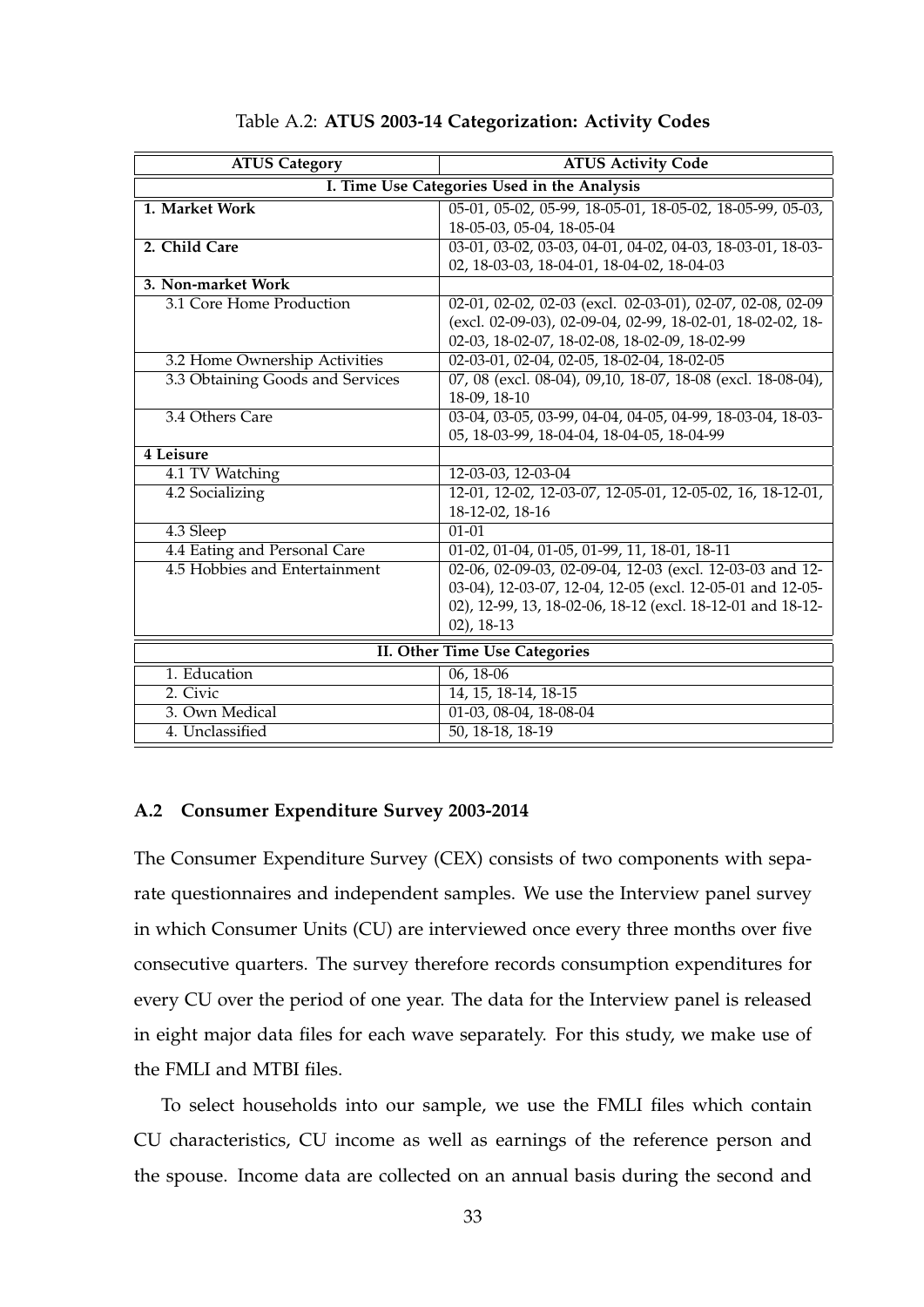the fifth interviews only. We therefore use information from the fifth interview to approximate labor income as well as the labor force status of the CU. We define a CU to be "in the labor force" if the reference person or the spouse report in their fifth interview that they worked at least one week during the last 12 months. If the information from the fifth interview is missing, we use the information from the second interview.

### **A.3 Combining ATUS and CEX**

#### **A.3.1. Sample Selection**

We limit the sample in both the ATUS and CEX to reference persons between age 21 and 65, excluding students and retirees. We also restrict the sample to households with at least one spouse reported being "in the labor force". In the ATUS, this includes individuals being employed, absent from work, or unemployed either on layoff or looking for a job. This leaves us with 114,936 observations across all survey years in the ATUS.

The CEX only reports the number of weeks the reference person or the spouse have worked within the last 12 months. If either the reference person or the spouse reports to have worked at least one week, we include them in our sample. We impose additional restrictions on household income before calculating expenditure shares. First, we drop all households with zero or negative household income. Next, we drop households with income in the bottom and top 5% of the sample in every survey year. We lose 17,135 observations due to this restriction. The final CEX sample contains 148,152 observations.

#### **A.3.2. Linking ATUS and CEX**

To create consistent expenditure shares and time use associated with each activity, we start with the time-use activity categories discussed in section [A.1](#page-31-2) and map the associated consumption expenditure categories to the time use categories as closely as possible. The CEX releases detailed expenditure information in its MTBI files. Consumption and investment expenditures are organized by Universal Classification Codes (UCCs). The files contain approximately 600 different UCCs, with one record for every purchase of the CU in a given month. The Bureau of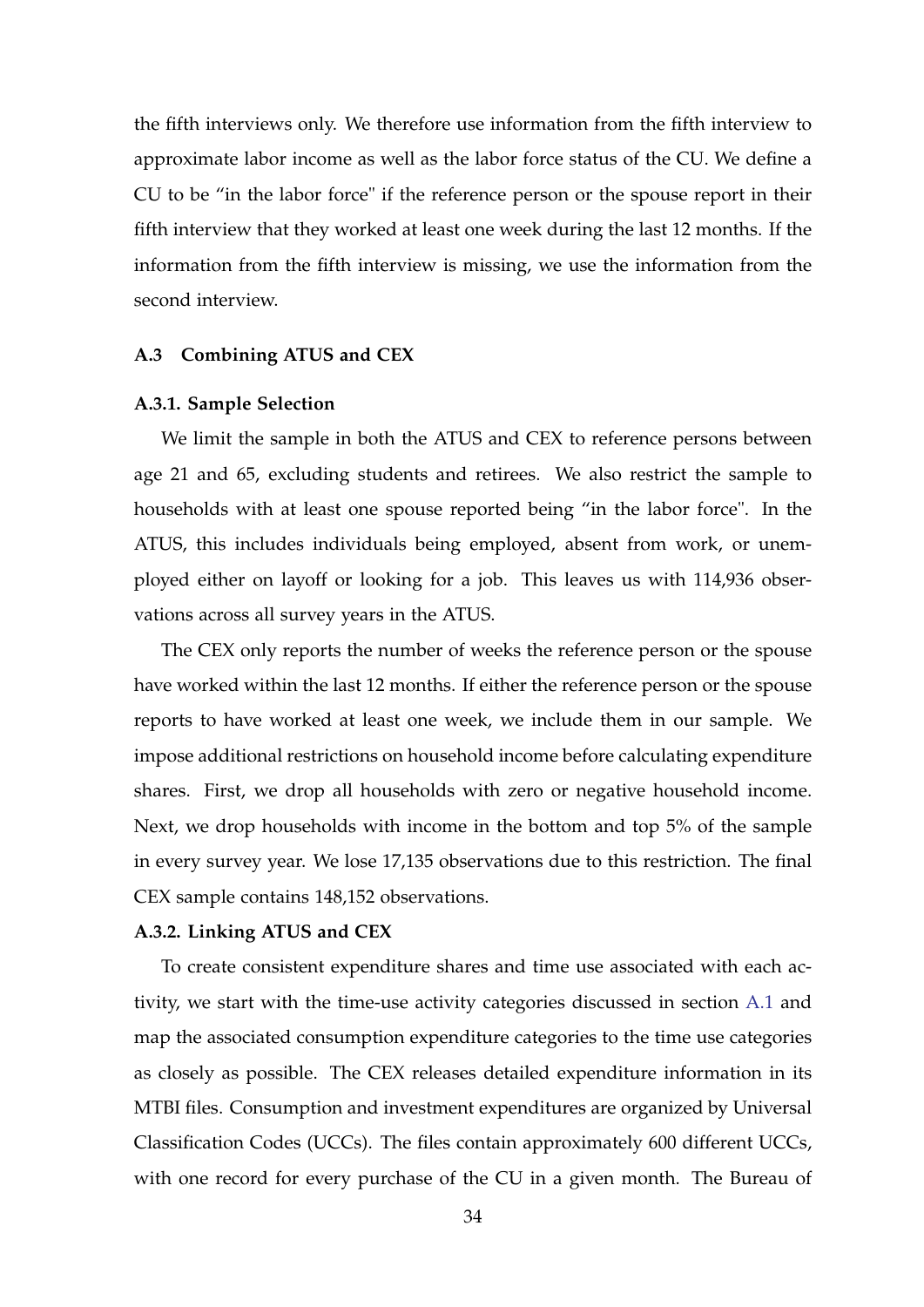Labor Statistics (BLS) provides summary level variables that aggregate a certain set of UCCs. These summary variables serve as a guideline for the classification of expenditure categories. For every summary variable, we check the underlying UCCs and, if necessary, refine the categorization. Table [A.3](#page-35-0) provides a description of the expenditures associated with each category, while table [A.4](#page-36-0) documents the corresponding UCCs.

In additional to consumption expenditures, the CEX also collects information on the purchases and sales of assets. We classify the purchase and investment of housing and vehicles as separate categories, as they involve investment decisions and cannot be linked to a particular activity. Note that the investment categories only contain outlays related to the acquisition of new assets. Expenditures associated with the maintenance or repair of housing or vehicles, that the CU already owns, are matched with a corresponding time use category.

We exclude investment expenditures in the analysis for two reasons. First, they can not be linked to a specific time-use category. Second, the static model employed in this paper can not be used to analyze the investment decisions. Similarly, we exclude education and medical care time and expenditures from our main analysis as we view them as human capital investments. We exclude time spent on civic and unclassified activities because they can not be linked to any expenditure categories. Expenditures spent on transportation usage cannot be separated into direct transportation costs associated with actual activities. We therefore exclude it from our analysis as well. We refer to the expenditures included in our analysis as "core expenditures." Over the sample period, our measure of core expenditures accounts for slightly over one-half of all consumption expenditures reported in the CEX.

The ATUS and the CEX cannot be linked at the household level. We therefore link them either by education or income every year. We partition the observations into four education groups: less than high school, high school, some college, college and above. In both the ATUS and the CEX, the highest level of educational attainment of the reference person determines which education bin the household is assigned to.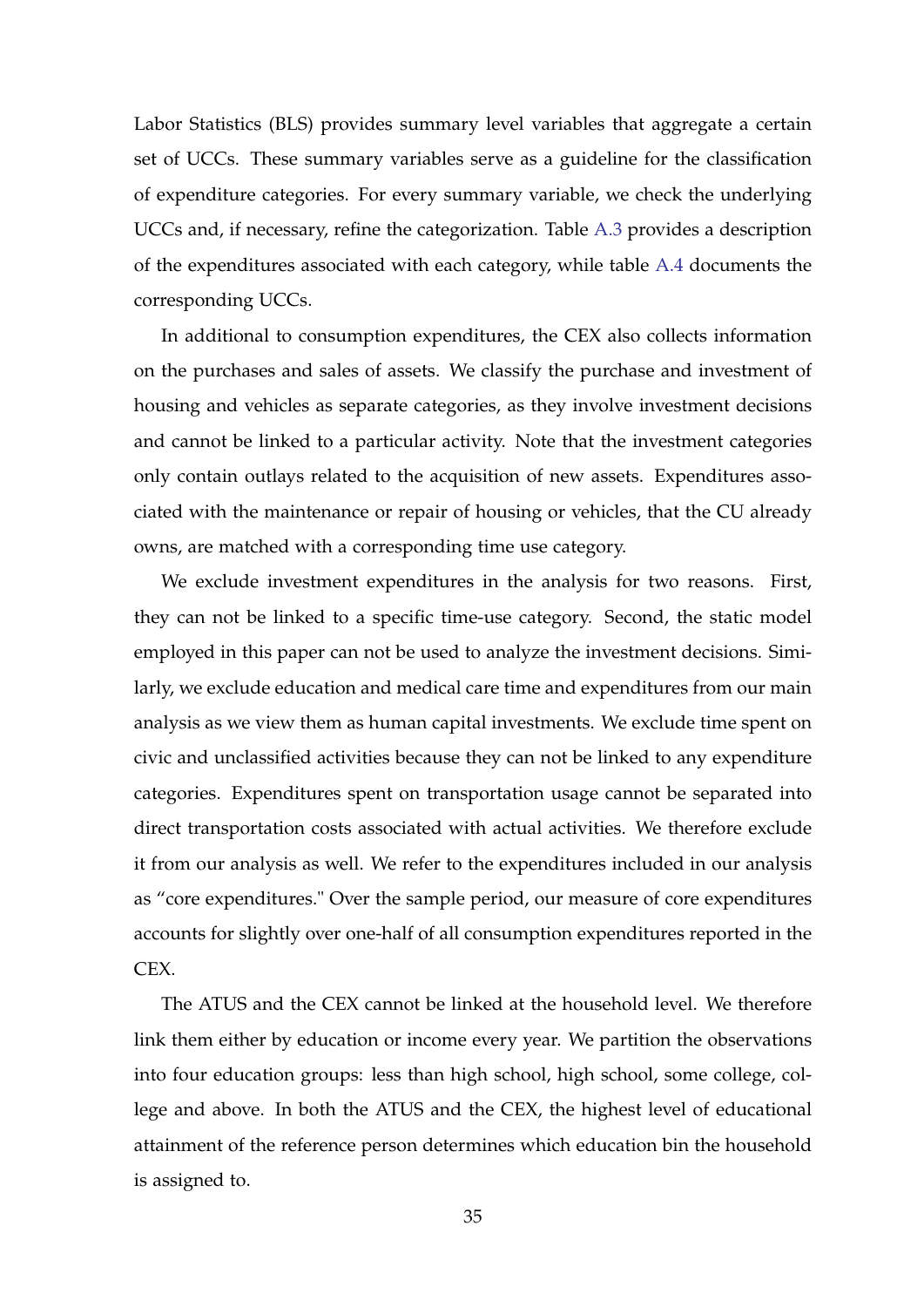To partition data by household income, we first use the continuous information on family income before taxes from the CEX to construct weighted income quartiles in each survey year using survey weights. We drop negative incomes as well as the bottom and top 5% of the income distribution. We find that the 25th percentile is \$26,600, the 50th percentile is \$50,000, the 75th percentile is \$83,900. In the ATUS, combined income of all family members during the last 12 month is only reported in bins and not as a continuous variable. We thus chose the bins that most closely approximate the quartiles derived from the CEX. While we can match the 50th percentile exactly, we have to move the cut off points for the 25th and 75th percentile, so we can define income groups consistently across both data sets. The bin that encompasses the 75th percentile in the CEX ranges from \$75,000 to \$99,999 in the CEX. Thus, we chose \$99,999 in both data sets as the cut off point for the highest income group (group 4). Similarly, we move the cut off for the 25th percentile to \$25,000 and define the lowest income group (group 1) as any family with income below this threshold.

<span id="page-35-0"></span>

| <b>CEX Category</b> | <b>Description of Expenditures</b>                                         |  |  |
|---------------------|----------------------------------------------------------------------------|--|--|
|                     | I. Core Expenditures                                                       |  |  |
| 1. Market Work      | Office furniture for home use; suits and uniforms for men and women;       |  |  |
|                     | personal digital assistants; meals received as pay; occupational expenses  |  |  |
| 2. Child Care       | Infant's equipment; babysitting and child day care; school books for day   |  |  |
|                     | care centers and nursery schools; school meals for preschool and school    |  |  |
|                     | age children                                                               |  |  |
| 3. Non-market Work  |                                                                            |  |  |
| 3.1 Core Home Pro-  | Utilities, fuels and public services (excl. telephone services); house-    |  |  |
| duction             | hold textiles (excl. bedroom linens); furniture (excl. mattresses and new  |  |  |
|                     | springs); major appliances; small appliances; non-permanent carpet         |  |  |
|                     | squares; blinds; clocks; lamps; decorative items; kitchen utensils; house- |  |  |
|                     | hold services; rental of furniture; rental of household and office equip-  |  |  |
|                     | ment for non-business use; management fees; other apparel products and     |  |  |
|                     | services (excl. watches and jewelry, clothing rental); food at home (excl. |  |  |
|                     | food or board at school); other household expenses (excl. computers and    |  |  |
|                     | software for non-business use)                                             |  |  |
| 3.2 Home Ownership  | Maintenance, repairs and other expenses (excl. homeowner's insurance,      |  |  |
|                     | parking and management fees); floor coverings (excl. non-permanent car-    |  |  |
|                     | pet squares); installed and non-installed wall-to-wall carpeting; building |  |  |
|                     | an attic, a pool or finishing the basement                                 |  |  |

Table A.3: **CEX 2003-14 Categorization**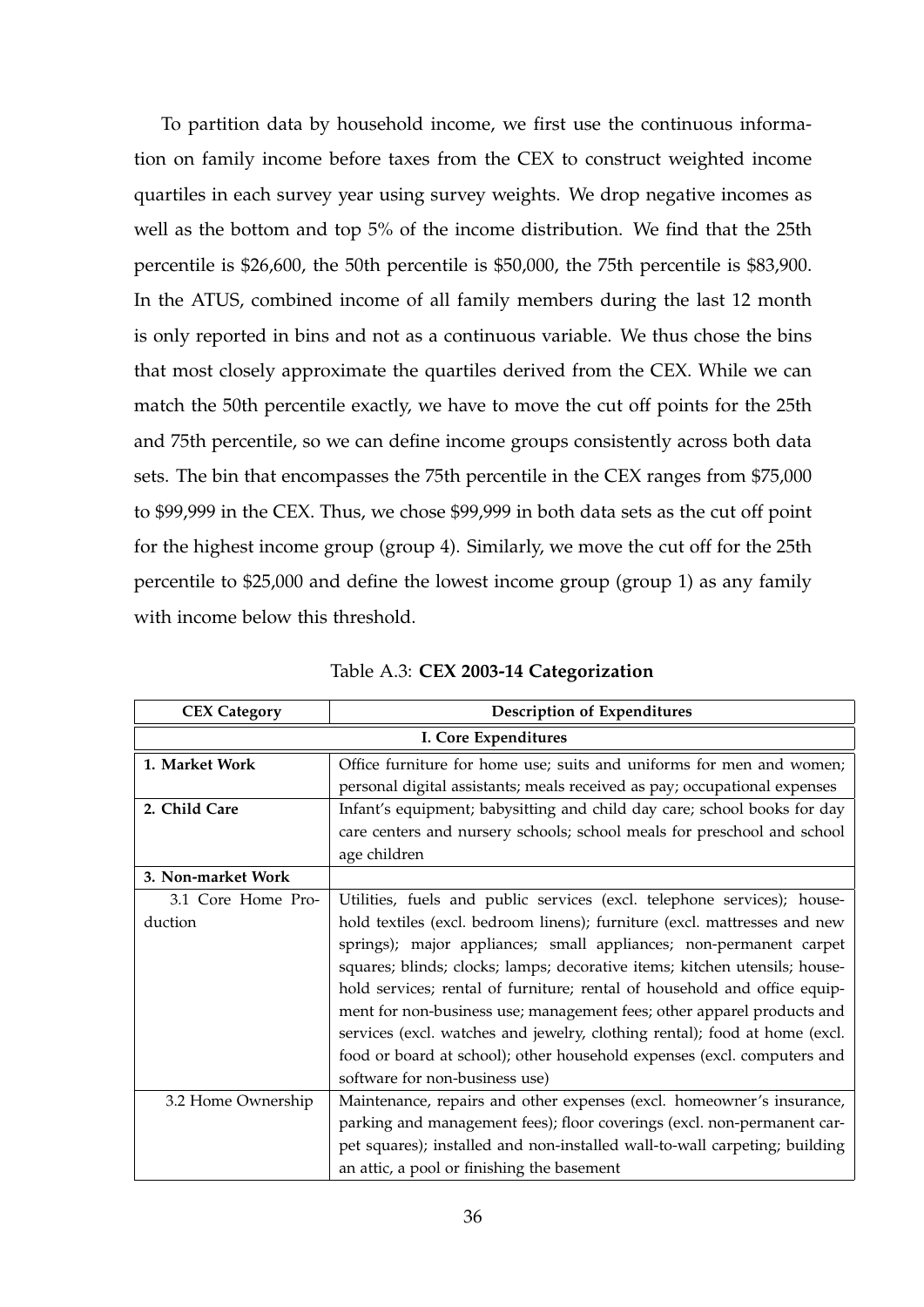<span id="page-36-0"></span>

| 3.3 Clothing                     | Clothing for men and women (excl. suits and uniforms, nightwear, sports                                                                         |  |  |  |
|----------------------------------|-------------------------------------------------------------------------------------------------------------------------------------------------|--|--|--|
|                                  | coats, active sportswear, other sportswear and costumes); clothing for boys                                                                     |  |  |  |
|                                  | and girls (excl. nightwear, active sportswear and costumes); clothing for                                                                       |  |  |  |
|                                  | children (excl. sleeping garments); footwear; clothing rental                                                                                   |  |  |  |
| 3.4 Other Care                   | Care for invalids or elderly persons; adult care centers; care in nursing                                                                       |  |  |  |
|                                  | home (net outlay)                                                                                                                               |  |  |  |
| 4. Leisure                       |                                                                                                                                                 |  |  |  |
| 4.1 Watching TV                  | Cable services; TVs; video streaming; satellite dishes; repair, rental and                                                                      |  |  |  |
|                                  | installation of TV and satellite equipment                                                                                                      |  |  |  |
| 4.2 Socializing                  | Catered affairs; live entertainment; party supplies; telephone services and                                                                     |  |  |  |
|                                  | devices; watches; jewelry; dating services                                                                                                      |  |  |  |
| 4.3 Sleep                        | Bedroom linens; mattresses and new springs; nightwear                                                                                           |  |  |  |
| 4.4 Eating and Per-              | Personal care appliances and services; rental and repair of personal care                                                                       |  |  |  |
| sonal Care                       | appliances; food and beverages during out-of-town trips; alcoholic bever-                                                                       |  |  |  |
|                                  | ages; dining out at restaurants                                                                                                                 |  |  |  |
| 4.5 Hobbies and Enter-           | Trip expenditures on lodging; satellite radio services; video, radio and                                                                        |  |  |  |
| tainment                         | sound equipment; records, CDs, videos and audio tapes; streaming audio                                                                          |  |  |  |
|                                  | files; outdoor equipment; sport coats, sportswear and costumes; travel                                                                          |  |  |  |
|                                  | items; rental or purchase of trailer-type camper, boat or aircraft; reading                                                                     |  |  |  |
|                                  | (excl. encyclopedia); miscellaneous entertainment outlays; pets, toys and                                                                       |  |  |  |
|                                  | playground equipment; musical instruments; photographic equipment;                                                                              |  |  |  |
|                                  | event fees and admission; computers and software for non-business use;                                                                          |  |  |  |
|                                  | tobacco and smoking supplies                                                                                                                    |  |  |  |
| II. Other Expenditures           |                                                                                                                                                 |  |  |  |
|                                  |                                                                                                                                                 |  |  |  |
| 1. Education                     | Food or board at school; housing at school; private school bus; educational                                                                     |  |  |  |
|                                  | expenses such as tuition and school books (excl. books for day care center);                                                                    |  |  |  |
|                                  | encyclopedia; test prep and tutoring services; support for college students                                                                     |  |  |  |
| 2. Own Medical                   | prescription drugs; health insurance; medical services (excl. care in nurs-                                                                     |  |  |  |
|                                  | ing home); medical supplies                                                                                                                     |  |  |  |
| 3. Transportation Usage          | Gasoline and motor oil, maintenance and repairs and vehicle insurance                                                                           |  |  |  |
|                                  | for any type of vehicle; public transportation; vehicle registration; driver's                                                                  |  |  |  |
|                                  | license; vehicle inspection; auto and truck or van rental; lease charges;                                                                       |  |  |  |
|                                  | parking fees; tolls; vehicle equipment and services; GPS; automobile club                                                                       |  |  |  |
|                                  | membership                                                                                                                                      |  |  |  |
| 4. Transportation Owner-<br>ship | Outlays for new, used and other vehicle purchases; outlays for motored<br>and non-motored recreational vehicles                                 |  |  |  |
|                                  |                                                                                                                                                 |  |  |  |
| 5. Housing                       | Rent of dwelling; ground rent; fire and extended coverage insurance;<br>homeowners' insurance; property taxes; mortgage interest; parking; rent |  |  |  |
|                                  | as pay                                                                                                                                          |  |  |  |
| 6. Home Investment Real          | Original carpeting; addition, alteration or new construction of dwellings;                                                                      |  |  |  |
|                                  | New dishwasher, garbage disposal or range hood; Management, security,                                                                           |  |  |  |
|                                  | parking; special assessment fees                                                                                                                |  |  |  |
| 7. Home Investment Fi-           | Closing costs, special mortgage payments; reduction of mortgage princi-                                                                         |  |  |  |
| nancial                          | pal; reduction of principal on home equity loan; special assessment for<br>roads, streets                                                       |  |  |  |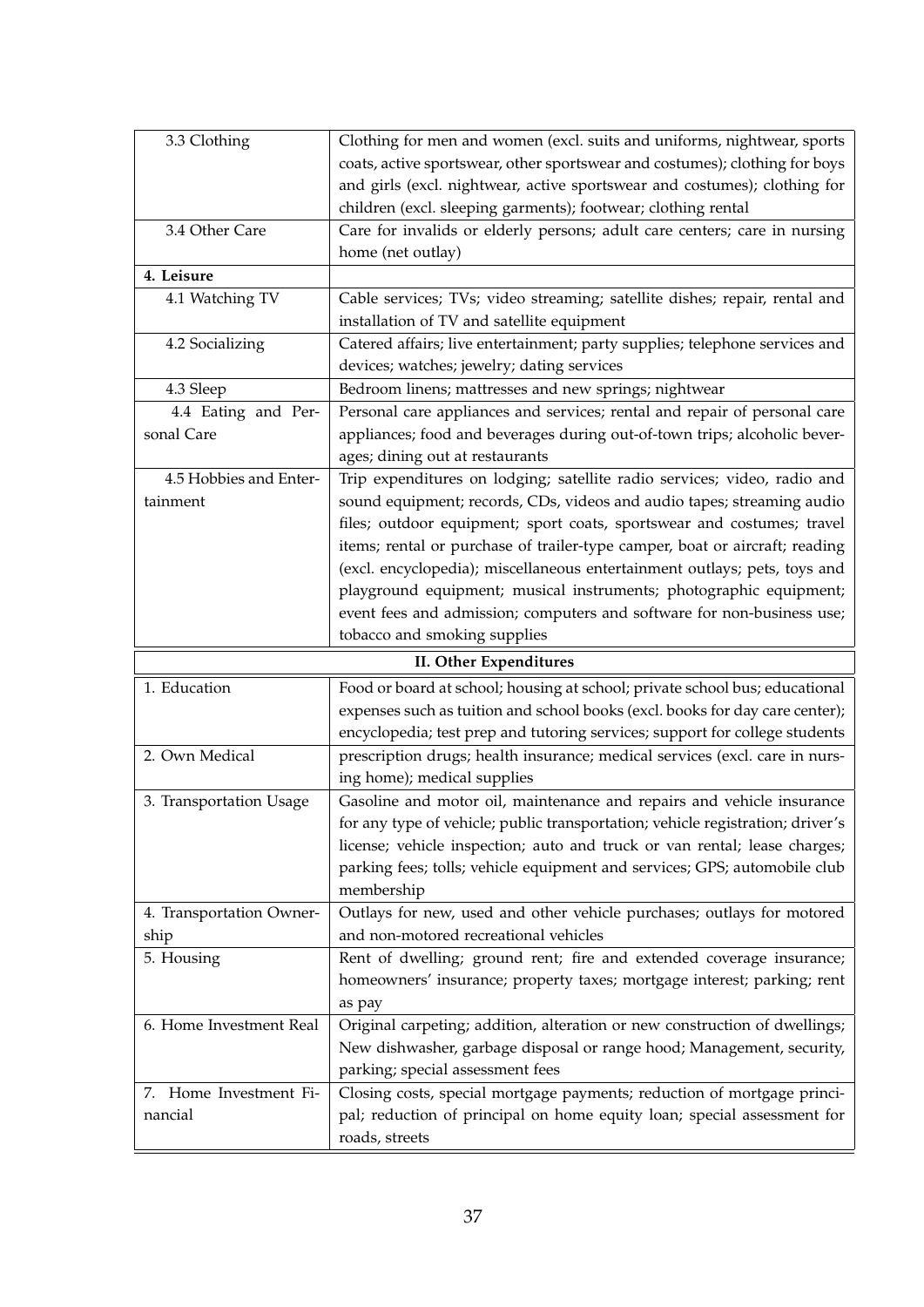| <b>CEX Category</b> | <b>Universal Classification Codes (UCCs)</b>                   |
|---------------------|----------------------------------------------------------------|
|                     | I. Core Expenditures                                           |
| 1. Market Work      | 320901 360110 360901 380510 380902 690115 800700 900002        |
| 2. Child Care       | 320130 340211 340212 660901 670310 660900 790430               |
| 3. Non-market Work  |                                                                |
| 3.1 Core Home Pro-  | 230117 230118 250111 250112 250113 250114 250211 250212 250213 |
| duction             | 250214 250221 250222 250223 250224 250901 250902 250903 250904 |
|                     | 250911 250912 250913 250914 260111 260112 260113 260114 260211 |
|                     | 260212 260213 260214 270211 270212 270213 270214 270411 270412 |
|                     | 270413 270414 270901 270902 270903 270904 280110 280130 280210 |
|                     | 280220 280230 280900 290120 290210 290310 290320 290410 290420 |
|                     | 290430 290440 300111 300112 300211 300212 300221 300222 300311 |
|                     | 300312 300321 300322 300331 300332 300411 300412 320110 320111 |
|                     | 320120 320210 320220 320231 320233 320310 320320 320330 320340 |
|                     | 320350 320360 320370 320420 320511 320512 320521 320522 320902 |
|                     | 320903 320904 340310 340420 340510 340520 340530 340620 340630 |
|                     | 340901 340903 340904 340907 340908 340911 340912 340914 340915 |
|                     | 420110 420120 440110 440120 440130 440150 440210 440900 690220 |
|                     | 690241 690242 690243 690244 690245 790210 790230 990900        |
| 3.2 Home Owner-     | 230112 230113 230114 230115 230121 230122 230123 230131 230132 |
| ship                | 230133 230134 230141 230142 230150 230151 230152 230901 230902 |
|                     | 240111 240112 240113 240121 240122 240123 240211 240212 240213 |
|                     | 240214 240221 240222 240223 240311 240312 240313 240321 240322 |
|                     | 240323 320161 320162 320163 320410 320611 320612 320613 320621 |
|                     | 320622 320623 320631 320632 320633 330511 340410 790690 990920 |
|                     | 990930 990940 990950                                           |
| 3.3 Clothing        | 360210 360311 360312 360330 360340 360410 360511 360512 360513 |
|                     | 370110 370120 370130 370211 370213 370220 370311 370312 370313 |
|                     | 370314 370903 380110 380210 380311 380312 380313 380320 380331 |
|                     | 380332 380333 380420 380430 380901 390110 390120 390210 390221 |
|                     | 390222 390223 390321 390322 390901 400110 400210 400220 400310 |
|                     | 410110 410120 410130 410901 440140                             |
| 3.4 Other Care      | 340906 340910 570220                                           |
| 4. Leisure          |                                                                |
| 4.1 Watching TV     | 270310 310110 310120 310130 310140 310240 310334 340610 340902 |
|                     | 690320 690330                                                  |
| 4.2 Socializing     | 190902 270101 270102 270103 270104 270105 320232 430110 430120 |
|                     | 680310 680320 680904 690210                                    |
| 4.3 Sleep           | 280120 290110 360320 370212 380410 390310 410140               |

# Table A.4: **CEX 2003-14 Categorization: UCCs**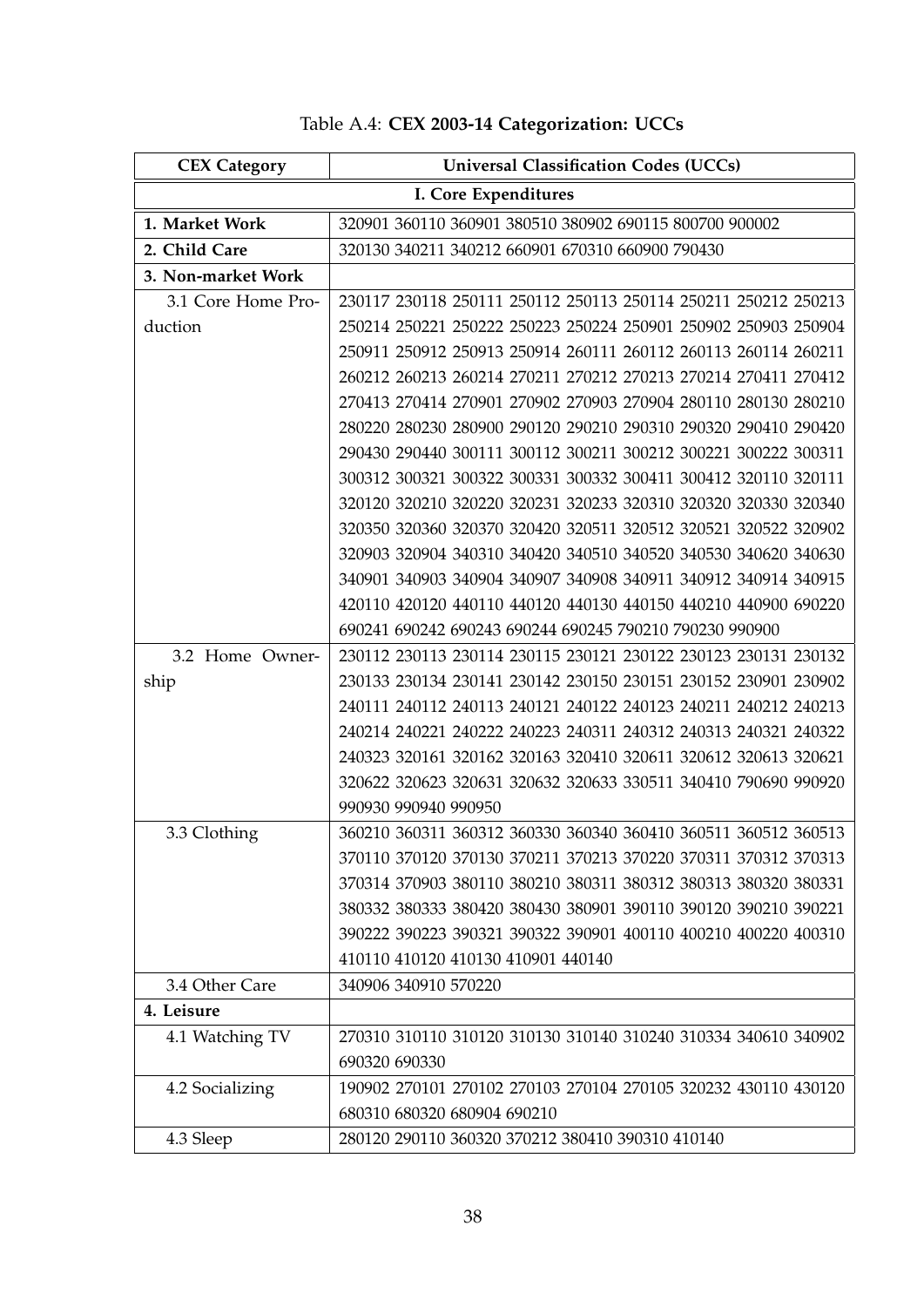| 4.4 Eating and Per-      | 640130 640420 650110 650210 650310 650900 190903 190904 200900 |  |  |  |  |  |
|--------------------------|----------------------------------------------------------------|--|--|--|--|--|
| sonal Care               | 790310 790320 790330 790410 790420                             |  |  |  |  |  |
| 4.5 Hobbies and En-      | 210210 270311 310210 310220 310230 310311 310312 310313 310314 |  |  |  |  |  |
| tertainment              | 310320 310330 310333 310340 310341 310342 310350 320150 340905 |  |  |  |  |  |
|                          | 360120 360350 360902 370902 370904 380340 380903 390230 390902 |  |  |  |  |  |
|                          | 430130 520901 520902 520903 520904 520905 520906 520907 590111 |  |  |  |  |  |
|                          | 590112 590211 590212 590220 590230 590310 590410 600110 600121 |  |  |  |  |  |
|                          | 600122 600127 600128 600132 600138 600141 600142 600143 600144 |  |  |  |  |  |
|                          | 600210 600310 600410 600420 600430 600901 600902 610110 610120 |  |  |  |  |  |
|                          | 610130 610140 610210 610230 610320 610900 620111 620115 620121 |  |  |  |  |  |
|                          | 620122 620211 620212 620221 620222 620310 620320 620330 620410 |  |  |  |  |  |
|                          | 620420 620903 620904 620905 620906 620908 620909 620912 620916 |  |  |  |  |  |
|                          | 620919 620921 620922 620926 620930 630110 630210 680905 690111 |  |  |  |  |  |
|                          | 690112 690113 690114 690116 690310 690340 690350 690230        |  |  |  |  |  |
| II. Other Expenditures   |                                                                |  |  |  |  |  |
| 1. Education             | 190901 210310 530902 660110 660210 660310 660410 660902 670110 |  |  |  |  |  |
|                          | 670210 670410 670901 670902 670903 800804                      |  |  |  |  |  |
| 2. Own Medical           | 540000 550110 550320 550330 550340 560110 560210 560310 560330 |  |  |  |  |  |
|                          | 560400 570110 570111 570210 570230 570240 570901 570903 580111 |  |  |  |  |  |
|                          | 580112 580113 580114 580311 580312 580400 580901 580903 580904 |  |  |  |  |  |
|                          | 580905 580906 580907                                           |  |  |  |  |  |
| Transportation Us-<br>3. | 450311 450411 470111 470112 470113 470211 470212 470220 480110 |  |  |  |  |  |
| age                      | 480213 480214 490110 490211 490212 490221 490231 490232 490311 |  |  |  |  |  |
|                          | 490312 490313 490314 490318 490319 490411 490412 490413 490501 |  |  |  |  |  |
|                          | 490502 490900 500110 520110 520111 520112 520310 520410 520511 |  |  |  |  |  |
|                          | 520512 520521 520522 520531 520532 520542 530110 530210 530311 |  |  |  |  |  |
|                          | 530312 530411 530412 530510 530901 480212 480215 520541 520550 |  |  |  |  |  |
|                          | 520560 620113                                                  |  |  |  |  |  |
| 4. Transportation Own-   | 870101 870102 870103 870104 870201 870202 870203 870204 870301 |  |  |  |  |  |
| ership                   | 870302 870303 870304 870401 870402 870403 870404 870501 870502 |  |  |  |  |  |
|                          | 870503 870504 870605 870606 870607 870608 870701 870702 870703 |  |  |  |  |  |
|                          | 870704 870801 870802 870803 870804                             |  |  |  |  |  |
| 5. Housing               | 210110 210901 210902 220111 220112 220121 220122 220211 220212 |  |  |  |  |  |
|                          | 220311 220312 220901 220902 350110 800710                      |  |  |  |  |  |
| Home Investment<br>6.    | 220511 220512 220513 220611 220612 220615 220616 220614 790600 |  |  |  |  |  |
| Real                     | 790610 790611 790620 790630 790640                             |  |  |  |  |  |
| 7. Home Investment Fi-   | 790730 790910* 790920* 790940* 810301 810302 830101* 830102*   |  |  |  |  |  |
| nancial                  | 830201* 830202* 830203* 830204* 840101 840102 880120* 880220*  |  |  |  |  |  |
|                          | 880320*                                                        |  |  |  |  |  |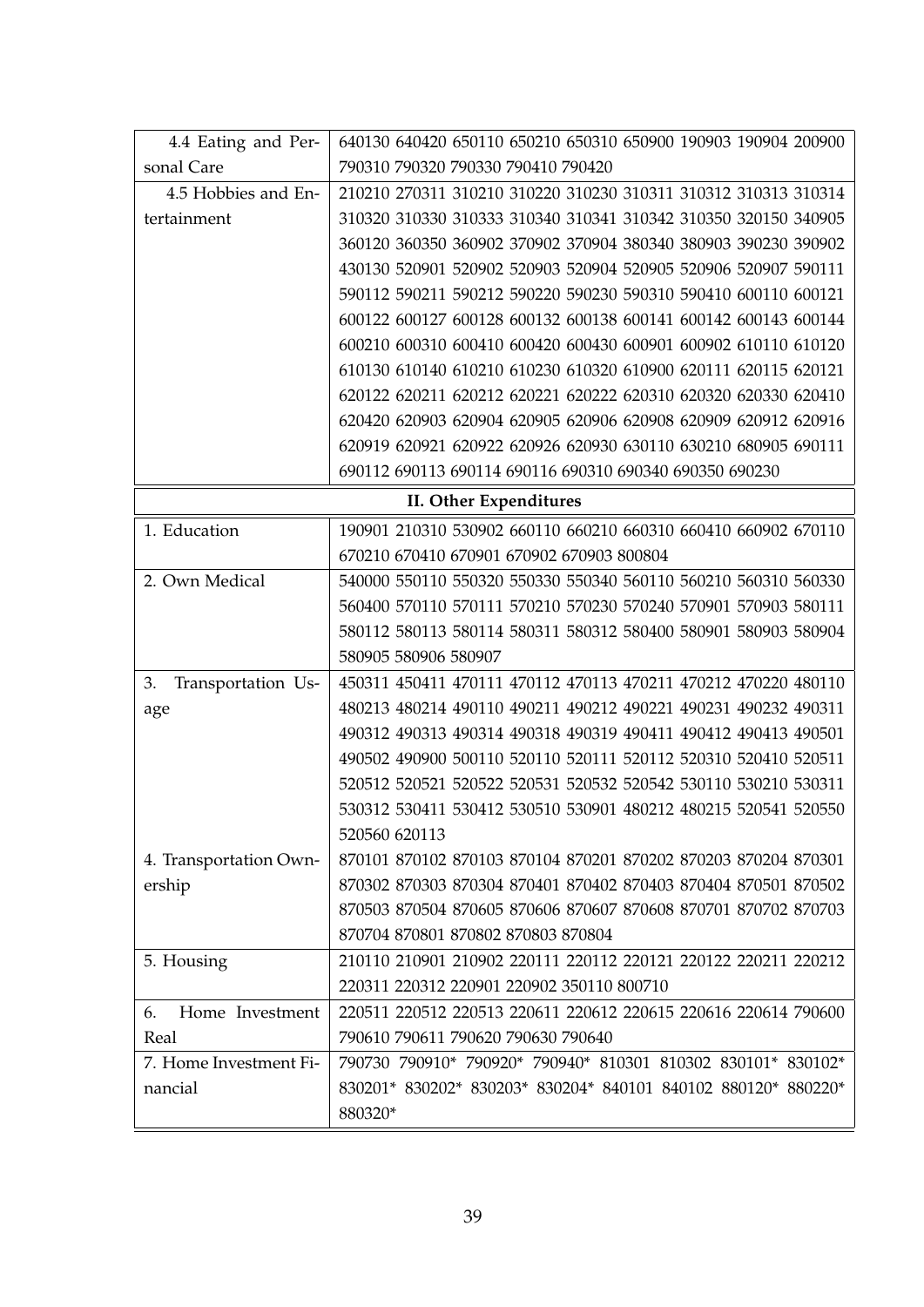*Notes:* UCCs change across survey waves. In every quarter, UCCs might be discontinued while new ones are potentially added to the survey. In addition, new UCCs may not be represented in all quarters. This table reports the UCCs for all survey waves combined. We exclude UCC 790220 (Food and nonalcoholic beverage purchases at grocery stores) as it is a subset of UCC 790210 (Total purchases at grocery stores). We also exclude UCC 790240 (Average food and non-alcoholic beverage expenses) to avoid double counting of expenditures. To approximate expenditures related to the purchase of vehicles, we use UCCs 870101-870804. Since UCCs 450110-460908 also report costs associated with vehicle acquisitions, we drop them.

#### <span id="page-39-0"></span>**A.4 Prices**

Disaggregated CPI indices are available for 398 expenditure categories between 2003 and 2014. We convert monthly CPI data into annual values by simply averaging over monthly observations. The data from CEX is a critical component for the CPI computations by the BLS. Thus, there is a direct mapping from UCC codes in the CEX to the disaggregated CPI indices. This mapping is provided in the Appendix B of [Casey](#page-29-9) [\(2010\)](#page-29-9).

After matching UCC codes to CPI indices, we compute a price index for the main and subcategories outlined in Table [A.3](#page-35-0) for each household in the CEX by weighting different CPI indices with their shares of expenditures within a category. We then average the prices for each category across households using the CEX sample weights. To compute education-specific prices, we follow the same procedure but average across households within a certain education group.

#### <span id="page-39-1"></span>**A.5 Wages**

We use the CPS Outgoing Rotation Group (CPS-ORG) to compute wages. We use data between 2003 and 2014 and reference person between the ages of 21 – 65. We remove all topcoded and allocated observations. The CPS-ORG records hourly wages for hourly workers and weekly earnings for salary workers. We use the usual hours worked to derive the weekly earnings of hourly workers and compute household wages as the ratio between total weekly earnings and total weekly working hours of the household. If usual hours are unavailable, we use actual hours worked instead. We construct average wages for each of the four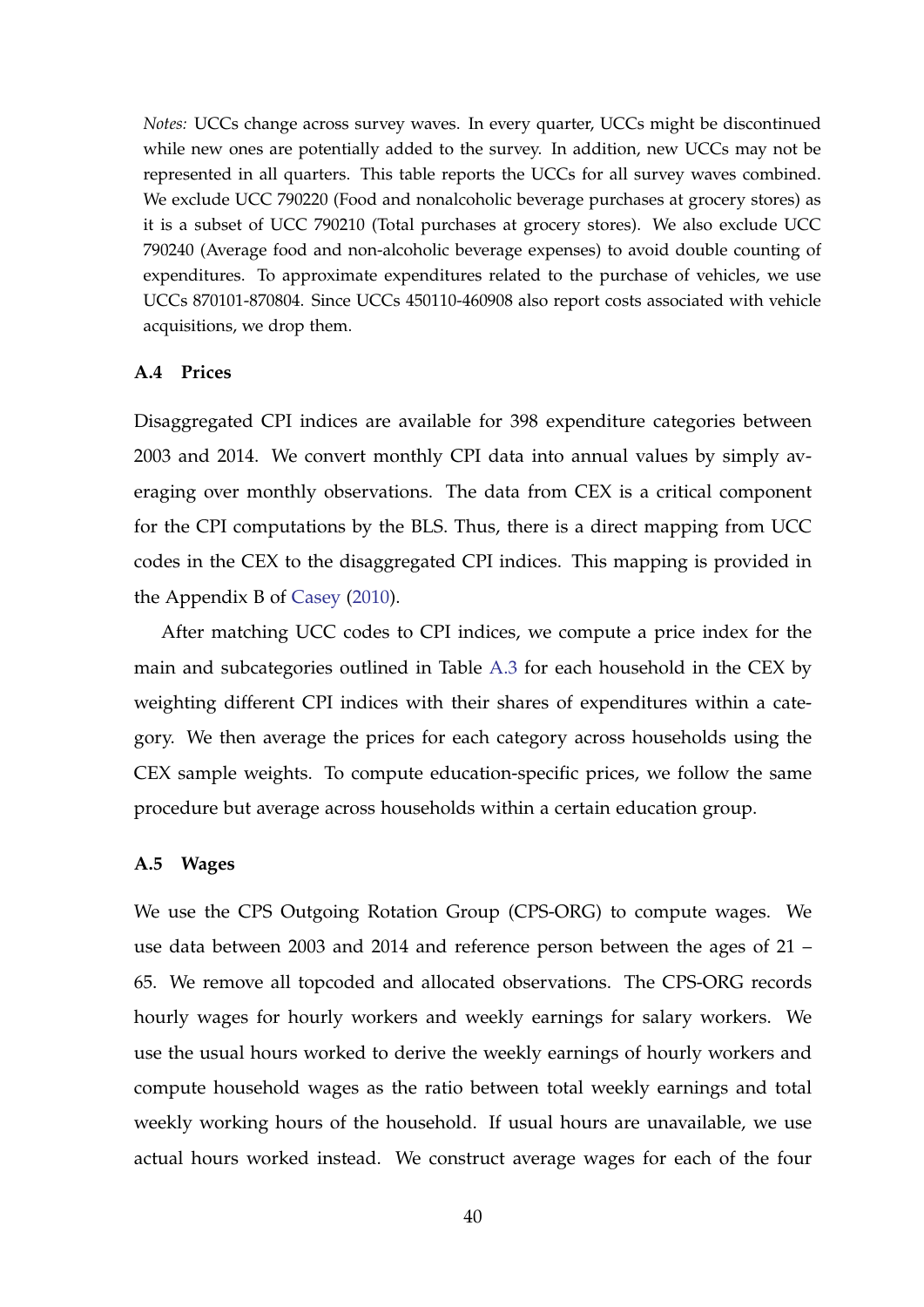education groups in each year.

## **B Stylized Facts by Income**

<span id="page-40-0"></span>

Figure B.1: Main Consumption Activities by Income

*Notes:* Households are grouped into income quartiles. Consumption expenditures are expressed as a fraction of core expenditures. Time use is reported as weekly hours.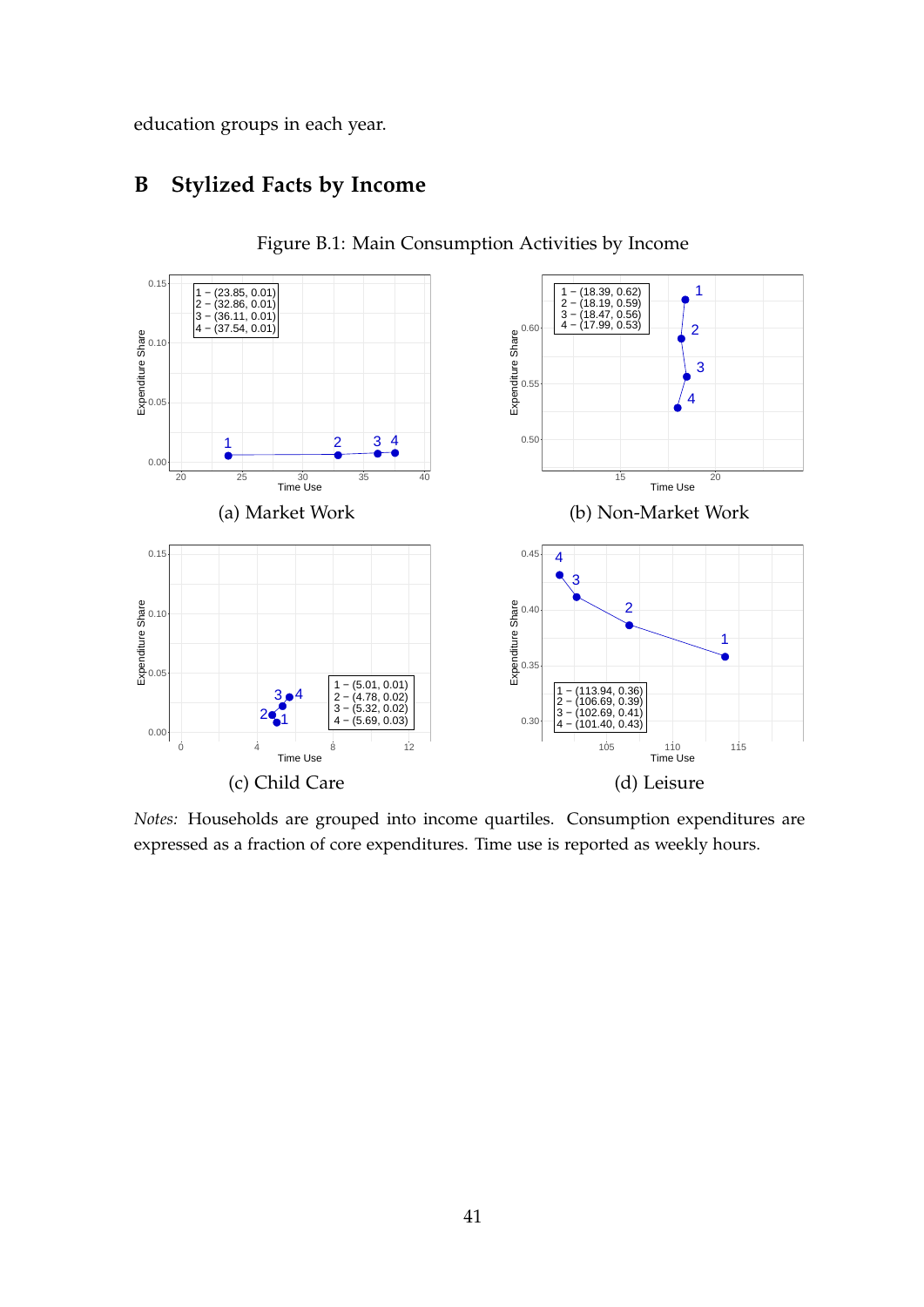

<span id="page-41-0"></span>

*Notes:* Households are grouped into income quartiles. Consumption expenditures are expressed as a fraction of core expenditures. Time use is reported as weekly hours.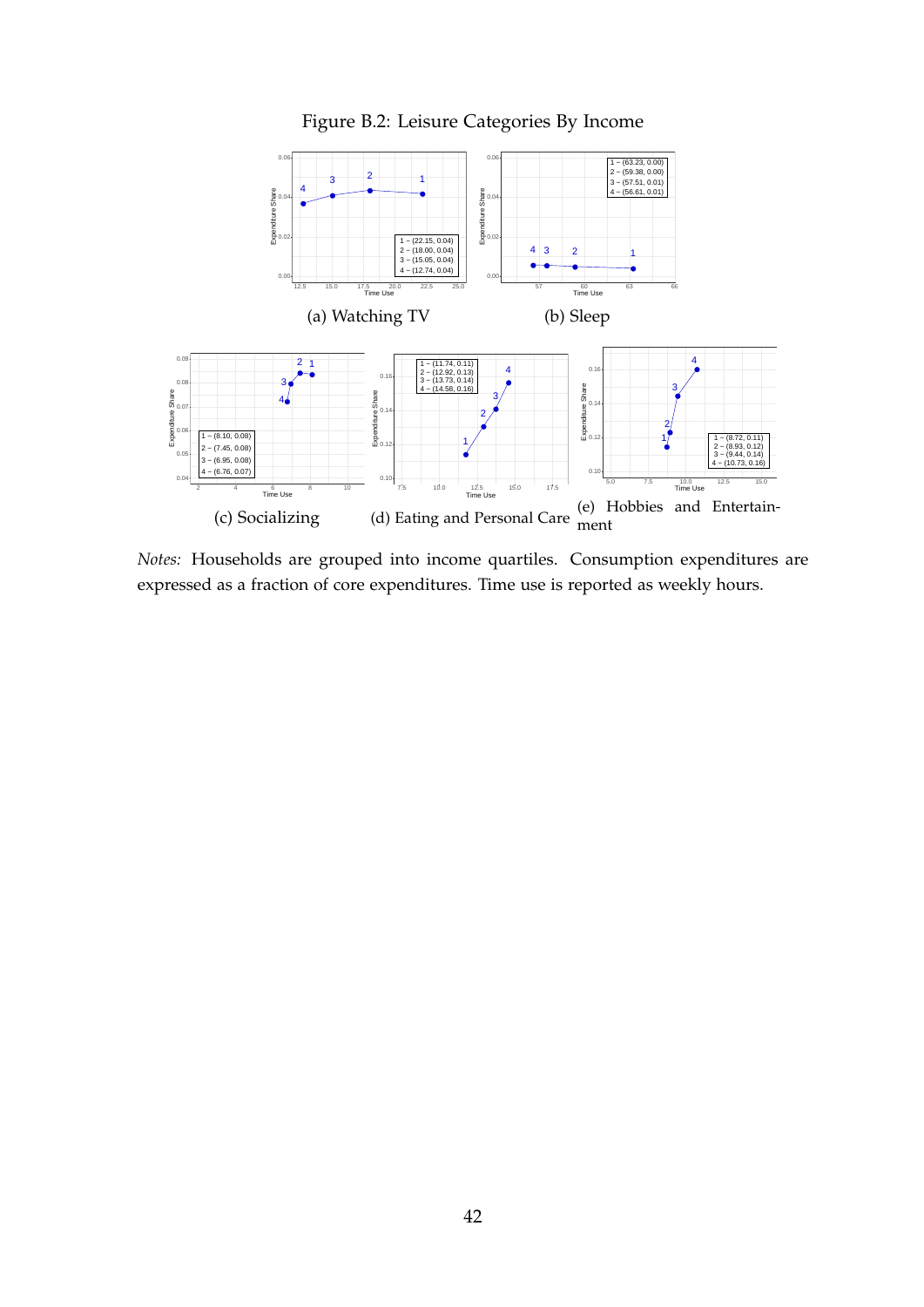# **C Identification of Parameters**

<span id="page-42-0"></span>

## Figure C.3: Identification of Parameters

*Notes:* Each sub-plot depicts the value of the objective function when a given parameter value changes in a neighborhood of its estimated value.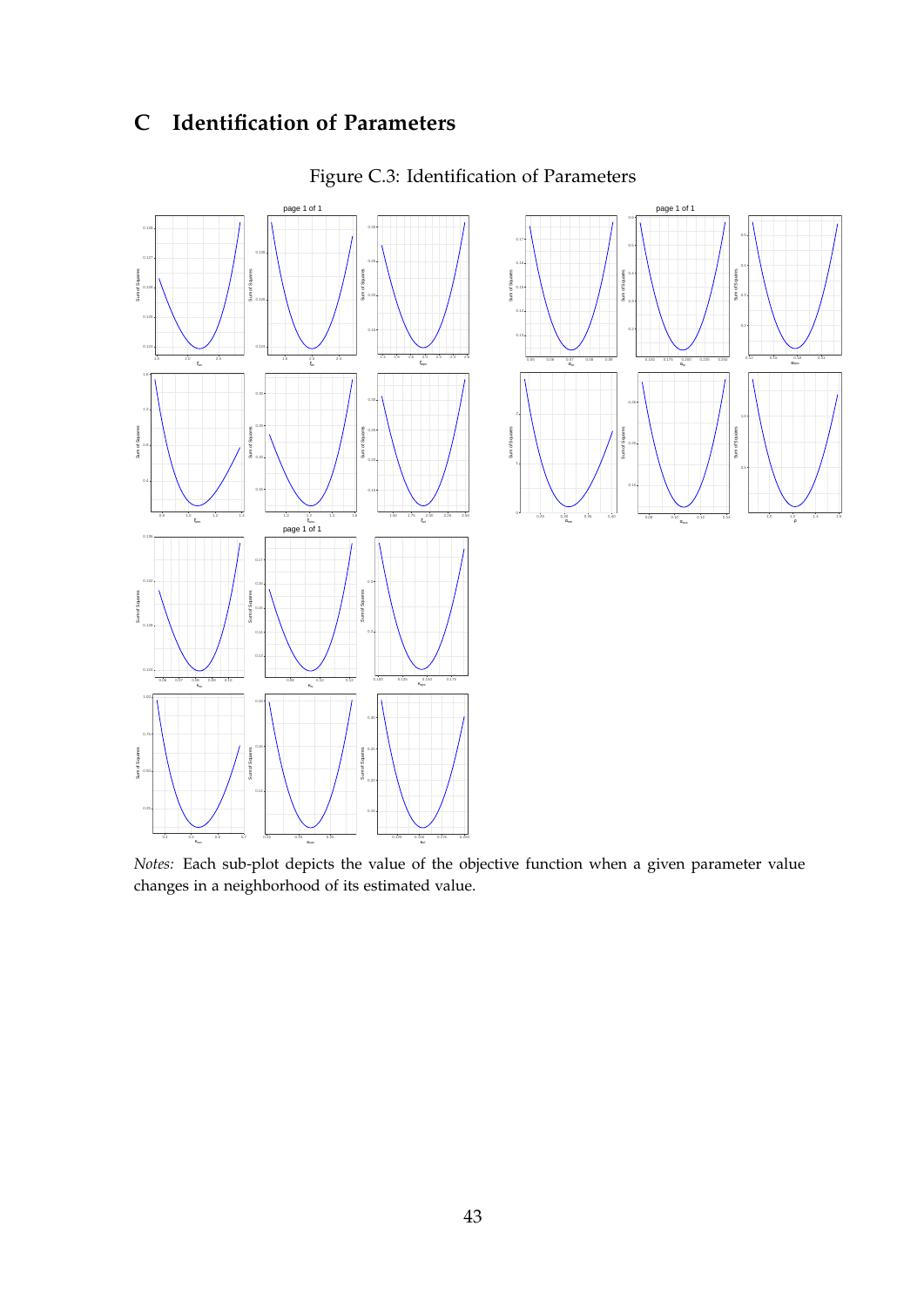# **D Robustness: Estimation with Education-Specific Prices**

| A. Becker Model              |         |            |                         |         |             |         |  |
|------------------------------|---------|------------|-------------------------|---------|-------------|---------|--|
|                              | Child   | Non-market | TV                      | Social  | Eat & Pcare | Hobbies |  |
| $\boldsymbol{\tilde{\zeta}}$ | 2.368   | 1.086      | 2.049                   | 1.337   | 1.986       | 1.974   |  |
|                              | (0.030) | (0.019)    | (0.024)                 | (0.013) | (0.016)     | (0.016) |  |
| κ                            | 0.108   | 0.525      | 0.122                   | 0.208   | 0.183       | 0.189   |  |
|                              | (0.001) | (0.011)    | (0.000)                 | (0.003) | (0.001)     | (0.001) |  |
| α                            | 0.076   | 0.295      | 0.195                   | 0.111   | 0.178       | 0.144   |  |
|                              | (0.002) | (0.005)    | (0.001)                 | (0.001) | (0.001)     | (0.001) |  |
| $\rho$                       | 1.331   |            |                         |         |             |         |  |
|                              | (0.025) |            |                         |         |             |         |  |
| <b>B.</b> Standard Model     |         |            |                         |         |             |         |  |
| $\sigma^s$                   | 1.252   |            |                         |         |             |         |  |
|                              | (0.017) |            |                         |         |             |         |  |
| $\phi^s$                     | 0.287   |            |                         |         |             |         |  |
|                              | (0.005) |            |                         |         |             |         |  |
|                              |         |            | C. Multiple Goods Model |         |             |         |  |
| $\mu$                        | 0.006   | 0.747      | 0.013                   | 0.063   | 0.085       | 0.087   |  |
|                              | (0.000) | (0.007)    | (0.001)                 | (0.001) | (0.002)     | (0.002) |  |
| $\eta$                       | 0.706   |            |                         |         |             |         |  |
|                              | (0.011) |            |                         |         |             |         |  |
| $\sigma^m$                   | 1.247   |            |                         |         |             |         |  |
|                              | (0.016) |            |                         |         |             |         |  |
| $\phi^m$                     | 0.342   |            |                         |         |             |         |  |
|                              | (0.002) |            |                         |         |             |         |  |
| D. Two Activity Model        |         |            |                         |         |             |         |  |
|                              | Home    | Leisure    |                         |         |             |         |  |
| $\zeta$                      | 1.093   | 1.599      |                         |         |             |         |  |
|                              | (0.021) | (0.015)    |                         |         |             |         |  |
| κ                            | 0.476   | 0.171      |                         |         |             |         |  |
|                              | (0.011) | (0.001)    |                         |         |             |         |  |
| $\alpha$                     | 0.451   | 0.549      |                         |         |             |         |  |
|                              | (0.003) | (0.003)    |                         |         |             |         |  |
| $\rho$                       | 0.702   |            |                         |         |             |         |  |
|                              | (0.033) |            |                         |         |             |         |  |

Table D.5: Parameter Estimates

*Notes*: The table reports the means of the bootstrapped distributions for the preference parameters of the four models considered. These are described in Sections [3.1,](#page-9-1) [3.2,](#page-12-0) [3.3](#page-12-1) and [3.4,](#page-14-1) respectively. Bootstrapped standard errors are shown in parentheses.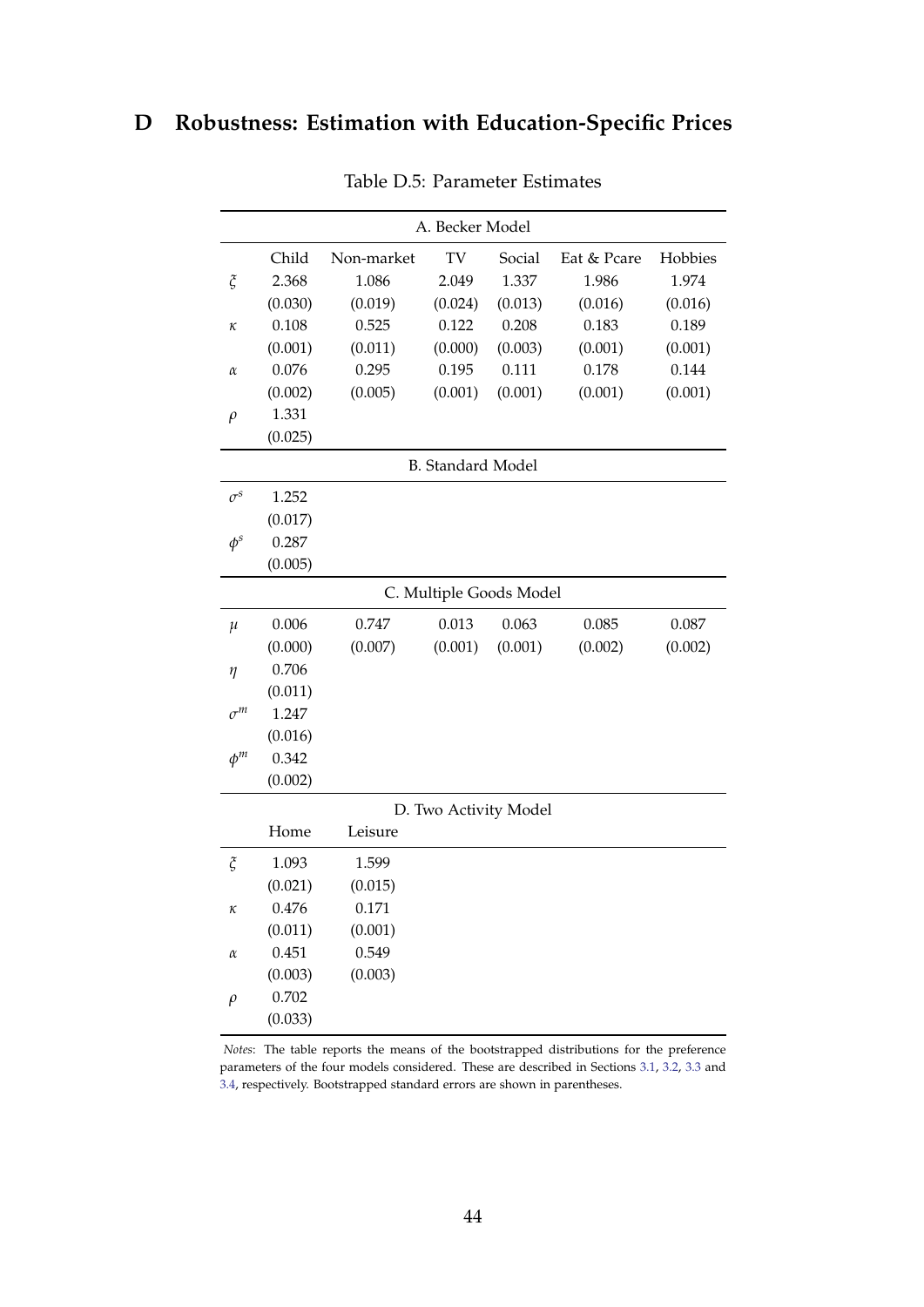|                | Dispersion | Dispersion<br>(as $%$ of data) |
|----------------|------------|--------------------------------|
| Data           | 0.439      | 1.000                          |
| Becker         | 0.230      | 0.523                          |
| Standard       | 0.125      | 0.285                          |
| Multiple Goods | 0.122      | 0.278                          |
| Two Activity   | 0.140      | 0.337                          |

<span id="page-44-0"></span>Table D.6: Dispersion in Hours Worked - Data vs. Models

*Notes*: Estimation with education-specific prices.





*Notes:* 'B' refers to the Becker model, 'S' to the Standard model, 'M' to the Multiple Goods model, and 'B2' to the Two Activity model. The four education categories are defined as follows: edu1 - less than high school, edu2 - high school, edu3 - some college, edu4 college and above.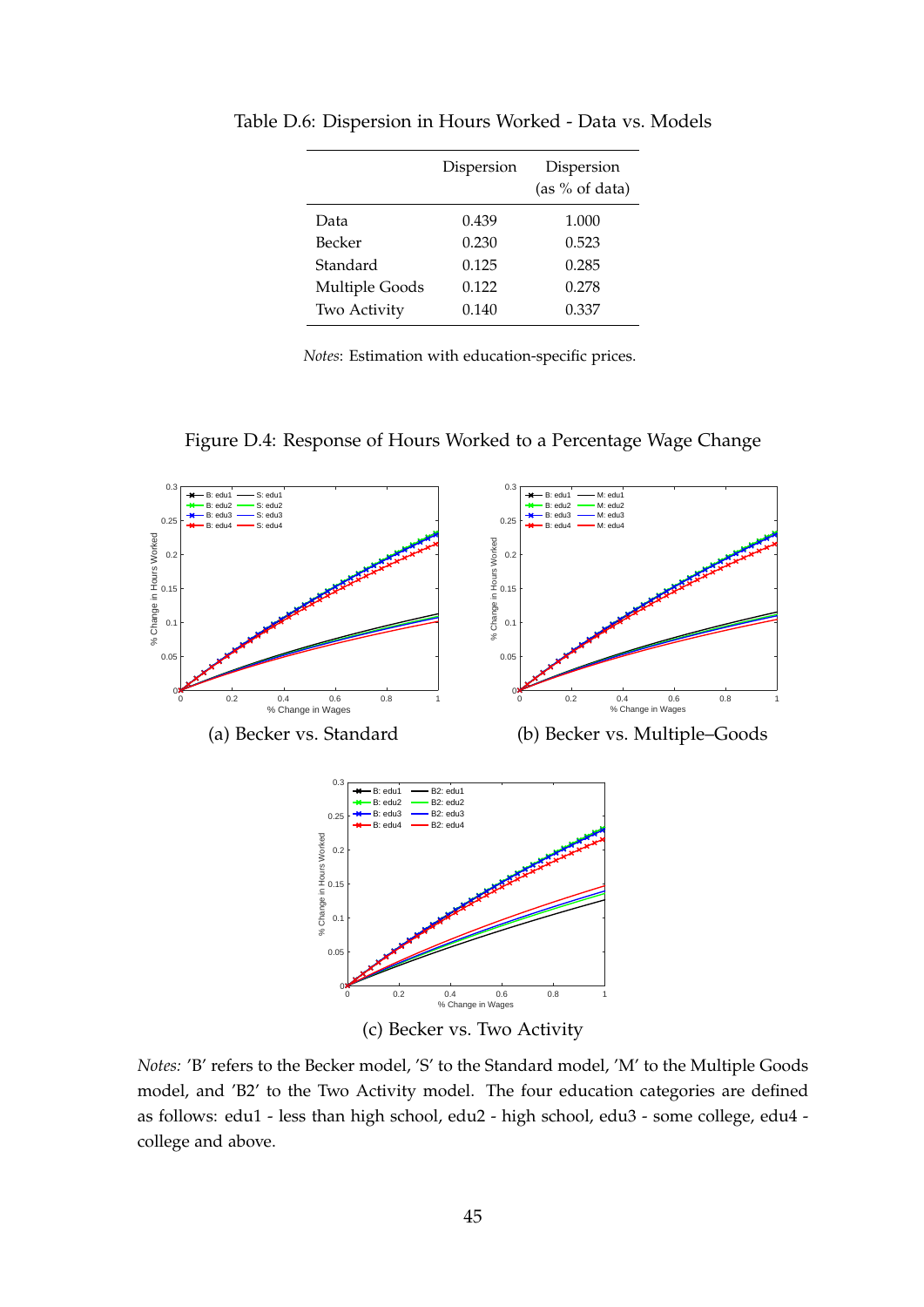### **E Model Solution**

### **E.1 Becker Model**

Let *i* be the index for an activity and *j* be the index for education. For the ease of notation, define  $C_j = \left(\right)$  $\sum_i \alpha_i c$ *ρ*−1 *ρ*  $\left(\frac{\rho-1}{\rho}\right)^{\frac{\rho}{\rho-1}}$ . The utility function for education *j* is then given by:

$$
U(C_j) = log(C_j), \quad C_j = \left(\sum_i \alpha_i c_{ij}^{\frac{\rho-1}{\rho}}\right)^{\frac{\rho}{\rho-1}}, \quad c_{ij} = \left(\kappa_i x_{ij}^{\frac{\xi_i-1}{\xi_i}} + (1-\kappa_i) c_{ij}^{\frac{\xi_i-1}{\xi_i}}\right)^{\frac{\xi_i}{\xi_i-1}}.
$$

The budget constraint is:

$$
\sum_{i} p_{ij} x_{ij} = w_j (1 - \sum_{i} \ell_{ij}). \tag{4}
$$

Each education group maximizes utility subject to the budget constraint. Let  $\lambda_i$ be the lagrangian multiplier. The F.O.Cs are as follows:

<span id="page-45-1"></span>
$$
\frac{\partial U}{\partial c_{ij}} \frac{\partial c_{ij}}{\partial x_{ij}} = \lambda_j p_{ij} \tag{5}
$$

$$
\frac{\partial U}{\partial c_{ij}} \frac{\partial c_{ij}}{\partial \ell_{ij}} = \lambda_j w_j \tag{6}
$$

Taking the ratio between these two equations gives:

<span id="page-45-0"></span>
$$
\frac{\ell_{ij}}{x_{ij}} = \left(\frac{p_{ij}}{w_j}\right)^{\xi_i} \left(\frac{1-\kappa_i}{\kappa_i}\right)^{\xi_i}.
$$
\n(7)

Simple manipulations of the definition of *cij* gives:

$$
c_{ij} = x_{ij}\kappa_i^{\frac{\tilde{\zeta}_i}{\tilde{\zeta}_i-1}} \left(1 + \frac{1 - \kappa_i}{\kappa_i} \left(\frac{\ell_{ij}}{x_{ij}}\right)^{\frac{\tilde{\zeta}_i-1}{\tilde{\zeta}_i}}\right)^{\frac{\tilde{\zeta}_i}{\tilde{\zeta}_i-1}}.
$$
 (8)

Plugging equation [\(7\)](#page-45-0) into the above equation gives:

$$
c_{ij} = x_{ij}\kappa_i^{\frac{\xi_i}{\xi_i - 1}} \left( 1 + \left( \frac{1 - \kappa_i}{\kappa_i} \right)^{\xi_i} \left( \frac{p_{ij}}{w_j} \right)^{\xi_i - 1} \right)^{\frac{\xi_i}{\xi_i - 1}}
$$
(9)

*ξ*

Define  $M_{ij} = \kappa$ *ξ i ξ <sup>i</sup>*−<sup>1</sup> *i*  $\left(1 + \left(\frac{1-\kappa_i}{\kappa_i}\right)\xi_i\left(\frac{p_{ij}}{w_j}\right)\right)$  $(\frac{p_{ij}}{w_j})$ ξ<sup>*i*−1</sup>)<sup> ξ*i*−1</sup>. We have  $c_{ij} = M_{ij}x_{ij}$ .

From equation [\(5\)](#page-45-1), we can derive the following equation between activity *i* and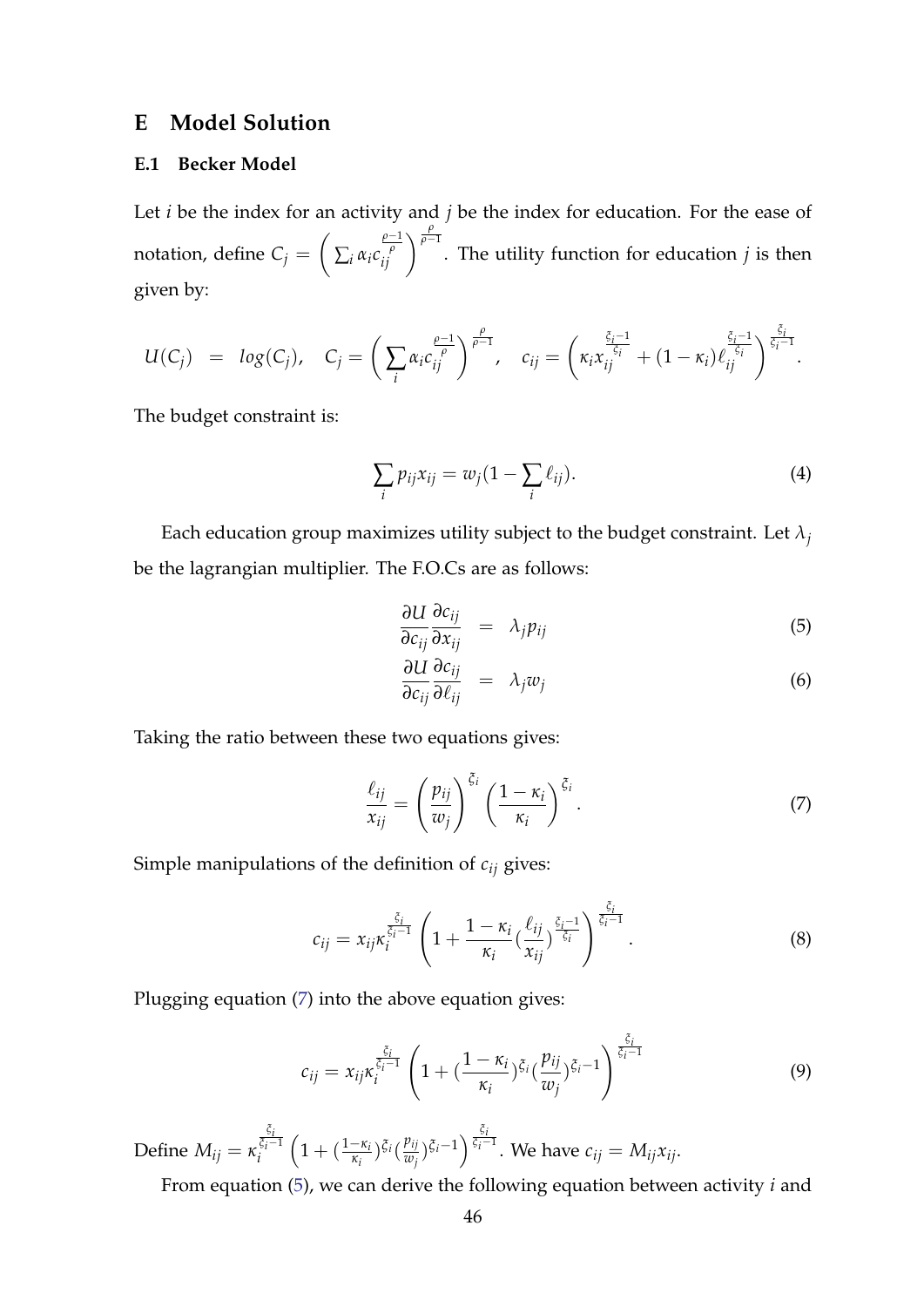activity 1:

$$
\frac{\frac{\partial U}{\partial c_{1j}} \frac{\partial c_{1j}}{\partial x_{1j}}}{\frac{\partial U}{\partial c_{ij}} \frac{\partial c_{ij}}{\partial x_{ij}}} = \frac{p_{1j}}{p_{ij}}.
$$
\n(10)

Plugging in the partial derivatives gives:

$$
\frac{\alpha_1 c_{1j}^{\frac{-1}{\rho}}(\frac{c_{1j}}{x_{1j}})^{\frac{1}{\xi_1}} \kappa_1}{\alpha_i c_{ij}^{\frac{-1}{\rho}}(\frac{c_{ij}}{x_{ij}})^{\frac{1}{\xi_i}} \kappa_i} = \frac{p_{1j}}{p_{ij}}.
$$
\n(11)

Plugging  $c_{ij} = M_{ij}x_{ij}$  into the above equation gives:

<span id="page-46-0"></span>
$$
\frac{x_{ij}}{x_{1j}} = \left(\frac{p_{1j}}{p_{ij}}\right)^{\rho} \left(\frac{\alpha_i \kappa_i}{\alpha_1 \kappa_1}\right)^{\rho} \frac{M_{ij}^{\frac{\rho-\xi_i}{\zeta_i}}}{M_{1j}^{\frac{\rho-\xi_1}{\zeta_1}}}.
$$
(12)

Define  $N_{i1j} = \left(\frac{p_{1j}}{p_{ij}}\right)^{\rho} \left(\frac{\alpha_i \kappa_i}{\alpha_1 \kappa_1}\right)$ *α*1*κ*1 *<sup>ρ</sup> <sup>M</sup> ρ*−*ξ i ξ i ij M <sup>ρ</sup>*−*ξ*<sup>1</sup> *ξ*1 1*j* . Then,  $x_{ij} = N_{i1j}x_{1j}$ . This and equations [\(7\)](#page-45-0)

give  $\ell_{ij}$  as a function of  $x_{1j}$ :

$$
\ell_{ij} = \left(\frac{p_{ij}}{w_j}\right)^{\xi_i} \left(\frac{1-\kappa_i}{\kappa_i}\right)^{\xi_i} N_{i1j} x_{1j}.
$$
\n(13)

The budget constraint can be rewritten as follows:

$$
x_{1j} \sum_i p_{ij} \frac{x_{ij}}{x_{1j}} = w_j \left( 1 - \sum_i \ell_{ij} \right). \tag{14}
$$

$$
x_{1j} \sum_{i} p_{ij} N_{i1j} = w_j \left[ 1 - \sum_{i} \left( \frac{p_{ij}}{w_j} \right)^{\xi_i} \left( \frac{1 - \kappa_i}{\kappa_i} \right)^{\xi_i} N_{i1j} x_{1j} \right]. \tag{15}
$$

Solve *x*1*<sup>j</sup>* from the above equation gives:

$$
x_{1j} = \frac{w_j}{\sum_i p_{ij} N_{i1j} + w_j \sum_i \left(\frac{p_{ij}}{w_j}\right)^{\xi_i} \left(\frac{1-\kappa_i}{\kappa_i}\right)^{\xi_i} N_{i1j}}
$$
(16)

 $x_{ij}$  can then be solved from equation [\(12\)](#page-46-0) and  $\ell_{ij}$  can be solved from equation [\(7\)](#page-45-0).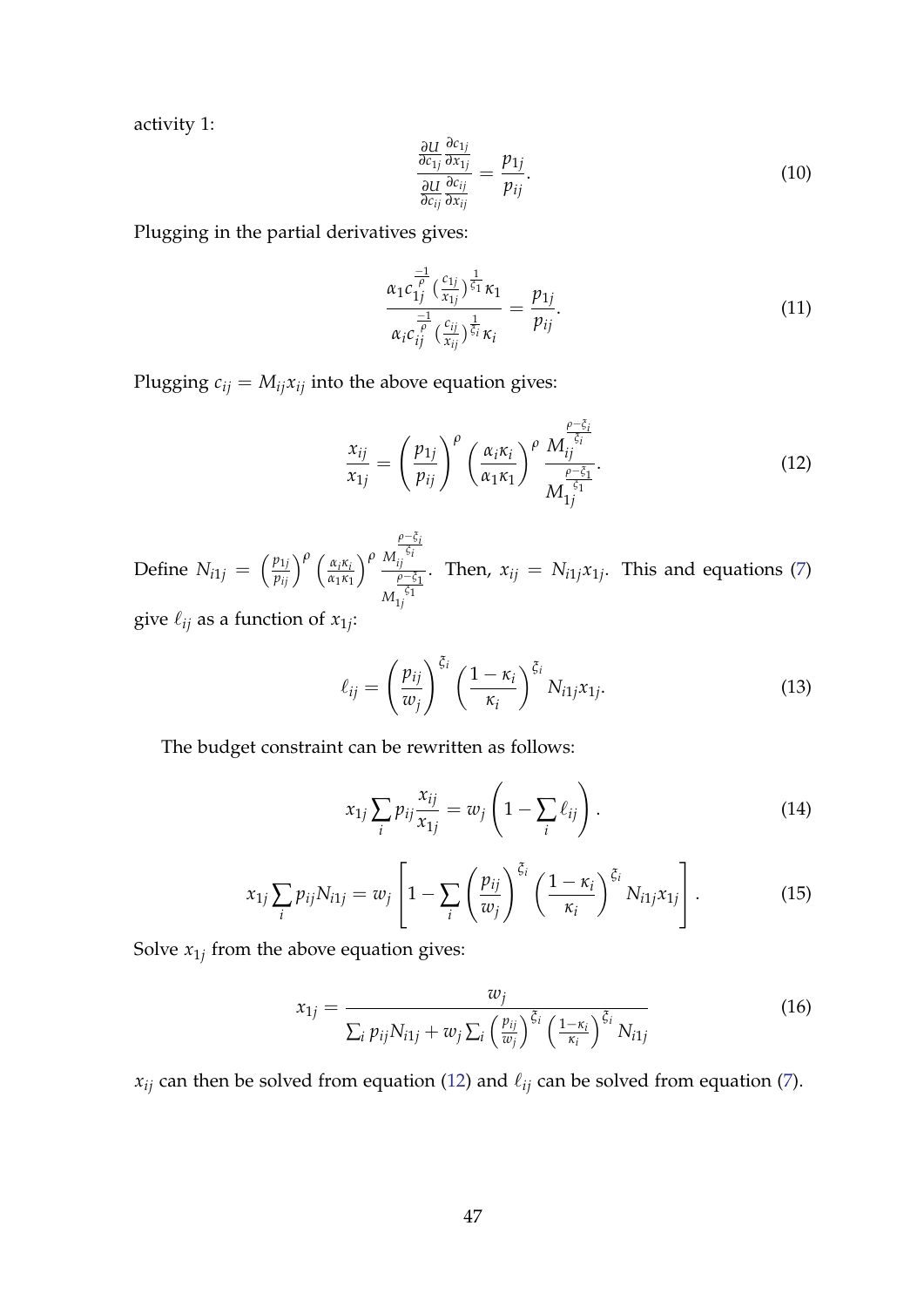### **E.2 Standard Model**

Define  $C_j^s = \left(\phi^s(x_j^s)\right)$  $\int_{j}^{s} \int_{0}^{\frac{\sigma^{S}-1}{\sigma^{S}}} + (1-\phi^{S})(\ell_{j}^{S})$  $\int$ <sup>*g*</sup><sub>*s*</sub></sub> $\int$ <sup>*g*<sub>*s*</sup></sub> $\frac{1}{\sigma^s}$ </sup> *σ s*−1 . The utility function for eduction *j* is given by:

$$
U(C_j^s) = log(C_j^s), \quad C_j^s = \left(\phi^s(x_j^s)^{\frac{\sigma^s-1}{\sigma^s}} + (1-\phi^s)(\ell_j^s)^{\frac{\sigma^s-1}{\sigma^s}}\right)^{\frac{\sigma^s}{\sigma^s-1}}
$$

Normalize the price of *x s*  $j^s$  to one. The budget constraint is

$$
x_j^s = w_j(1 - \ell_j^s). \tag{17}
$$

.

Let  $\lambda_j^s$  $\frac{s}{j}$  be the lagrange multiplier. The first order conditions are:

$$
(C_j^s)^{\frac{1}{\sigma^s}} \phi^s(x_j^s)^{-\frac{1}{\sigma^s}} = \lambda_j^s \tag{18}
$$

$$
(C_j^s)^{\frac{1}{\sigma^s}}(1-\phi^s)(\ell_j^s)^{-\frac{1}{\sigma^s}} = \lambda_j^s w_j. \tag{19}
$$

The ratio between these two equations gives:

<span id="page-47-0"></span>
$$
\frac{\ell_j^s}{x_j^s} = \left(\frac{1}{w_j}\right)^{\sigma^s} \left(\frac{1-\phi^s}{\phi^s}\right)^{\sigma^s}.
$$
\n(20)

Plug equation [\(20\)](#page-47-0) into the budget constraint gives:

$$
x_j^s = \frac{w_j}{1 + (w_j)^{1 - \sigma^s} \left(\frac{1 - \phi^s}{\phi^s}\right)^{\sigma^s}}.
$$
\n(21)

### **E.3 Multiple Goods Model**

Define  $C_j^m = \left(\phi^m(X_j^m)\right)$  $\int_{j}^{m}$ ) $\frac{\sigma^{m}-1}{\sigma^{m}} + (1-\phi^{m})(\ell_{j}^{m})$ *n*<sup>*σ*<sup>*m*</sup>−1</sub></sup>  $\sigma$ <sup>*σ<sup><i>m*</sup>−1</sub></sup>. The utility function for edu-</sup> cation *j* is given by:

$$
U(C_j^m) = log(C_j^m), \quad C_j^m = \left(\phi^m(X_j^m)^{\frac{\sigma^m - 1}{\sigma^m}} + (1 - \phi^m)(\ell_j^m)^{\frac{\sigma^m - 1}{\sigma^m}}\right)^{\frac{\sigma^m}{\sigma^m - 1}}
$$

$$
X_j^m = \left(\sum_i \mu_i(x_{ij}^m)^{\frac{\eta - 1}{\eta}}\right)^{\frac{\eta}{\eta - 1}}
$$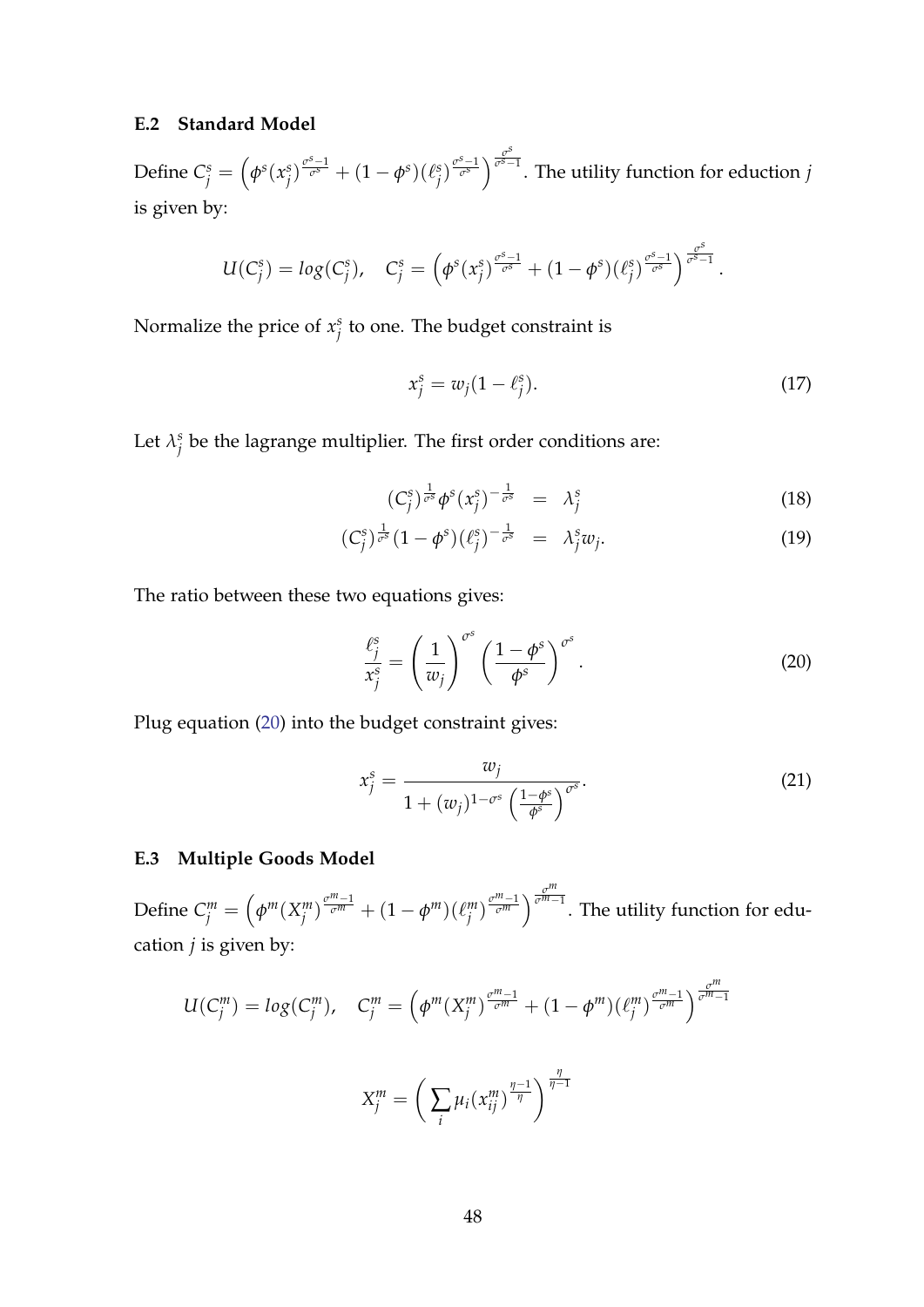The budget constraint is:

$$
\sum_{i} p_{ij} x_{ij}^{m} = w_j (1 - \ell_j^{m}). \tag{22}
$$

Let  $\lambda_i^m$  $_j^m$  be the lagrange multiplier. The first order conditions are given by:

<span id="page-48-0"></span>
$$
\frac{\partial U}{C_j^m} \frac{\partial C_j^m}{\partial X_j^m} \frac{\partial X_j^m}{\partial x_{ij}^m} = \lambda_j^m p_{ij}
$$
\n(23)

$$
\frac{\partial U}{C_j^m} \frac{\partial C_j^m}{\partial \ell_j^m} = \lambda_j^m w_j. \tag{24}
$$

Using [\(23\)](#page-48-0) between activity *i* and activity 1,  $\frac{x_{ij}^{m}}{x_{ij}^{m}}$  $\frac{m}{x_{1j}^m}$  can be derived as follows.

$$
\frac{\partial X_j^m}{\partial x_{1j}^m} = \frac{\mu_1 (x_{1j}^m)^{-\frac{1}{\eta}}}{\mu_i (x_{ij}^m)^{-\frac{1}{\eta}}} = \frac{p_{1j}}{p_{ij}},\tag{25}
$$

<span id="page-48-1"></span>
$$
\frac{x_{ij}^m}{x_{1j}^m} = \left(\frac{p_{1j}}{p_{ij}}\right)^{\eta} \left(\frac{\mu_i}{\mu_1}\right)^{\eta}.
$$
\n(26)

Plugging [\(26\)](#page-48-1) into the expression for *X m j* gives:

$$
X_j^m = \mu_1^{\frac{\eta}{\eta - 1}} \left[ \sum_i \left( \frac{\mu_i}{\mu_1} \right)^{\eta} \left( \frac{p_{1j}}{p_{ij}} \right)^{\eta - 1} \right]^{\frac{\eta}{\eta - 1}} x_{1j}^m. \tag{27}
$$

Define  $M_j^m = \mu$ *η η*−1 1  $\sqrt{ }$  $\sum_i \left( \frac{\mu_i}{\mu_1} \right)$ *µ*1  $\int^{\eta} \left( \frac{p_{1j}}{p_{ij}} \right)^{\eta-1} \left| \frac{\frac{\eta}{\eta-1}}{\eta-1} \right|$ . Hence  $X_j^m = M_j^m x_{1j}^m$ 1*j* . Taking ratio between [\(23\)](#page-48-0) for activity 1 and [\(24\)](#page-48-0) gives:

$$
\frac{\frac{\partial C_j^m}{\partial X_j^m} \frac{\partial X_j^m}{\partial x_{1j}^m}}{\frac{\partial C_j^m}{\partial \ell_j^m}} = \frac{\phi^m (X_j^m)^{-\frac{1}{\sigma^m}} \mu_1 \left(\frac{X_j^m}{x_{1j}^m}\right)^{\frac{1}{\eta}}}{(1-\phi^m)(\ell_j^m)^{-\frac{1}{\sigma^m}}} = \frac{p_{1j}}{w_j},\tag{28}
$$

<span id="page-48-2"></span>
$$
\ell_j^m = \left(\frac{p_{1j}}{w_j}\right)^{\sigma^m} \left(\frac{1-\phi^m}{\phi^m \mu_1}\right)^{\sigma^m} \left(M_j^m\right)^{\frac{\eta-\sigma^m}{\eta}} x_{1j}^m. \tag{29}
$$

Plugging [\(26\)](#page-48-1) and [\(29\)](#page-48-2) into the budget constraint gives:

$$
x_{1j}^m = \frac{w_j}{w_j \left(\frac{p_{1j}}{w_j}\right)^{\sigma^m} \left(\frac{1-\phi^m}{\phi^m \mu_1}\right)^{\sigma^m} \left(M_j^m\right)^{\frac{\eta-\sigma^m}{\eta}} + \sum_i p_{ij} \left(\frac{p_{1j}}{p_{ij}}\right)^{\eta} \left(\frac{\mu_i}{\mu_1}\right)^{\eta}}.
$$
(30)